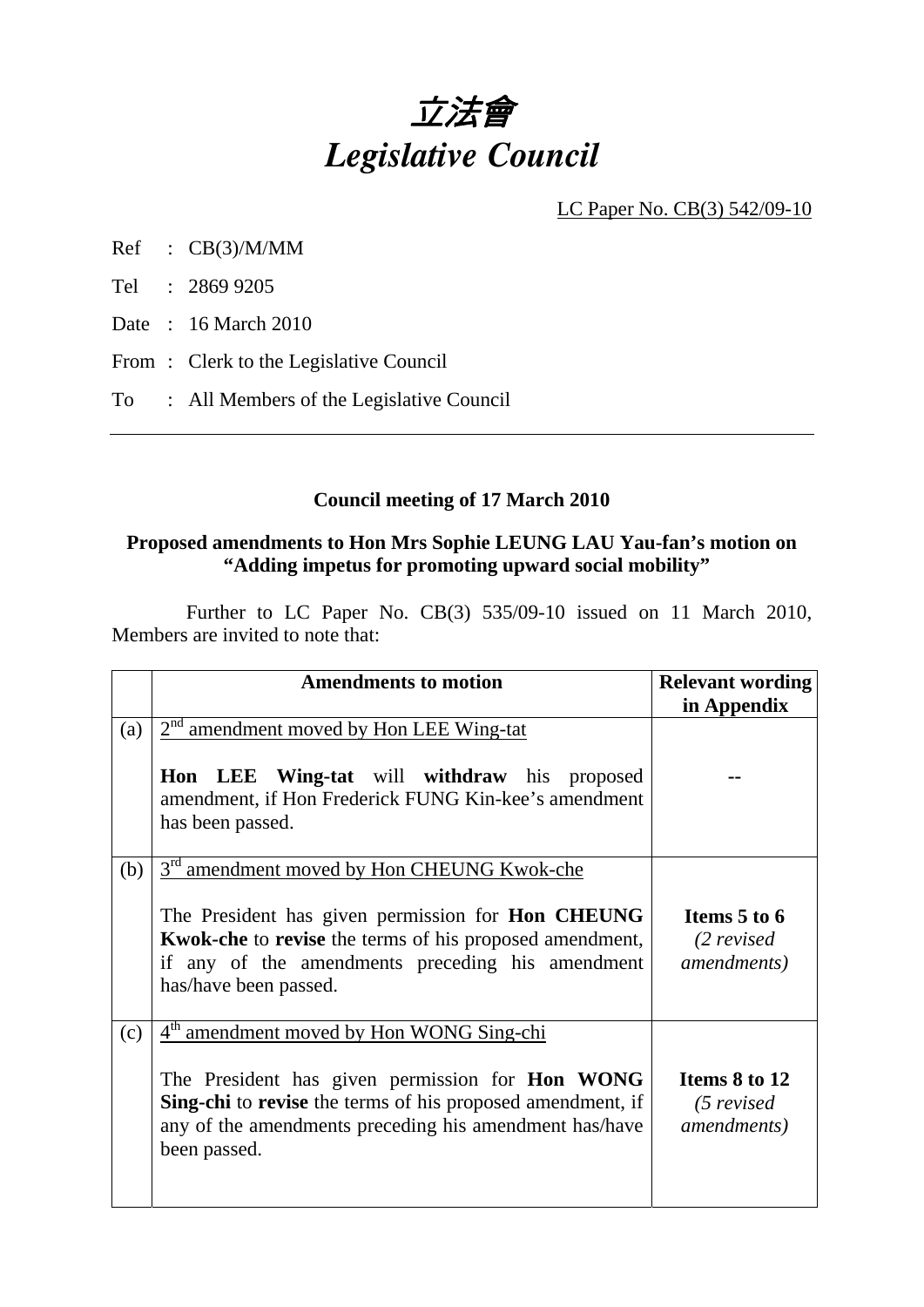|     | <b>Amendments to motion</b>                                                                                                                                                                                                                                                                      | <b>Relevant wording</b><br>in Appendix                        |
|-----|--------------------------------------------------------------------------------------------------------------------------------------------------------------------------------------------------------------------------------------------------------------------------------------------------|---------------------------------------------------------------|
| (d) | 5 <sup>th</sup> amendment moved by Hon Miriam LAU Kin-yee                                                                                                                                                                                                                                        |                                                               |
|     | Hon Miriam LAU will withdraw her proposed<br>amendment, if any of the amendments preceding her<br>amendment has/have been passed.                                                                                                                                                                |                                                               |
| (e) | 6 <sup>th</sup> amendment moved by Hon Ronny TONG Ka-wah                                                                                                                                                                                                                                         |                                                               |
|     | The President has given permission for Hon Ronny<br><b>TONG</b> to revise the terms of his proposed amendment, if<br>Hon Frederick FUNG's, Hon CHEUNG Kwok-che's,<br>Hon WONG Sing-chi's and/or Hon Miriam LAU's<br>amendment(s) has/have been passed.                                           | Items 15 to 22<br>$(8$ revised<br><i>amendments</i> )         |
|     | Hon Ronny TONG will withdraw his proposed<br>amendment, if Hon LEE Wing-tat's amendment has been<br>passed.                                                                                                                                                                                      |                                                               |
| (f) | 7 <sup>th</sup> amendment moved by Hon CHAN Kin-por                                                                                                                                                                                                                                              |                                                               |
|     | The President has given permission for Hon CHAN<br>Kin-por to revise the terms of his proposed amendment, if<br>Frederick FUNG's, Hon LEE Wing-tat's,<br>Hon<br>Hon CHEUNG Kwok-che's, Hon Miriam LAU's and/or<br>Hon Ronny TONG's amendment(s) has/have been passed.                            | <b>Items 24 to 34</b><br>$(11$ revised<br><i>amendments</i> ) |
|     | Hon CHAN Kin-por will withdraw his proposed<br>amendment, if Hon WONG Sing-chi's amendment has<br>been passed.                                                                                                                                                                                   |                                                               |
| (g) | 8 <sup>th</sup> amendment moved by Hon Starry LEE Wai-king                                                                                                                                                                                                                                       |                                                               |
|     | The President has given permission for Hon Starry LEE<br>to revise the terms of her proposed amendment, if<br>Frederick FUNG's, Hon LEE<br>Wing-tat's,<br>Hon<br>CHEUNG Kwok-che's, Hon Miriam LAU's,<br>Hon<br>Hon Ronny TONG's and/or Hon CHAN Kin-por's<br>amendment(s) has/have been passed. | <b>Items 36 to 58</b><br>$(23$ revised<br><i>amendments</i> ) |
|     | Hon Starry LEE will withdraw her proposed amendment,<br>if Hon WONG Sing-chi's amendment has been passed.                                                                                                                                                                                        |                                                               |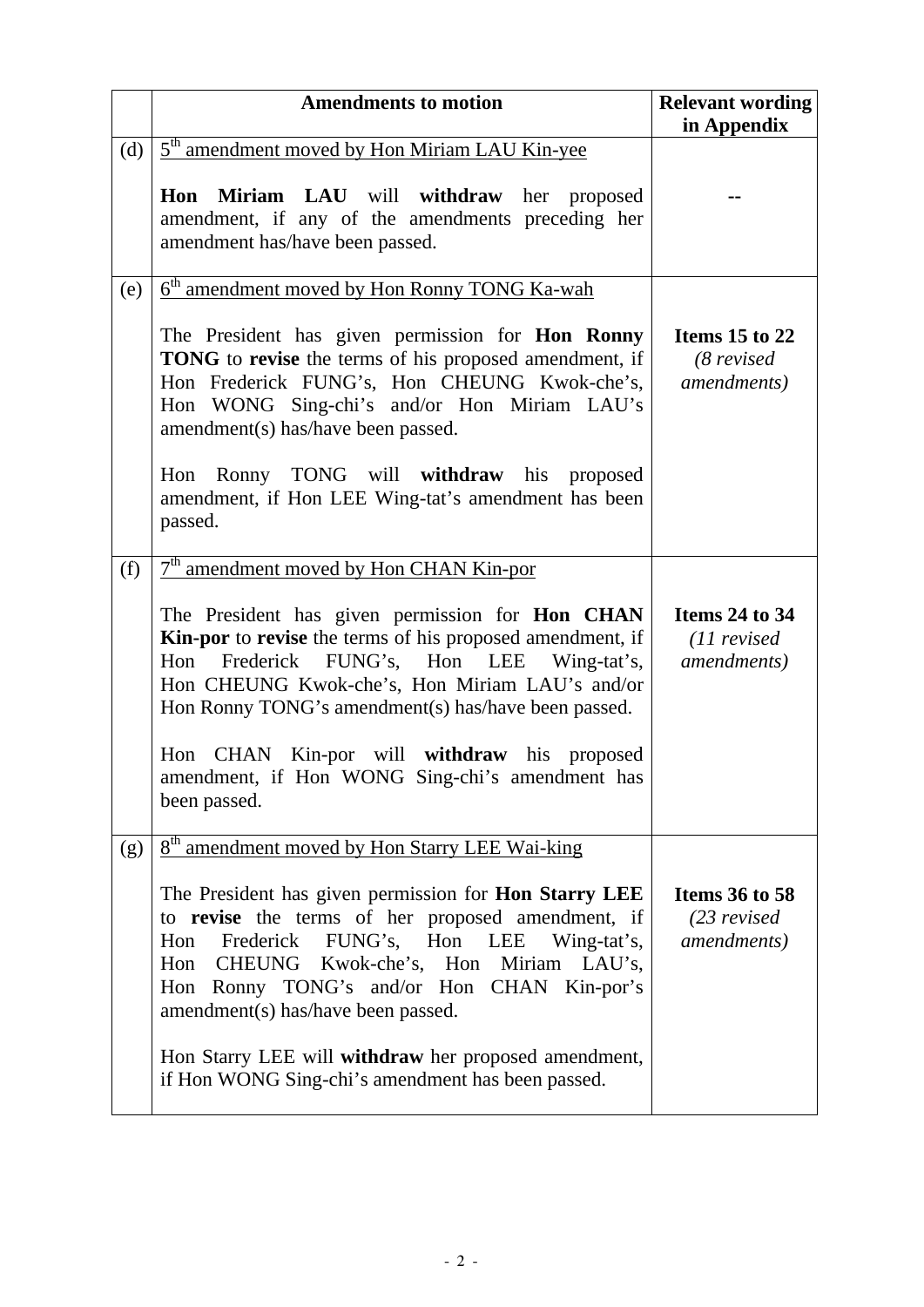2. For Members' ease of reference, the terms of the original motion and of the motion, if amended (including all revised amendments), are set out in the **Appendix**  (Chinese version only). If any Member wishes to refer to the English translation of any of the wording in the Appendix, please contact Ms Jessica CHAN, Senior Council Secretary (3)4, at 2869 9550 and the Secretariat will prepare the English translation of the required wording for reference by the Member concerned.

3. To economize on the use of paper, the Appendix which contains 66 pages will be **issued by e-mail** only. However, two copies of the Appendix together with the relevant circular will be placed on the two wooden cabinets at the corridor between the Chamber and Ante-Chamber throughout the relevant Council meeting. Also, two copies will be placed inside the Chamber (one at the last row of the Government Despatch Box near Entrance A and one at the other side of the Chamber near Entrance C, i.e. the entrance where two stewards are seated). If any Member wishes to obtain a personal copy, please contact Council Business Division 3 at 2869 9492.

4. In addition, the terms of the original motion and of the motion, if amended (including all revised amendments), together with the relevant circular are also uploaded onto the Legislative Council website to facilitate Members' reference.

> ( Mrs Justina LAM ) for Clerk to the Legislative Council

Encl. (Appendix issued by e-mail only)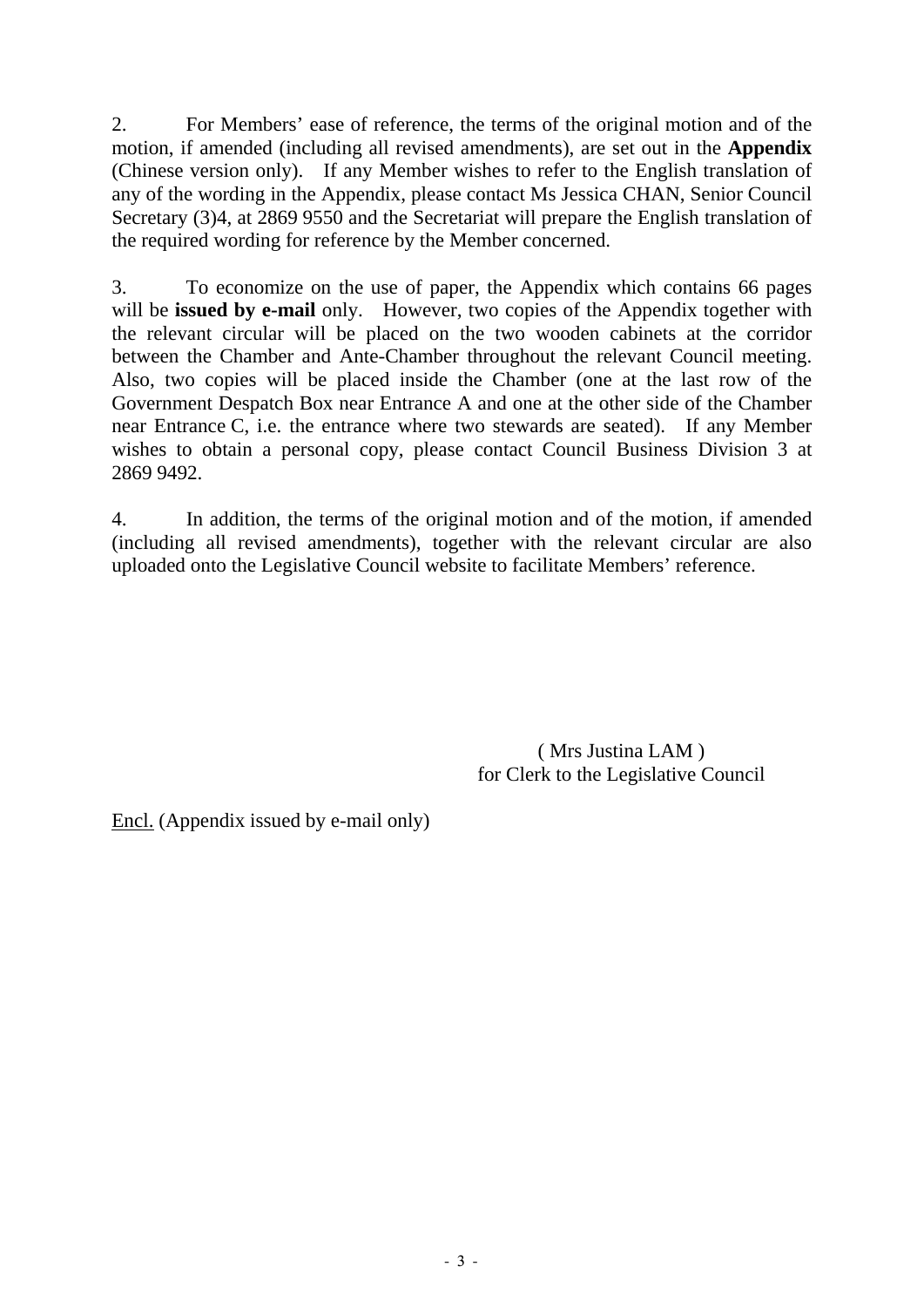# **2010**年**3**月**17**日**(**星期三**)**舉行的立法會會議 **"**增添動力促進社會向上流動**"**議案辯論

# **1.** 梁劉柔芬議員的原議案

最近,'社會向上流動'的議題受到各界關注;社會向上流動除了涉及 個人能力、態度等因素,政府的支援亦不可或缺;就此,本會促請政 府:

- (一) 推動以'啟發'為主導的教育,取代'傳授'的教學模式,培養學 生的創意及獨立分析能力,建立正確的人生觀;
- (二) 擴闊現行課程種類,促進多元化發展,增加青少年海外升學、 暑期交流及在職培訓等機會,並為清貧家庭的年青人提供進 一步支援,提升全民教育質素;
- (三) 鼓勵社會人士發揮個人潛力,避免推出阻礙潛力發揮的政策;
- (四) 推動政府及社會各階層建立'由心出發'的處事態度,鞏固'積 極淮取'的香港核心價值,鼓勵年青人奮發自強,灌免養成倚 賴心態;
- (五) 透過發展經濟及新產業,促進社會向上流動;
- (六) 透過活化二手居屋市場、重推首次置業貸款計劃等措施,協 助年輕一代置業;及
- (七) 建立新媒體等溝通渠道,讓年青人發表意見,積極參與社會 事務。

# **2.** 經馮檢基議員修正的議案

最近*長期以來*, '社會向上流動'的議題 一直受到各界關注;社會向上 流動除了涉及個人能力、態度等因素,政府的支援亦不可或缺;就此, 本會促請政府:

(一) 推動以'啟發'為主導的教育,取代'傳授'的教學模式,培養學 生的創意及獨立分析能力,建立正確的人生觀;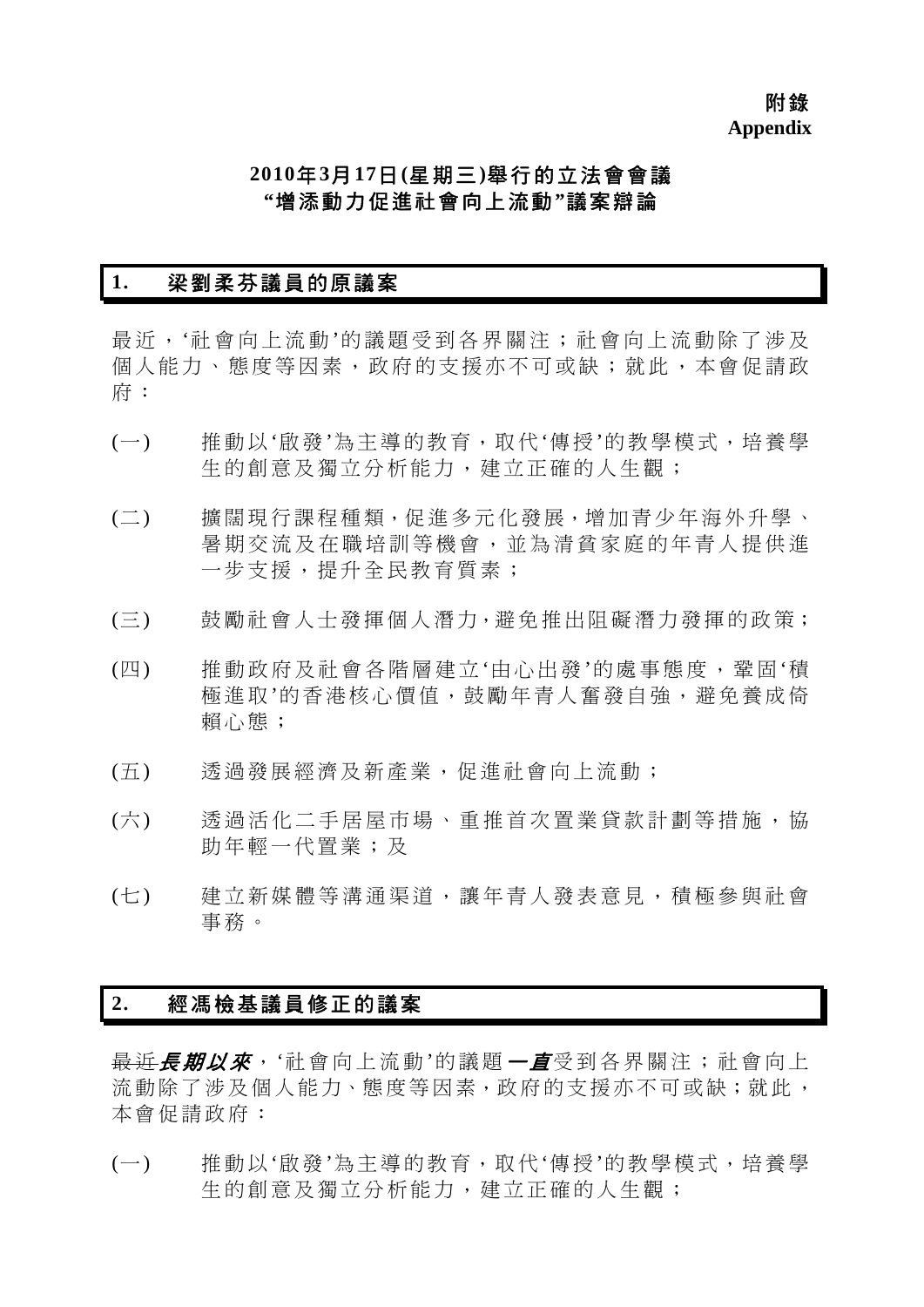(二) 擴闊現行課程種類,促進多元化發展,增加青少年海外升學、 暑期交流及在職培訓等機會,並為清貧家庭的年青人提供進 一步支援,提升全民教育質素;

# *(*三*)* 打破跨代貧窮的惡性循環,為貧窮家庭提供全方位支援;

- (三)*(*四*)* 營造公平社會環境, 鼓勵社會人士發揮個人潛力,避免推出 阻礙潛力發揮的政策;
- (四)*(*五*)* 推動政府及社會各階層建立'由心出發'的處事態度,鞏固'積 極進取'的香港核心價值,鼓勵年青人奮發自強,避免養成倚 賴心態;
- (五)*(*六*)* 透過發展經濟及新產業,促進社會向上流動;
- (六)*(*七*)* 復建居屋,並透過活化二手居屋市場、重推首次置業貸款計 劃等措施,協助年輕一代置業;及
- (七)*(*八*)* 增加年青人在各法定和諮詢組織的參與程度,並建立新媒體 等溝通渠道,讓*真心聆聽*年青人發表意見,讓他們積極參與 社會事務;及
- *(*九*)* 大力發展社會企業,為自由市場未能吸納的勞工提供另外的 發展機會。
- 註: 馮檢基議員的修正案以*粗斜字體*或刪除線標示。

## **3.** 經李永達議員修正的議案

隨着私樓樓價持續攀升,政府停建居屋,一般收入人士置業困難,居 *住方面,社會流動性停滯不前,*最近,'社會向上流動'的議題受到各 界關注;社會向上流動除了涉及個人能力、態度等因素,政府的支援 亦不可或缺;就此,本會促請政府:

- (一) 推動以'啟發'為主導的教育,取代'傳授'的教學模式,培養學 生的創意及獨立分析能力,建立正確的人生觀;
- (二) 擴闊現行課程種類,促進多元化發展,增加青少年海外升學、 暑期交流及在職培訓等機會,並為清貧家庭的年青人提供進 一步支援,提升全民教育質素;
- (三) 鼓勵社會人士發揮個人潛力,避免推出阻礙潛力發揮的政策;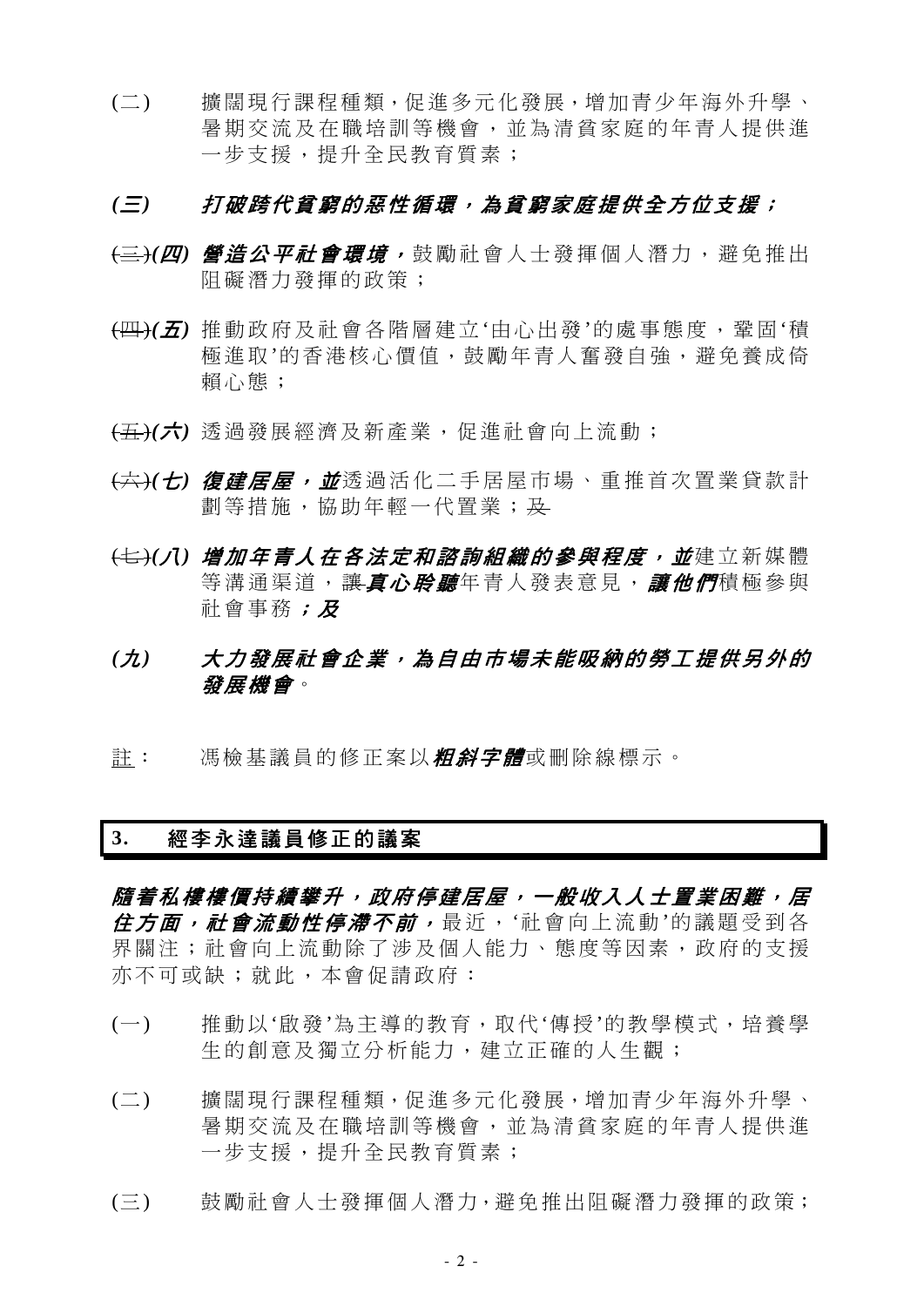- (四) 推動政府及社會各階層建立'由心出發'的處事態度,鞏固'積 極淮取'的香港核心價值,鼓勵年青人奮發自強,避免養成倚 賴心態;
- (五) 透過發展經濟及新產業,促進社會向上流動;
- (六) 透過活化二手居屋市場、<del>重推首次置業貸款計劃</del>復建居屋及 *重推出售公屋計劃*等措施,協助年輕一代置業;及
- (七) 建立新媒體等溝通渠道,讓年青人發表意見,積極參與社會 事務。
- 註: 李永達議員的修正案以*粗斜字體*或刪除線標示。

# **4.** 經張國柱議員修正的議案

最近,'社會向上流動'的議題受到各界關注;社會向上流動除了涉及 個人能力、態度等因素,政府的支援亦不可或缺本港貧富懸殊問題日 益惡化,跨代貧窮問題嚴重,社會向上流動的機會大減;要增強社會 的流動性,政府在政策上作出配合非常重要;就此,本會促請政府:

- (一) 推動以'啟發'為主導的教育,取代'傳授'的教學模式,培養學 生的創意及獨立分析能力,建立正確的人生觀並要尊重青年 人自我發展的權利;
- (二) 擴闊現行課程種類,促進多元化發展,增加青少年海外升學、 暑期交流及在職培訓等機會,並為清貧家庭的年青人提供進 一步支援,提升全民教育質素;
- (三) 鼓勵社會人士發揮個人潛力,避免推出阻礙潛力發揮的政策;
- (四) 推動政府及社會各階層建立'由心出發'的處事態度,鞏固'積 極進取'的香港核心價值,鼓勵年青人奮發自強,避免養成倚 賴心態;
- (五) 透過發展經濟及新產業,促進社會向上流動;
- (六) *降低申請公屋門檻、復建居屋,並*透過活化二手居屋市場、 重推首次置業貸款計劃等措施,協助年輕一代置業;及
- (七) 建立新媒體等溝通渠道,讓年青人發表意見,積極參與社會 事務;及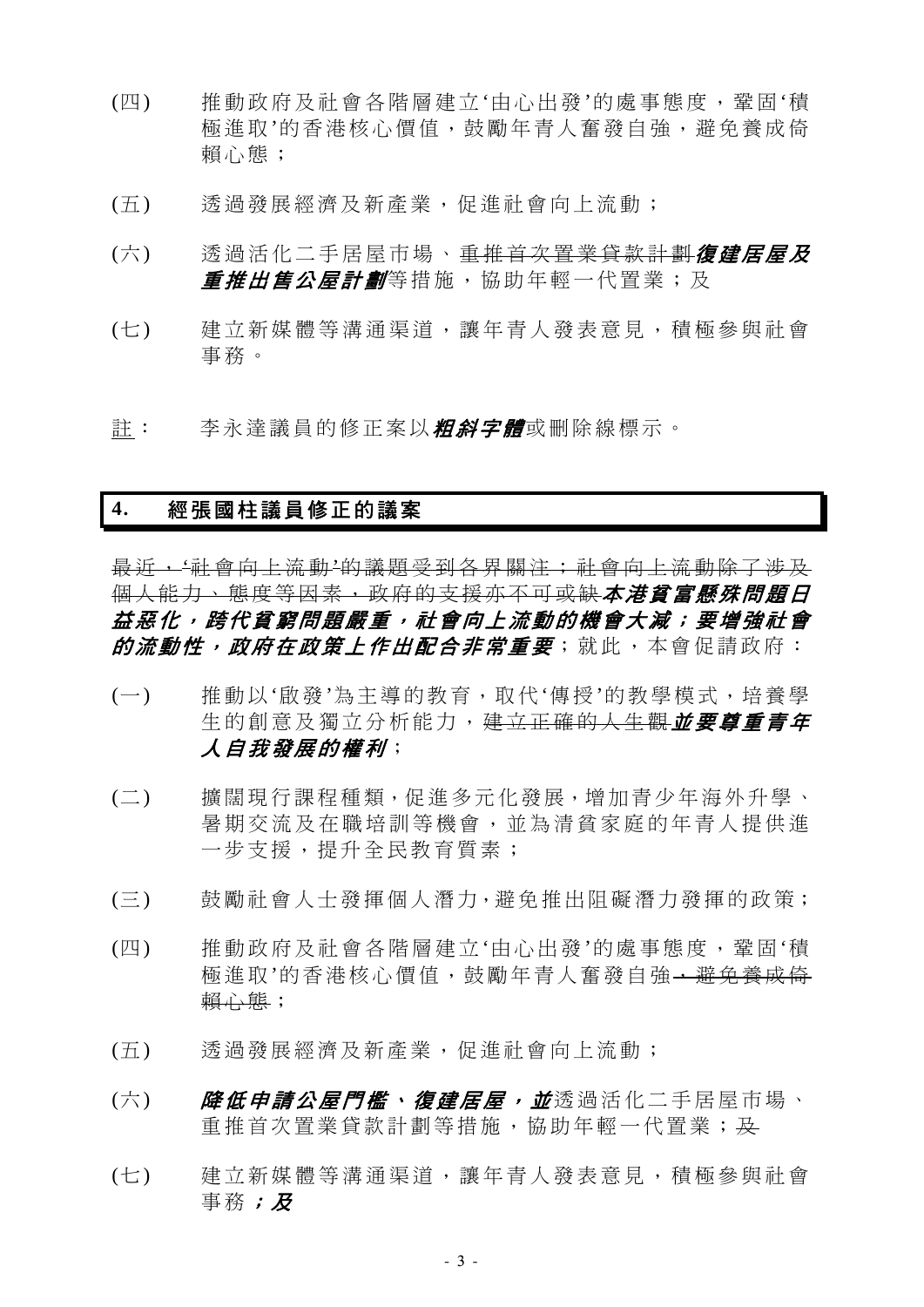# *(*八*)* 重開扶貧委員會,積極研究並制訂長遠政策,解決跨代貧窮 問題。

註: 張國柱議員的修正案以*粗斜字體*或刪除線標示。

#### **5.** 經馮檢基議員及張國柱議員修正的議案

最近*長期以來*, '社會向上流動'的議題*一直*受到各界關注; 社會向上 流動除了涉及個人能力、態度等因素,政府的支援亦不可或缺;就此, 本會促請政府:

- (一) 推動以'啟發'為主導的教育,取代'傳授'的教學模式,培養學 生的創意及獨立分析能力,建立正確的人生觀;
- (二) 擴闊現行課程種類,促進多元化發展,增加青少年海外升學、 暑期交流及在職培訓等機會,並為清貧家庭的年青人提供進 一步支援,提升全民教育質素;

- (三)*(*四*)* 營造公平社會環境, 鼓勵社會人士發揮個人潛力,避免推出 阻礙潛力發揮的政策;
- (四)*(*五*)* 推動政府及社會各階層建立'由心出發'的處事態度,鞏固'積 極進取'的香港核心價值,鼓勵年青人奮發自強,避免養成倚 賴心態;
- (五)*(*六*)* 透過發展經濟及新產業,促進社會向上流動;
- (六)*(*七*)* 復建居屋,並透過活化二手居屋市場、重推首次置業貸款計 劃等措施,協助年輕一代置業;及
- (七)*(*八*)* 增加年青人在各法定和諮詢組織的參與程度,並建立新媒體 等溝通渠道,讓真心*聆聽*年青人發表意見,讓他們積極參與 社會事務;及
- *(*九*)* 大力發展社會企業,為自由市場未能吸納的勞工提供另外的 發展機會;
- **(**十**)** 尊重青年人自我發展的權利;及
- **(**十一**)** 重開扶貧委員會,積極研究並制訂長遠政策,解決跨代貧窮 問題。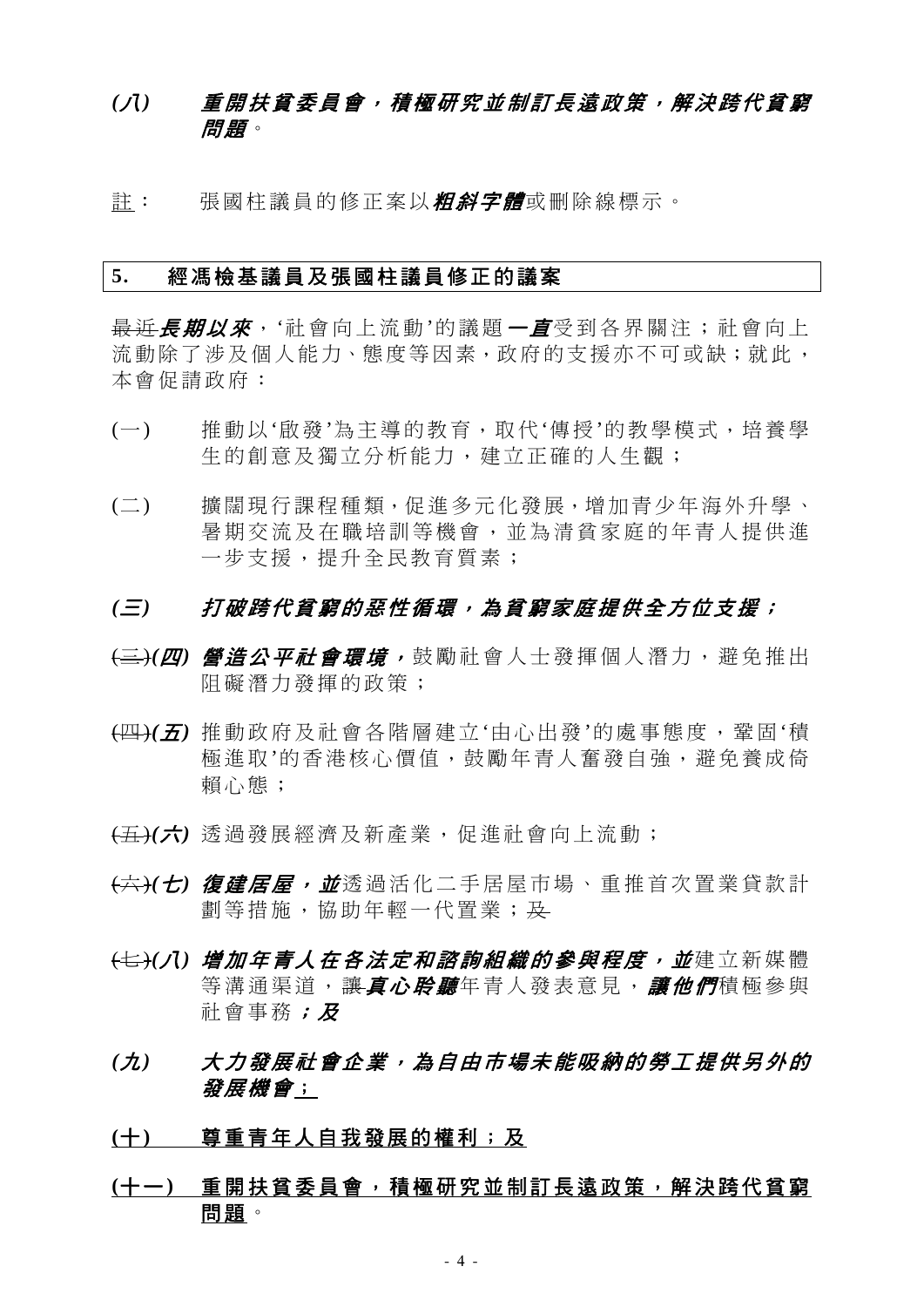註: 馮檢基議員的修正案以**粗斜字體**或刪除線標示。

張國柱議員的修正案以下加單橫線標示。

### **6.** 經李永達議員及張國柱議員修正的議案

**隨着私樓樓價持續攀升,政府停建居屋,一般收入人士置業困難,居** 分方面, 社會流動性停滯不前, 最近, '社會向上流動'的議題受到各 界關注;社會向上流動除了涉及個人能力、態度等因素,政府的支援 亦不可或缺;就此,本會促請政府:

- (一) 推動以'啟發'為主導的教育,取代'傳授'的教學模式,培養學 生的創意及獨立分析能力,建立正確的人生觀;
- (二) 擴闊現行課程種類,促進多元化發展,增加青少年海外升學、 暑期交流及在職培訓等機會,並為清貧家庭的年青人提供進 一步支援,提升全民教育質素;
- (三) 鼓勵社會人士發揮個人潛力,避免推出阻礙潛力發揮的政策;
- (四) 推動政府及社會各階層建立'由心出發'的處事態度,鞏固'積 極進取'的香港核心價值,鼓勵年青人奮發自強,避免養成倚 賴心態;
- (五) 透過發展經濟及新產業,促進社會向上流動;
- (六) 透過活化二手居屋市場、<del>重推首次置業貸款計劃**復建居屋及**</del> *重推出售公屋計劃*等措施,協助年輕一代置業;及
- (七) 建立新媒體等溝通渠道,讓年青人發表意見,積極參與社會 事務;

### **(**八**)** 尊重青年人自我發展的權利;及

# **(**九**)** 重開扶貧委員會,積極研究並制訂長遠政策,解決跨代貧窮 問題。

註: 李永達議員的修正案以*粗斜字體*或刪除線標示。

張國柱議員的修正案以下加單橫線標示。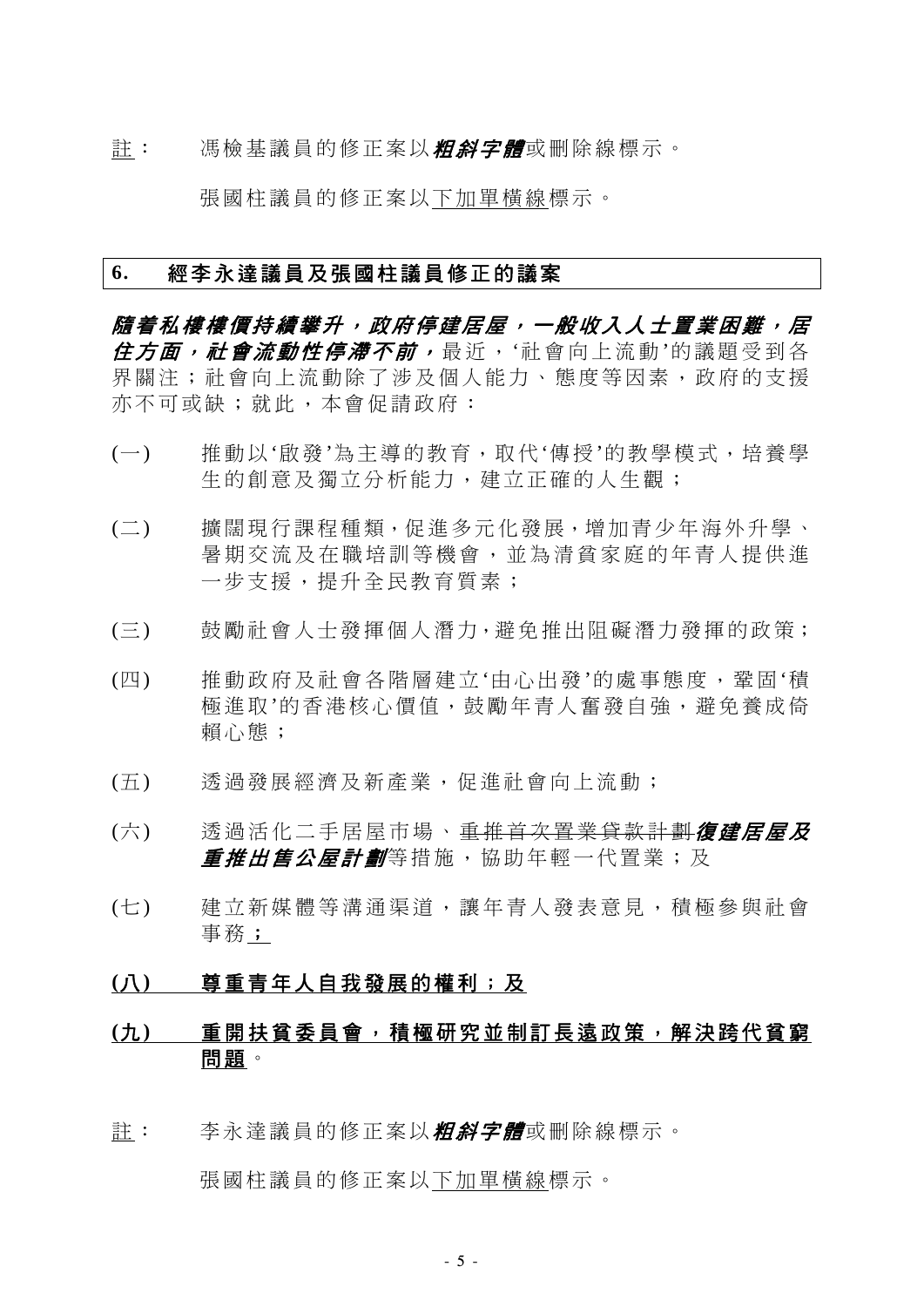# **7.** 經黃成智議員修正的議案

長近現時,本港社會貧富問題兩極化,而且中產亦向下流動, '社會向 上流動'的議題受到各界關注;社會向上流動<del>除了</del>主要因為合乎公義平 **等的政治制度,亦**涉及個人能力、態度等因素,政府的支援亦不可或 缺,尤其是對於政策欠缺足夠影響力的社會基層市民及青年人;就此, 本會促請政府:

- (一) 推動以'啟發'為主導的教育,取代'傳授'的教學模式,培養學 生的創意及、獨立分析能力及批判思考的人格,建立正確的 人生觀*,明辨是非*;
- (二) 擴闊現行課程種類,促進多元化發展,增加青少年海外升學、 暑期交流及在職培訓等機會,並為清貧家庭的年青人提供進 一步支援,提升全民教育質素;
- (三) 鼓勵社會人士發揮個人潛力,避免推出阻礙潛力發揮的政策;
- (四) 推動政府及社會各階層建立'由心出發'的處事態度,鞏固'**關** 心弱勢社群,追求公義,平等,民主法治及積極進取'的香港 核心價值,鼓勵年青人奮發自強,<del>避免養成倚賴心態</del>;
- (五) 透過發展經濟及新產業, 幫助中小企, 避免讓大財團及地產 商獨佔發展機會,促進社會向上流動;
- (六) 赛過*增加土地,*活化二手居屋市場、<del>重推首次置業貸款計劃</del> 復建居屋及重推出售公屋計劃等措施,減輕住屋開支,協助 年輕一代置業; 及
- (七) 政府委任諮詢委員會成員時,不以家世、財富為考慮因素, 應用人唯才,讓青少年及基層市民有平等機會參加,推行普 及而平等選舉, 取消功能組別, 並建立新媒體等溝通渠道, 讓年青人*有更多參政機會及*發表意見,積極參與社會事務, 讓弱勢社群有更多向上流的條件及機會;
- *(*八*)* 把領取綜緩人士超過豁免入息上限的收入撥入一個儲蓄賬 目,當累積數額超過家庭入息上限兩倍時,將全數歸還給案 主,讓其可脫離綜緩網,增加向上流的機會;
- *(*九*)* 成立跨部門工作小組,制訂全面*'*消除貧窮政策*'*;
- (十) 制訂單親家庭政策,透過不同政策範疇如房屋、稅制等各方 面照顧單親家庭需要,增加他們在社會向上流的機會;及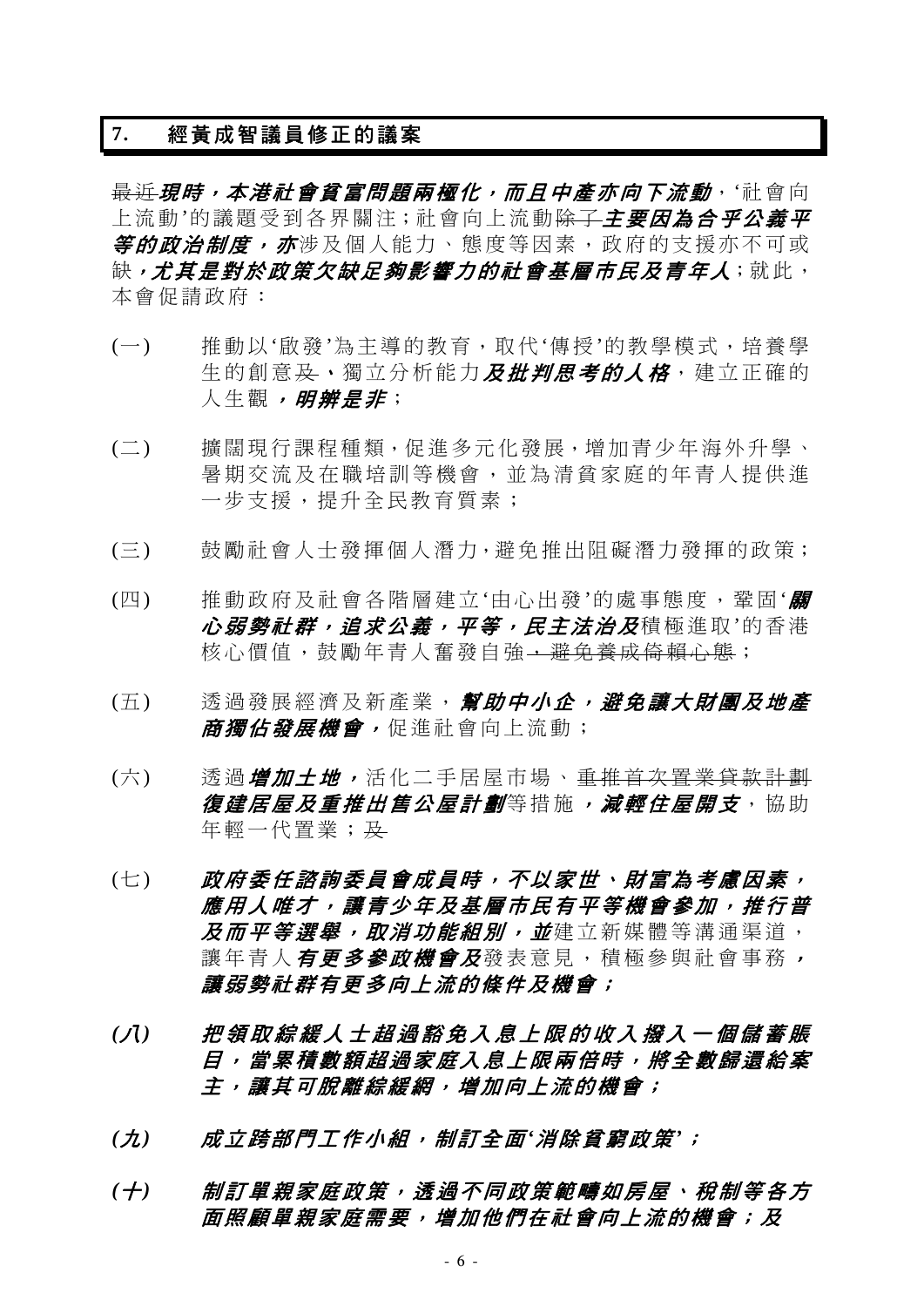# (十一) 持續大力投資教育和各項培訓及再培訓計劃,及確保有需要 的人士有機會接受教育和培訓。

註: 黃成智議員的修正案以*粗斜字體*或刪除線標示。

### **8.** 經馮檢基議員及黃成智議員修正的議案

最近*長期以來*, '社會向上流動'的議題 一直受到各界關注; 社會向上 流動除了涉及個人能力、態度等因素,政府的支援亦不可或缺;就此, 本會促請政府:

- (一) 推動以'啟發'為主導的教育,取代'傳授'的教學模式,培養學 生的創意及獨立分析能力,建立正確的人生觀;
- (二) 擴闊現行課程種類,促進多元化發展,增加青少年海外升學、 暑期交流及在職培訓等機會,並為清貧家庭的年青人提供進 一步支援,提升全民教育質素;

- (三)*(*四*)* 營造公平社會環境, 鼓勵社會人士發揮個人潛力,避免推出 阻礙潛力發揮的政策;
- (四)*(*五*)* 推動政府及社會各階層建立'由心出發'的處事態度,鞏固'積 極進取'的香港核心價值,鼓勵年青人奮發自強,避免養成倚 賴心態;
- (五)*(*六*)* 透過發展經濟及新產業,促進社會向上流動;
- (六)*(*七*)* 復建居屋,並透過活化二手居屋市場、重推首次置業貸款計 劃等措施,協助年輕一代置業;及
- <del>(七)</del>(*八) 增加年青人在各法定和諮詢組織的參與程度,並*建立新媒體 等溝通渠道,讓*真心聆聽*年青人發表意見,讓他們積極參與 社會事務;及
- *(*九*)* 大力發展社會企業,為自由市場未能吸納的勞工提供另外的 發展機會;
- **(**十**)** 培養學生批判思考的人格,明辨是非;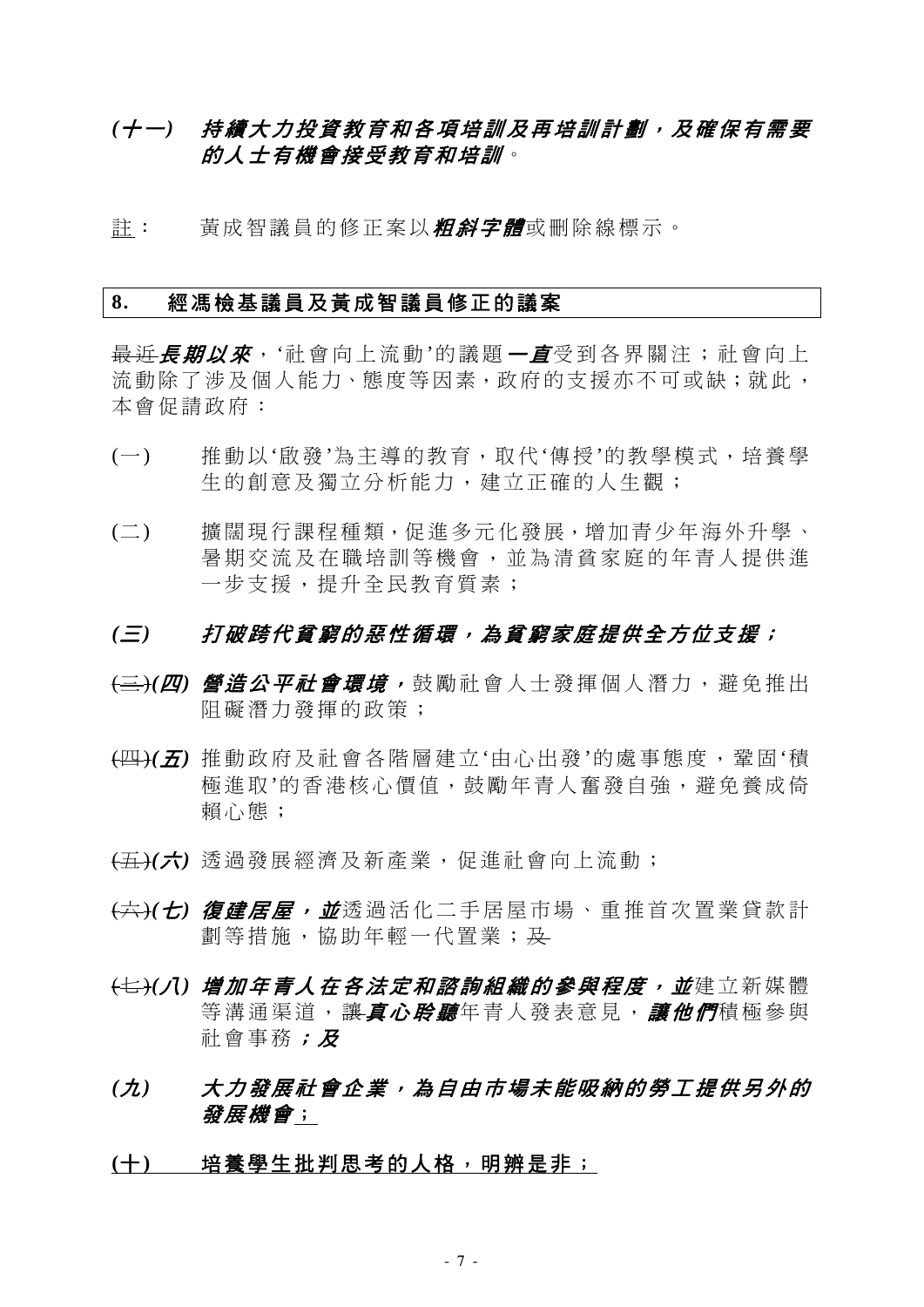- **(**十一**)** 鞏固**'**關心弱勢社群,追求公義,平等及民主法治**'**的香港核心 價值;
- **(**十二**)** 幫助中小企,避免讓大財團及地產商獨佔發展機會;
- **(**十三**)** 增加土地,減輕住屋開支;
- **(**十四**)** 政府委任諮詢委員會成員時,不以家世、財富為考慮因素, 應用人唯才,讓青少年及基層市民有平等機會參加,推行普 及而平等選舉,取消功能組別,讓年青人有更多參政機會, 以及讓弱勢社群有更多向上流的條件及機會;
- **(**十五**)** 把領取綜緩人士超過豁免入息上限的收入撥入一個儲蓄賬 目,當累積數額超過家庭入息上限兩倍時,將全數歸還給案 主,讓其可脫離綜緩網,增加向上流的機會;
- **(**十六**)** 成立跨部門工作小組,制訂全面**'**消除貧窮政策**'**;
- **(**十七**)** 制訂單親家庭政策,透過不同政策範疇如房屋、稅制等各方 面照顧單親家庭需要,增加他們在社會向上流的機會;及
- **(**十八**)** 持續大力投資教育和各項培訓及再培訓計劃,及確保有需要 的人士有機會接受教育和培訓。
- 註: 馮檢基議員的修正案以*粗斜字體***或刪除線標示。**

黃成智議員的修正案以下加單橫線標示。

### **9.** 經李永達議員及黃成智議員修正的議案

隨着私樓樓價持續攀升,政府停建居屋,一般收入人士置業困難,居 住方面, 社會流動性停滯不前, 最近, '社會向上流動'的議題受到各 界關注;社會向上流動除了涉及個人能力、態度等因素,政府的支援 亦不可或缺;就此,本會促請政府:

- (一) 推動以'啟發'為主導的教育,取代'傳授'的教學模式,培養學 生的創意及獨立分析能力,建立正確的人生觀;
- (二) 擴闊現行課程種類,促進多元化發展,增加青少年海外升學、 暑期交流及在職培訓等機會,並為清貧家庭的年青人提供進 一步支援,提升全民教育質素;
- (三) 鼓勵社會人士發揮個人潛力,避免推出阻礙潛力發揮的政策;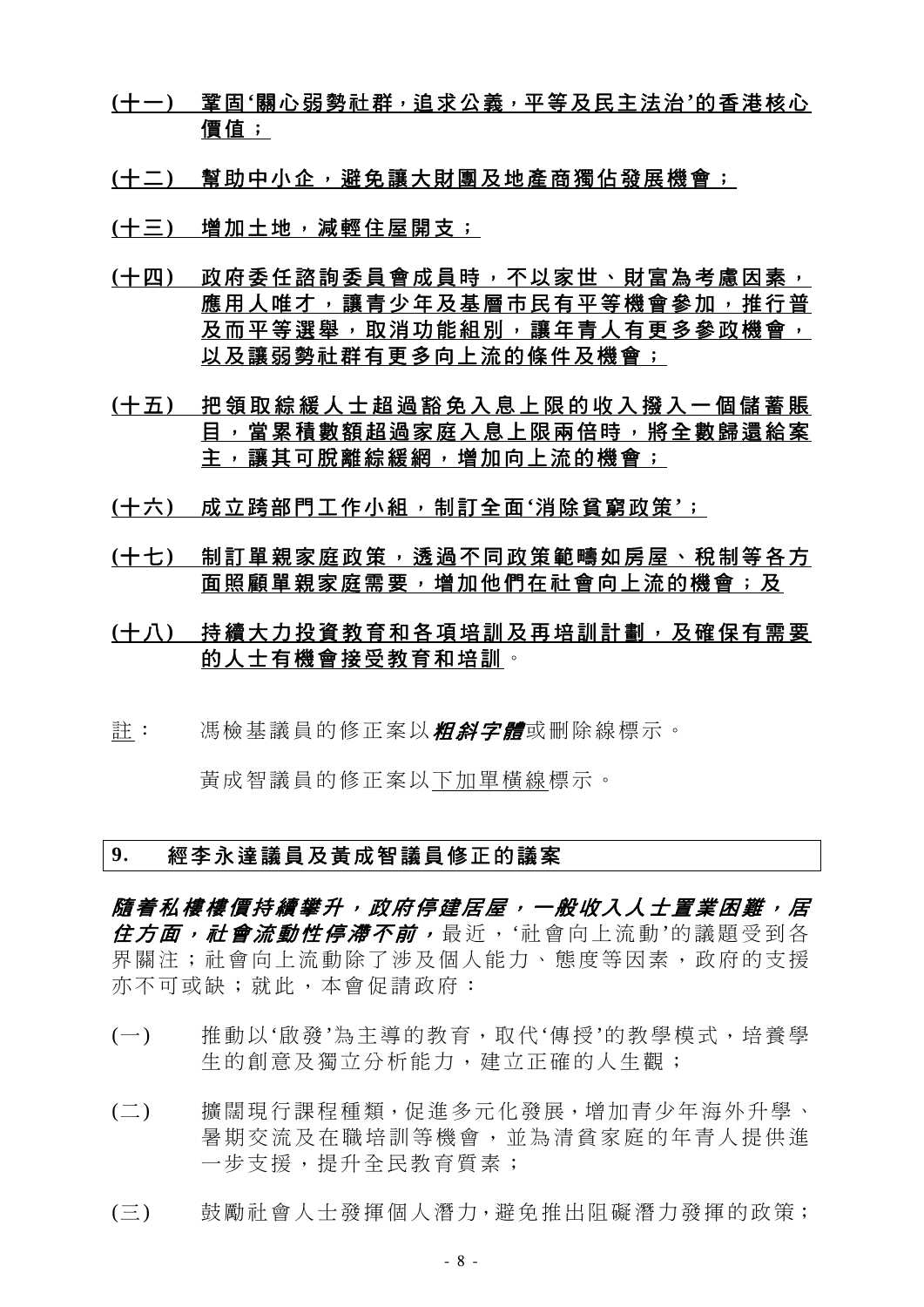- (四) 推動政府及社會各階層建立'由心出發'的處事態度,鞏固'積 極進取'的香港核心價值,鼓勵年青人奮發自強,避免養成倚 賴心態;
- (五) 透過發展經濟及新產業,促進社會向上流動;
- (六) 透過活化二手居屋市場、<del>重推首次置業貸款計劃</del>復建居屋及 **重推出售公屋計劃**等措施,協助年輕一代置業;及
- (七) 建立新媒體等溝通渠道,讓年青人發表意見,積極參與社會 事務;
- **(**八**)** 培養學生批判思考的人格,明辨是非;
- **(**九**)** 鞏固**'**關心弱勢社群,追求公義,平等及民主法治**'**的香港核心 價值;
- (十) 幫助中小企,避免讓大財團及地產商獨佔發展機會;
- **(**十一**)** 增加土地,減輕住屋開支;
- **(**十二**)** 政府委任諮詢委員會成員時,不以家世、財富為考慮因素, 應用人唯才,讓青少年及基層市民有平等機會參加,推行普 及而平等選舉,取消功能組別,讓年青人有更多參政機會, 以及讓弱勢社群有更多向上流的條件及機會;
- **(**十三**)** 把領取綜緩人士超過豁免入息上限的收入撥入一個儲蓄賬 目,當累積數額超過家庭入息上限兩倍時,將全數歸還給案 主,讓其可脫離綜緩網,增加向上流的機會;
- **(**十四**)** 成立跨部門工作小組,制訂全面**'**消除貧窮政策**'**;
- **(**十五**)** 制訂單親家庭政策,透過不同政策範疇如房屋、稅制等各方 面照顧單親家庭需要,增加他們在社會向上流的機會;及
- **(**十六**)** 持續大力投資教育和各項培訓及再培訓計劃,及確保有需要 的人士有機會接受教育和培訓。
- 註: 李永達議員的修正案以*粗斜字體***或刪除線標示**。

黃成智議員的修正案以下加單橫線標示。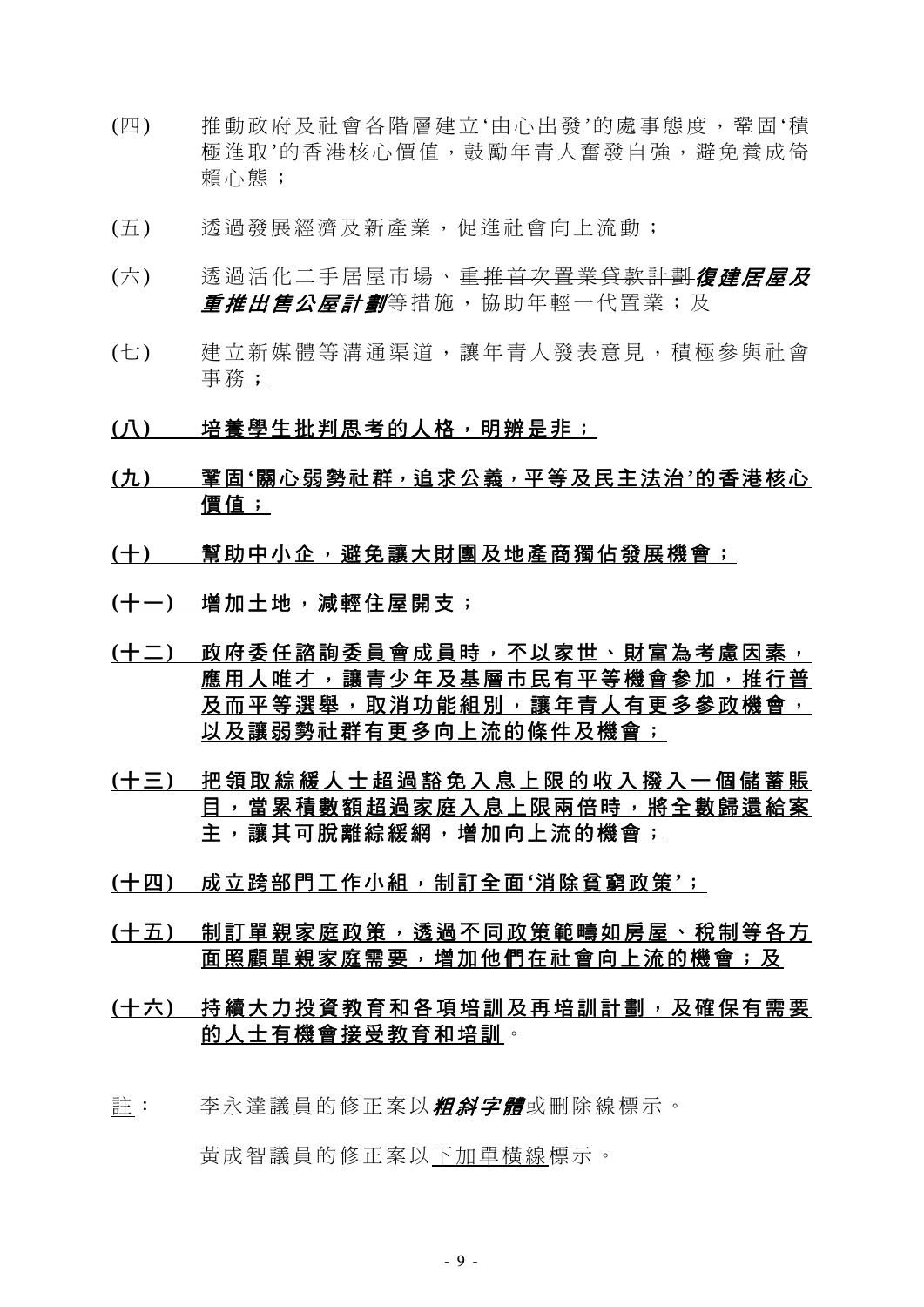### **10.** 經張國柱議員及黃成智議員修正的議案

最近,'社會向上流動'的議題受到各界關注;社會向上流動除了涉及 個人能力、態度等因素,政府的支援亦不可或缺本港貧富懸殊問題日 益惡化,跨代貧窮問題嚴重,社會向上流動的機會大減;要增強社會 的流動性,政府在政策上作出配合非常重要;就此,本會促請政府:

- (一) 推動以'啟發'為主導的教育,取代'傳授'的教學模式,培養學 生的創意及獨立分析能力,建立正確的人生觀が要尊重書年 人自我發展的權利;
- (二) 擴闊現行課程種類,促進多元化發展,增加青少年海外升學、 暑期交流及在職培訓等機會,並為清貧家庭的年青人提供進 一步支援,提升全民教育質素;
- (三) 鼓勵社會人士發揮個人潛力,避免推出阻礙潛力發揮的政策;
- (四) 推動政府及社會各階層建立'由心出發'的處事態度,鞏固'積 極進取'的香港核心價值,鼓勵年青人奮發自強,避免養成倚 賴心態;
- (五) 透過發展經濟及新產業,促進社會向上流動;
- (六) *降低申請公屋門檻、復建居屋,並*透過活化二手居屋市場、 重推首次置業貸款計劃等措施,協助年輕一代置業;及
- (七) 建立新媒體等溝通渠道,讓年青人發表意見,積極參與社會 事務;及
- *(*八*)* 重開扶貧委員會,積極研究並制訂長遠政策,解決跨代貧窮 問題;
- **(**九**)** 培養學生批判思考的人格,明辨是非;
- **(**十**)** 鞏固**'**關心弱勢社群,追求公義,平等及民主法治**'**的香港核心 價值;
- (十一) 幫助中小企,避免讓大財團及地產商獨佔發展機會;
- **(**十二**)** 增加土地,減輕住屋開支;
- **(**十三**)** 政府委任諮詢委員會成員時,不以家世、財富為考慮因素, 應用人唯才,讓青少年及基層市民有平等機會參加,推行普 及而平等選舉,取消功能組別,讓年青人有更多參政機會, 以及讓弱勢社群有更多向上流的條件及機會;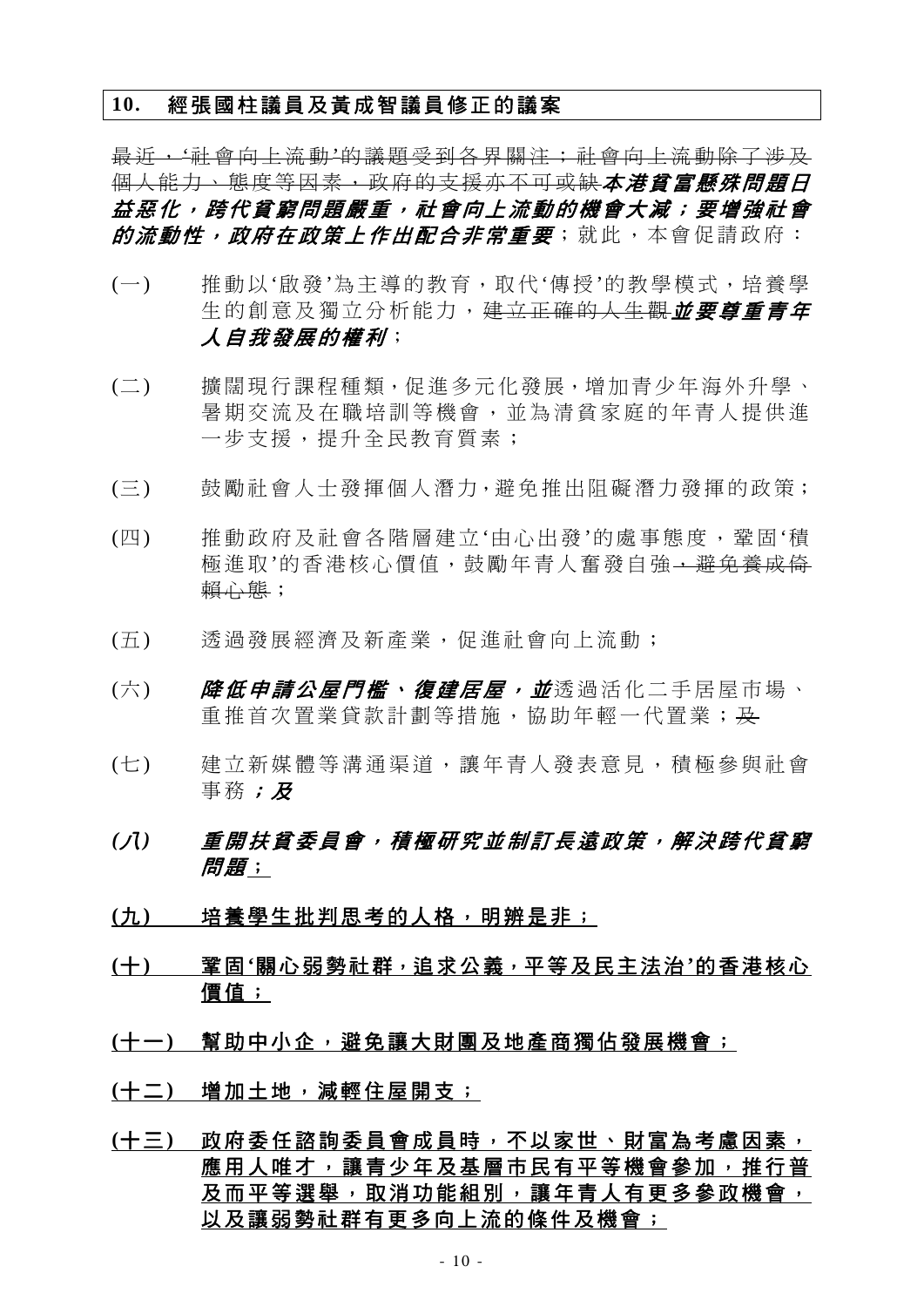- **(**十四**)** 把領取綜緩人士超過豁免入息上限的收入撥入一個儲蓄賬 目,當累積數額超過家庭入息上限兩倍時,將全數歸還給案 主,讓其可脫離綜緩網,增加向上流的機會;
- **(**十五**)** 制訂單親家庭政策,透過不同政策範疇如房屋、稅制等各方 面照顧單親家庭需要,增加他們在社會向上流的機會;及

# **(**十六**)** 持續大力投資教育和各項培訓及再培訓計劃,及確保有需要 的人士有機會接受教育和培訓。

註: 張國柱議員的修正案以*粗斜字體*或刪除線標示。

黃成智議員的修正案以下加單橫線標示。

## **11.** 經馮檢基議員、張國柱議員及黃成智議員修正的議案

最近*長期以來*, '社會向上流動'的議題 一*直*受到各界關注; 社會向上 流動除了涉及個人能力、態度等因素,政府的支援亦不可或缺;就此, 本會促請政府:

- (一) 推動以'啟發'為主導的教育,取代'傳授'的教學模式,培養學 生的創意及獨立分析能力,建立正確的人生觀;
- (二) 擴闊現行課程種類,促進多元化發展,增加青少年海外升學、 暑期交流及在職培訓等機會,並為清貧家庭的年青人提供進 一步支援,提升全民教育質素;

- (三)*(*四*)* 營造公平社會環境, 鼓勵社會人士發揮個人潛力,避免推出 阻礙潛力發揮的政策;
- (四)*(*五*)* 推動政府及社會各階層建立'由心出發'的處事態度,鞏固'積 極進取'的香港核心價值,鼓勵年青人奮發自強,避免養成倚 賴心態;
- (五)*(*六*)* 透過發展經濟及新產業,促進社會向上流動;
- (六)*(*七*)* 復建居屋,並透過活化二手居屋市場、重推首次置業貸款計 劃等措施,協助年輕一代置業;及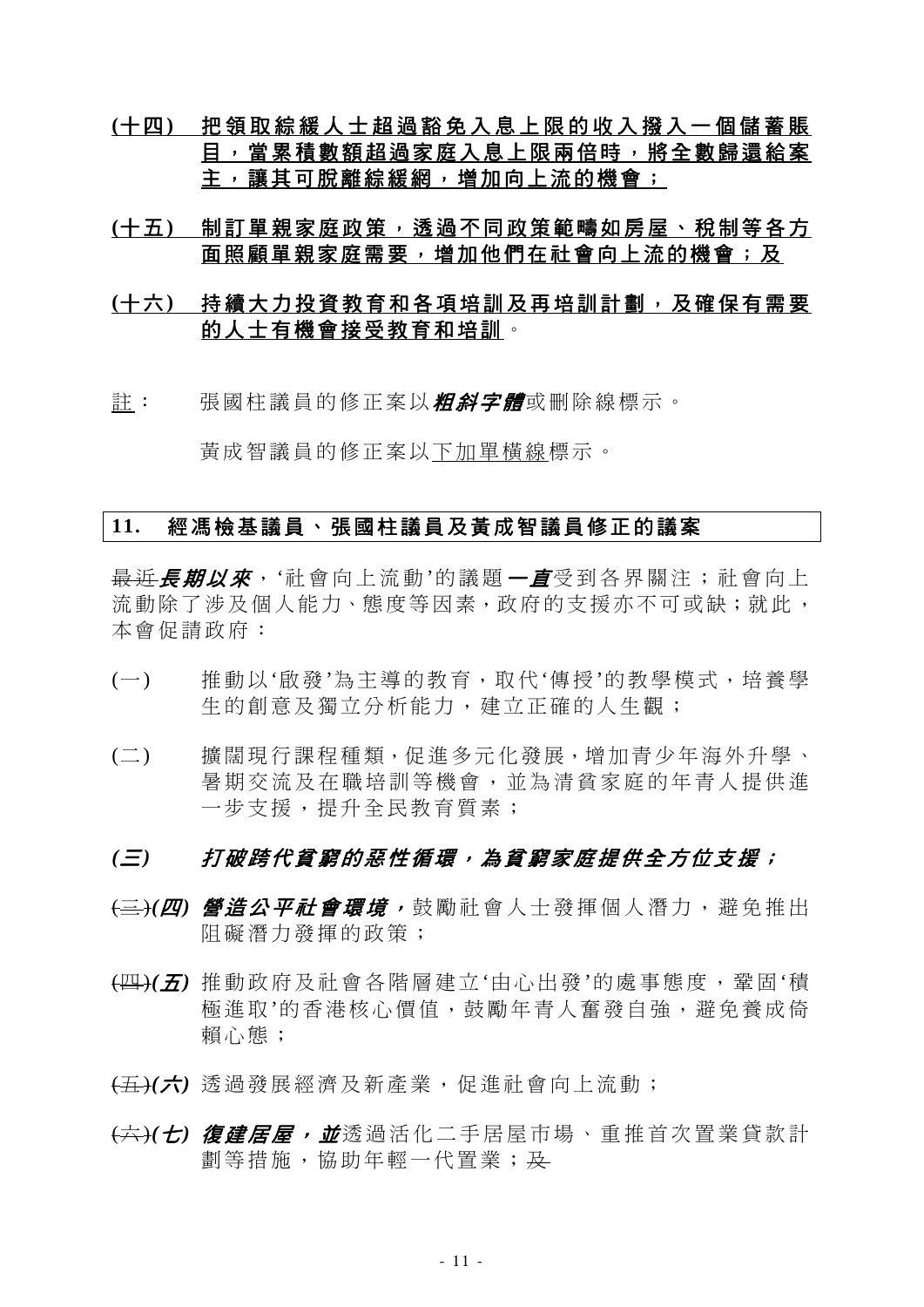- <del>(七)</del>(*八) 增加年青人在各法定和諮詢組織的參與程度,並*建立新媒體 等溝涌渠道, 讓*真心聆聽*年青人發表意見, *讓他們*積極參與 社會事務;及
- *(*九*)* 大力發展社會企業,為自由市場未能吸納的勞工提供另外的 發展機會;
- **(**十**)** 尊重青年人自我發展的權利;及
- **(**十一**)** 重開扶貧委員會,積極研究並制訂長遠政策,解決跨代貧窮 問題;
- **(**十二**)** 培養學生批判思考的人格,明辨是非;
- **(**十三**)** 鞏固**'**關心弱勢社群,追求公義,平等及民主法治**'**的香港核心 價值;
- **(**十四**)** 幫助中小企,避免讓大財團及地產商獨佔發展機會;
- **(**十五**)** 增加土地,減輕住屋開支;
- **(**十六**)** 政府委任諮詢委員會成員時,不以家世、財富為考慮因素, 應用人唯才,讓青少年及基層市民有平等機會參加,推行普 及而平等選舉,取消功能組別,讓年青人有更多參政機會, 以及讓弱勢社群有更多向上流的條件及機會;
- **(**十七**)** 把領取綜緩人士超過豁免入息上限的收入撥入一個儲蓄賬 目,當累積數額超過家庭入息上限兩倍時,將全數歸還給案 主,讓其可脫離綜緩網,增加向上流的機會;
- **(**十八**)** 制訂單親家庭政策,透過不同政策範疇如房屋、稅制等各方 面照顧單親家庭需要,增加他們在社會向上流的機會;及
- **(**十九**)** 持續大力投資教育和各項培訓及再培訓計劃,及確保有需要 的人士有機會接受教育和培訓。
- 註: 馮檢基議員的修正案以*粗斜字體***或刪除線標示。**

張國柱議員的修正案以下加單橫線標示。

黃成智議員的修正案以下加雙橫線標示。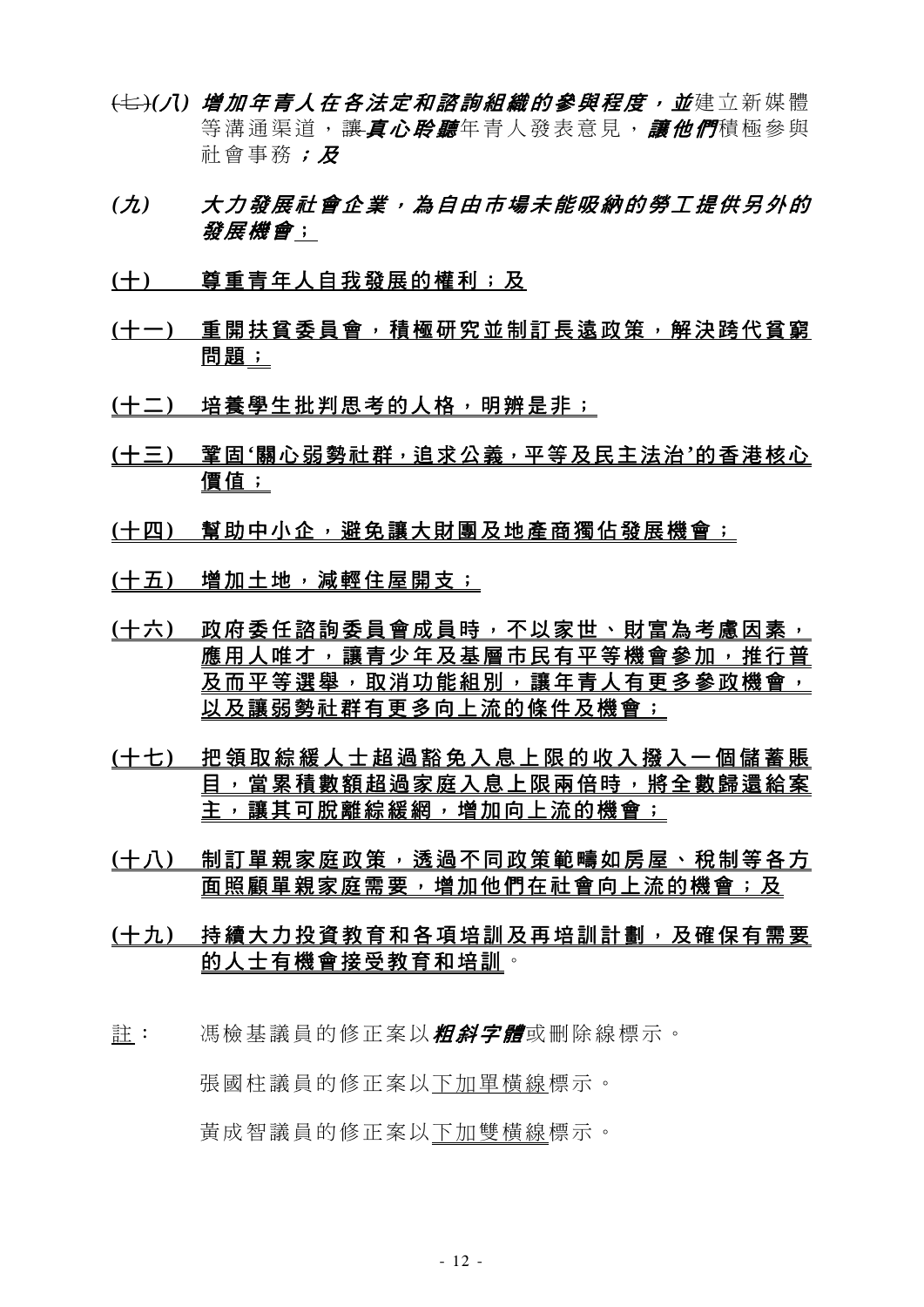# **12.** 經李永達議員、張國柱議員及黃成智議員修正的議案

隨着私樓樓價持續攀升,政府停建居屋,一般收入人士置業困難,居 住方面, 社會流動性停滯不前, 最近, '社會向上流動'的議題受到各 界關注;社會向上流動除了涉及個人能力、態度等因素,政府的支援 亦不可或缺;就此,本會促請政府:

- (一) 推動以'啟發'為主導的教育,取代'傳授'的教學模式,培養學 生的創意及獨立分析能力,建立正確的人生觀;
- (二) 擴闊現行課程種類,促進多元化發展,增加青少年海外升學、 暑期交流及在職培訓等機會,並為清貧家庭的年青人提供進 一步支援,提升全民教育質素;
- (三) 鼓勵社會人士發揮個人潛力,避免推出阻礙潛力發揮的政策;
- (四) 推動政府及社會各階層建立'由心出發'的處事態度,鞏固'積 極淮取'的香港核心價值,鼓勵年青人奮發自強,灌免養成倚 賴心態;
- (五) 透過發展經濟及新產業,促進社會向上流動;
- (六) 透過活化二手居屋市場、<del>重推首次置業貸款計劃</del>復建居屋及 **重推出售公屋計劃**等措施,協助年輕一代置業;及
- (七) 建立新媒體等溝通渠道,讓年青人發表意見,積極參與社會 事務;
- **(**八**)** 尊重青年人自我發展的權利;及
- **(**九**)** 重開扶貧委員會,積極研究並制訂長遠政策,解決跨代貧窮 問題;
- (十) 培養學生批判思考的人格,明辨是非;
- **(**十一**)** 鞏固**'**關心弱勢社群,追求公義,平等及民主法治**'**的香港核心 價值;
- **(**十二**)** 幫助中小企,避免讓大財團及地產商獨佔發展機會;
- **(**十三**)** 增加土地,減輕住屋開支;
- **(**十四**)** 政府委任諮詢委員會成員時,不以家世、財富為考慮因素, 應用人唯才,讓青少年及基層市民有平等機會參加,推行普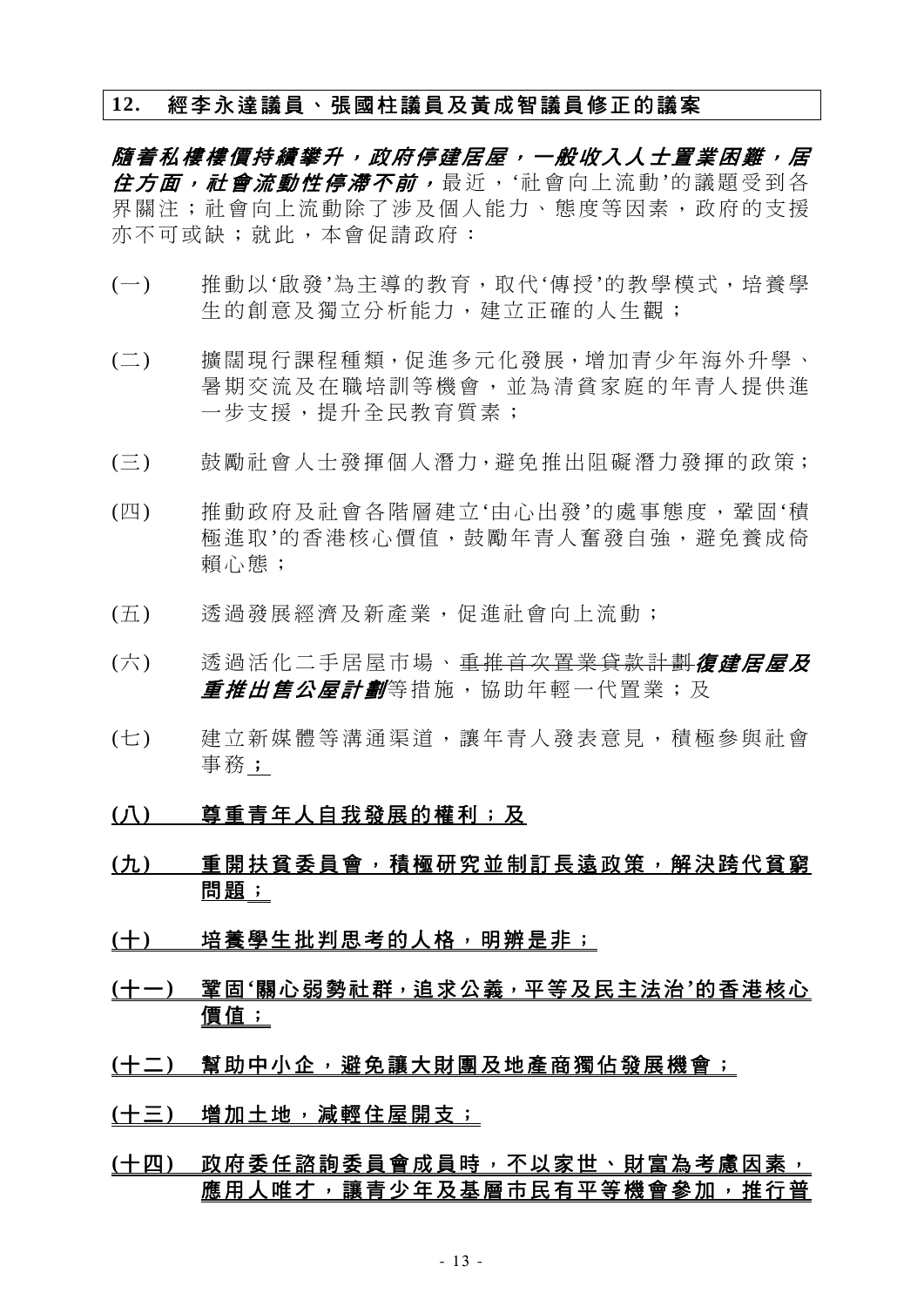及而平等選舉,取消功能組別,讓年青人有更多參政機會, 以及讓弱勢社群有更多向上流的條件及機會;

- **(**十五**)** 把領取綜緩人士超過豁免入息上限的收入撥入一個儲蓄賬 目,當累積數額超過家庭入息上限兩倍時,將全數歸還給案 主,讓其可脫離綜緩網,增加向上流的機會;
- **(**十六**)** 制訂單親家庭政策,透過不同政策範疇如房屋、稅制等各方 面照顧單親家庭需要,增加他們在社會向上流的機會;及

# **(**十七**)** 持續大力投資教育和各項培訓及再培訓計劃,及確保有需要 的人士有機會接受教育和培訓。

註: 李永達議員的修正案以*粗斜字體***或刪除線標示**。

張國柱議員的修正案以下加單橫線標示。

黃成智議員的修正案以下加雙橫線標示。

# **13.** 經劉健儀議員修正的議案

最近,'社會向上流動'的議題向來受到各界關注;,,無論是中產人士、 年青人抑或基層市民,各個階層都必然會爭取在社會向上流動;然而, 社會向上流動除了涉及個人能力、態度等因素, 政府的支援*包括創浩* 就業機會、增加培訓及改善教育等,亦不可或缺;就此,本會促請政 府:

- (一) 推動以'啟發'為主導的教育,取代'傳授'的教學模式,培養學 生的創意及獨立分析能力,建立正確的人生觀;
- (二) 擴闊現行課程種類,促進多元化發展,例如為中年基層人士 增設在職培訓計劃;針對六大優勢產業加強人才培訓;增加 青少年海外升學、暑期交流及在職培訓等機會,並為清貧家 庭的年青人提供進一步支援,提升全民教育質素;
- (三) 鼓勵社會人士發揮個人潛力, 包括設立創業資本基金, 向具 發展潛質的行業,如創意行業的創業者,提供全方位的支援, **同時要**避免推出阻礙潛力發揮的政策;
- (四) 推動政府及社會各階層建立'由心出發'的處事態度,鞏固'積 極進取'的香港核心價值,鼓勵年青人奮發自強,避免養成倚 賴心態;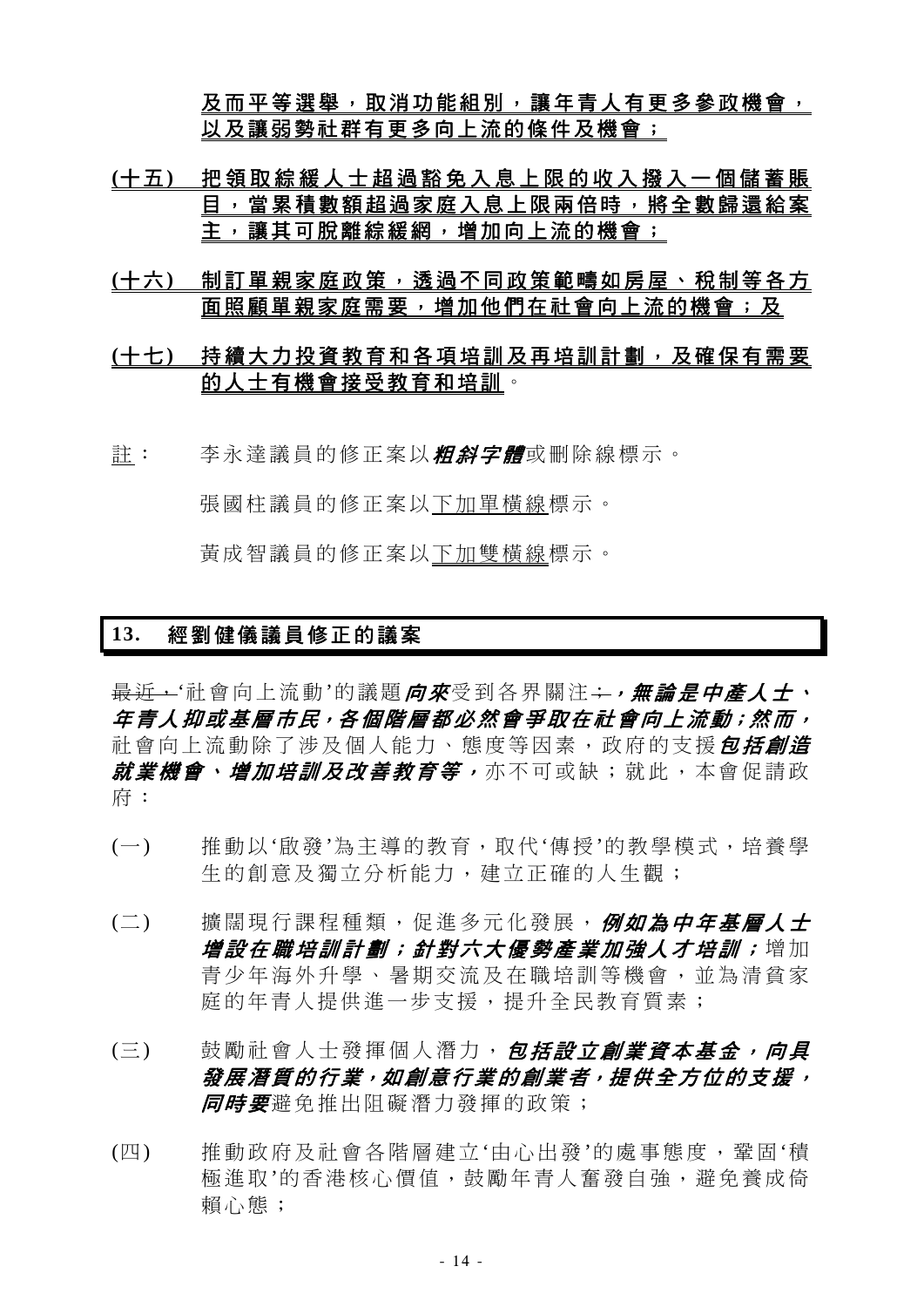- (五) 透過發展經濟及新產業,促進社會向上流動;
- (六) **道一步增加'***限呎盤'土地的供應,並***透過活化二手居屋市場、** 重推首次置業貸款計劃等措施,協助年輕一代置業;及
- (七) 建立新媒體等溝通渠道,讓年青人發表意見,積極參與社會 事務。
- 註: 劉健儀議員的修正案以*粗斜字體*或刪除線標示。

## **14.** 經湯家驊議員修正的議案

最近,'社會向上流動'的議題受到各界關注;社會向上流動除了涉及 個人能力、態度等因素,政府的支援亦不可或缺;就此,本會促請政 府:

(一) 推動以 '啟 發 '為主導的教育 *'*積極提供優質教育和技術培訓 *'* 為*主的教育原則*,取代<del>'傳授'</del>'*傳統*'的教學模式,培養學生的 創意及獨立分析能力,建立正確的人生觀;

### *(*二*)* 增加大學資助學額,培訓本地人才;

- (二)*(*三*)* 擴闊現行課程種類,促進多元化發展,增加青少年海外升學、 暑期交流及在職培訓等機會,並為清貧家庭的年青人提供進 一步支援,提升全民教育質素;
- (三)*(*四*)* 鼓勵社會人士發揮個人潛力,避免推出阻礙潛力發揮的政策;
- (四)*(*五*)* 推動政府及社會各階層建立'由心出發'的處事態度,鞏固'積 極淮取'的香港核心價值,鼓勵年青人奮發自強,灌免養成倚 賴心態;
- (五)*(*六*)* 透過發展經濟及新產業,促進社會向上流動;
- (六)*(*七*)* 透過活化二手居屋市場、重推首次置業貸款計劃及適量復建 **居屋**等措施,協助年輕一代置業;及
- (七)(*J*) 建立新媒體等溝通渠道,讓年青人發表意見,積極參與社會 事務。
- 註: 湯家驊議員的修正案以**粗斜字體**或刪除線標示。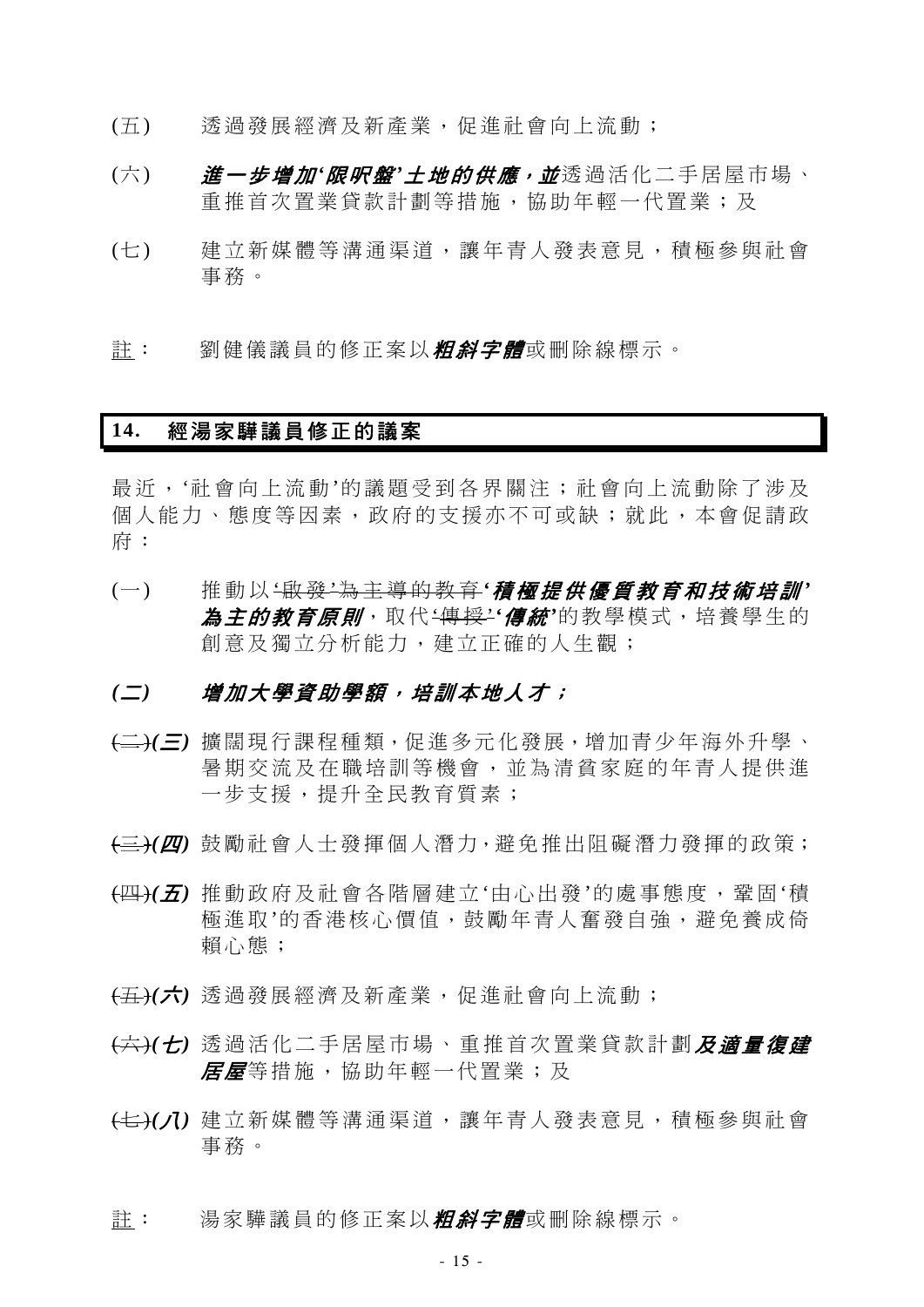## **15.** 經馮檢基議員及湯家驊議員修正的議案

最近*長期以來*, '社會向上流動'的議題 一*直*受到各界關注;社會向上 流動除了涉及個人能力、態度等因素,政府的支援亦不可或缺;就此, 本會促請政府:

- (一) 推動以'啟發'為主導的教育,取代'傳授'的教學模式,培養學 生的創意及獨立分析能力,建立正確的人生觀;
- (二) 擴闊現行課程種類,促進多元化發展,增加青少年海外升學、 暑期交流及在職培訓等機會,並為清貧家庭的年青人提供進 一步支援,提升全民教育質素;

# *(*三*)* 打破跨代貧窮的惡性循環,為貧窮家庭提供全方位支援;

- (三)*(*四*)* 營造公平社會環境, 鼓勵社會人士發揮個人潛力,避免推出 阻礙潛力發揮的政策;
- (四)*(*五*)* 推動政府及社會各階層建立'由心出發'的處事態度,鞏固'積 極進取'的香港核心價值,鼓勵年青人奮發自強,避免養成倚 賴心態;
- (五)*(*六*)* 透過發展經濟及新產業,促進社會向上流動;
- (六)*(*七*)* 復建居屋,並透過活化二手居屋市場、重推首次置業貸款計 劃等措施,協助年輕一代置業;及
- (七)*(*八*)* 增加年青人在各法定和諮詢組織的參與程度,並建立新媒體 等溝通渠道,讓*真心聆聽*年青人發表意見,讓他們積極參與 社會事務;及
- *(*九*)* 大力發展社會企業,為自由市場未能吸納的勞工提供另外的 發展機會;及
- (十) 增加大學資助學額,培訓本地人才。
- 註: 馮檢基議員的修正案以*粗斜字體***或刪除線標示。**

湯家驊議員的修正案以下加單橫線標示。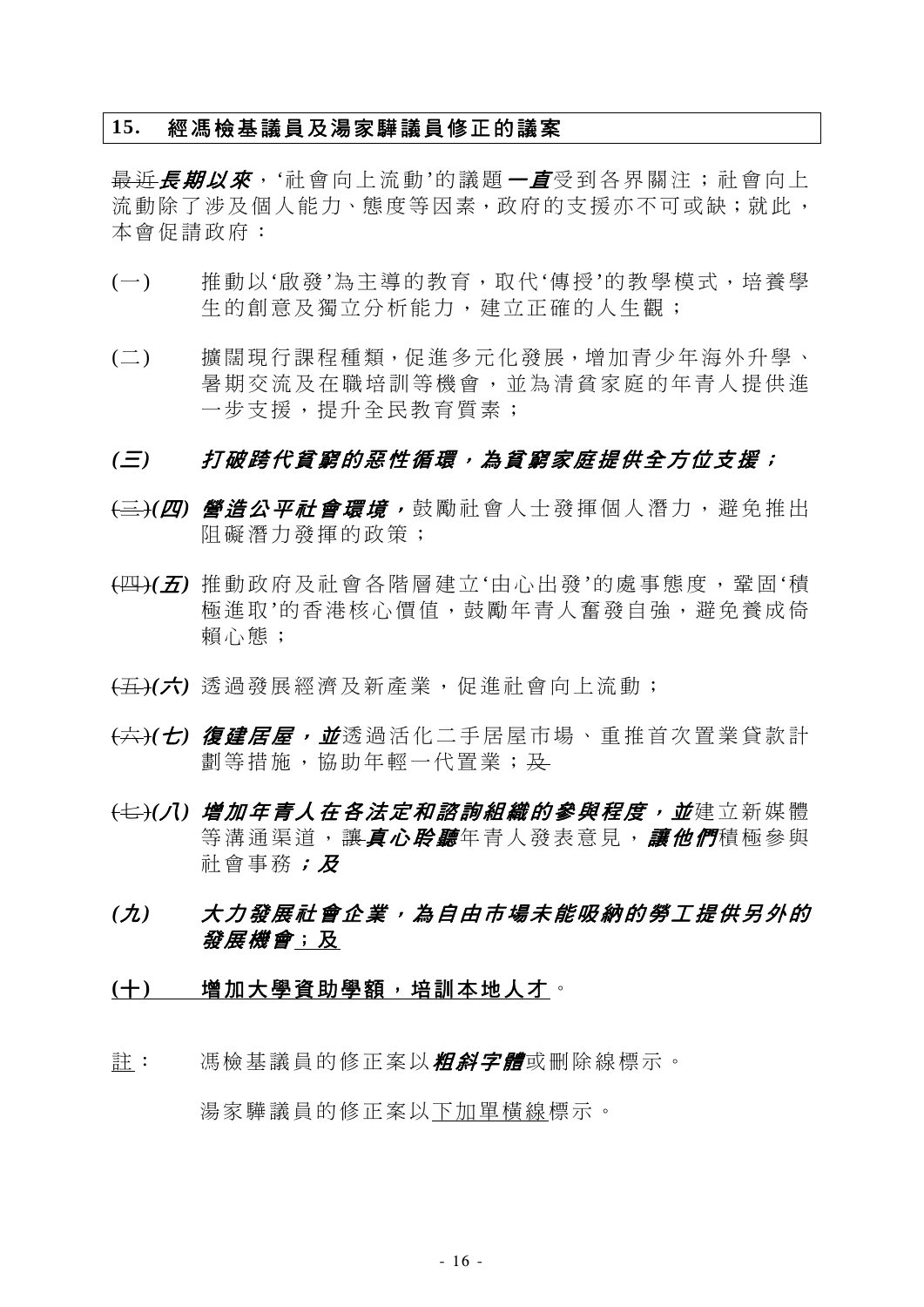### **16.** 經張國柱議員及湯家驊議員修正的議案

最近,'社會向上流動'的議題受到各界關注;社會向上流動除了涉及 個人能力、態度等因素,政府的支援亦不可或缺本港貧富懸殊問題日 益惡化,跨代貧窮問題嚴重,社會向上流動的機會大減;要增強社會 的流動性,政府在政策上作出配合非常重要;就此,本會促請政府:

- (一) 推動以'啟發'為主導的教育,取代'傳授'的教學模式,培養學 生的創意及獨立分析能力,建立正確的人生觀が要尊重書年 人自我發展的權利;
- (二) 擴闊現行課程種類,促進多元化發展,增加青少年海外升學、 暑期交流及在職培訓等機會,並為清貧家庭的年青人提供進 一步支援,提升全民教育質素;
- (三) 鼓勵社會人士發揮個人潛力,避免推出阻礙潛力發揮的政策;
- (四) 推動政府及社會各階層建立'由心出發'的處事態度,鞏固'積 極進取'的香港核心價值,鼓勵年青人奮發自強,避免養成倚 賴心態;
- (五) 透過發展經濟及新產業,促進社會向上流動;
- (六) *降低申請公屋門檻、復建居屋,並*透過活化二手居屋市場、 重推首次置業貸款計劃等措施,協助年輕一代置業;及
- (七) 建立新媒體等溝通渠道,讓年青人發表意見,積極參與社會 事務;及
- *(*八*)* 重開扶貧委員會,積極研究並制訂長遠政策,解決跨代貧窮 *問題*;及
- (九) 增加大學資助學額,培訓本地人才。
- 註: 張國柱議員的修正案以**粗斜字體**或刪除線標示。

湯家驊議員的修正案以下加單橫線標示。

### **17.** 經黃成智議員及湯家驊議員修正的議案

長近現時,本港社會貧富問題兩極化,而且中產亦向下流動, '社會向 上流動'的議題受到各界關注;社會向上流動<del>除了</del>主要因為合乎公義平 *等的政治制度,亦***涉及個人能力、態度等因素,政府的支援亦不可或**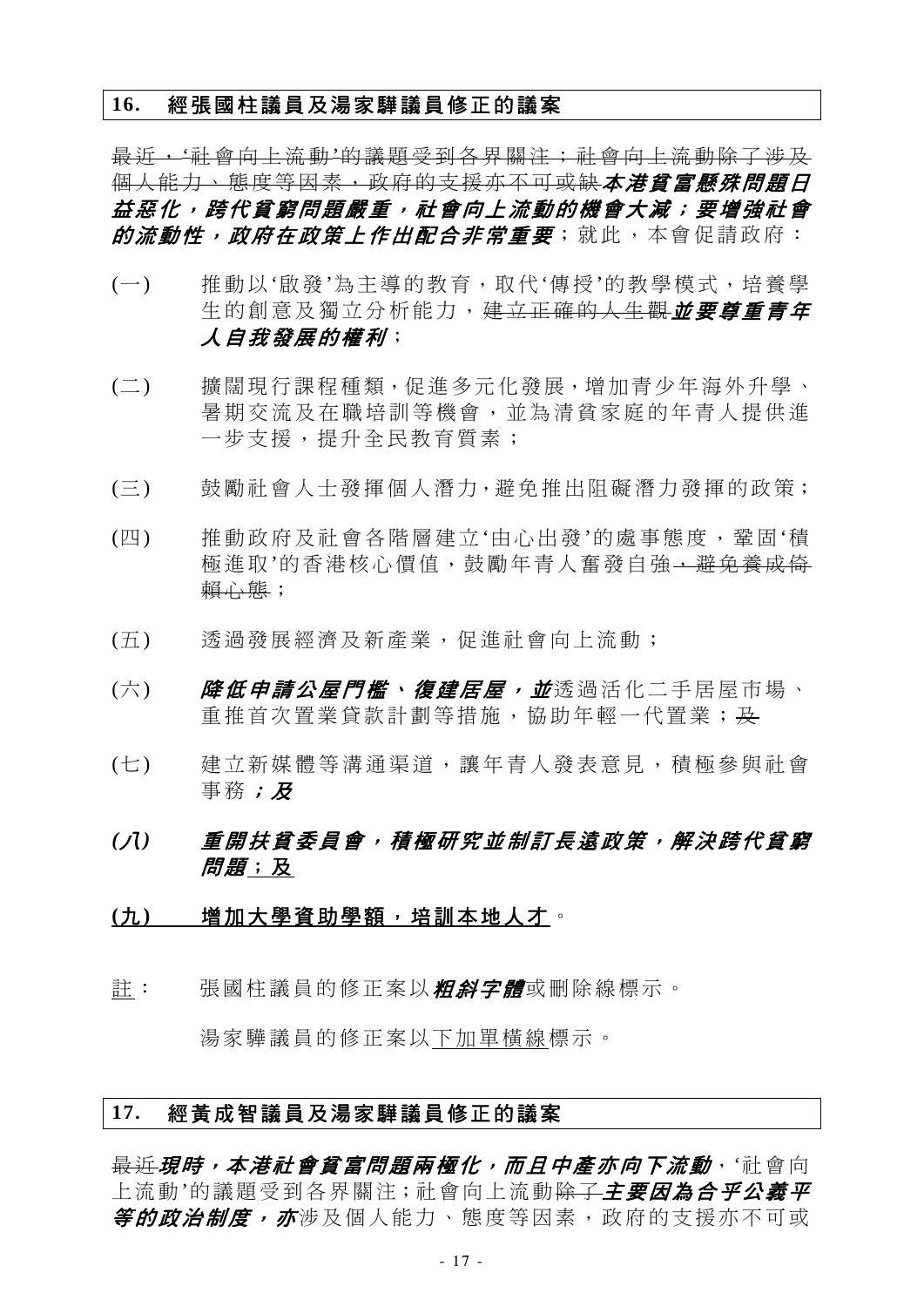缺*,尤其是對於政策欠缺足夠影響力的社會基層市民及青年人*;就此, 本會促請政府:

- (一) 推動以'啟發'為主導的教育,取代'傳授'的教學模式,培養學 生的創意及、獨立分析能力及批判思考的人格,建立正確的 人生觀, *明辨是非***;**
- (二) 擴闊現行課程種類,促進多元化發展,增加青少年海外升學、 暑期交流及在職培訓等機會,並為清貧家庭的年青人提供進 一步支援,提升全民教育質素;
- (三) 鼓勵社會人士發揮個人潛力,避免推出阻礙潛力發揮的政策;
- (四) 推動政府及社會各階層建立'由心出發'的處事態度,鞏固'**關** 心弱勢社群,追求公義,平等,民主法治及積極進取'的香港 核心價值,鼓勵年青人奮發自強,<del>避免養成倚賴心態</del>;
- (五) 透過發展經濟及新產業,*幫助中小企,避免讓大財團及地產* 商獨佔發展機會,促進社會向上流動;
- (六) 诱渦增加ナ地,活化二手居屋市場、重推首次置業貸款計劃 復建居屋及重推出售公屋計劃等措施,减輕住屋開支,協助 年輕一代置業;及
- (七) 政府委任諮詢委員會成員時,不以家世、財富為考慮因素, 應用人唯才,讓青少年及基層市民有平等機會參加,推行普 及而平等選舉, 取消功能組別, 並建立新媒體等溝通渠道, 讓年青人*有更多參政機會及*發表意見,積極參與社會事務, 讓弱勢社群有更多向上流的條件及機會;
- *(*八*)* 把領取綜緩人士超過豁免入息上限的收入撥入一個儲蓄賬 目,當累積數額超過家庭入息上限兩倍時,將全數歸還給案 主,讓其可脫離綜緩網,增加向上流的機會;
- *(*九*)* 成立跨部門工作小組,制訂全面*'*消除貧窮政策*'*;
- *(*十*)* 制訂單親家庭政策,透過不同政策範疇如房屋、稅制等各方 面照顧單親家庭需要,增加他們在社會向上流的機會;及
- (十一) 持續大力投資教育和各項培訓及再培訓計劃,及確保有需要 *的人士有機會接受教育和培訓*;及
- **(**十二**)** 增加大學資助學額,培訓本地人才。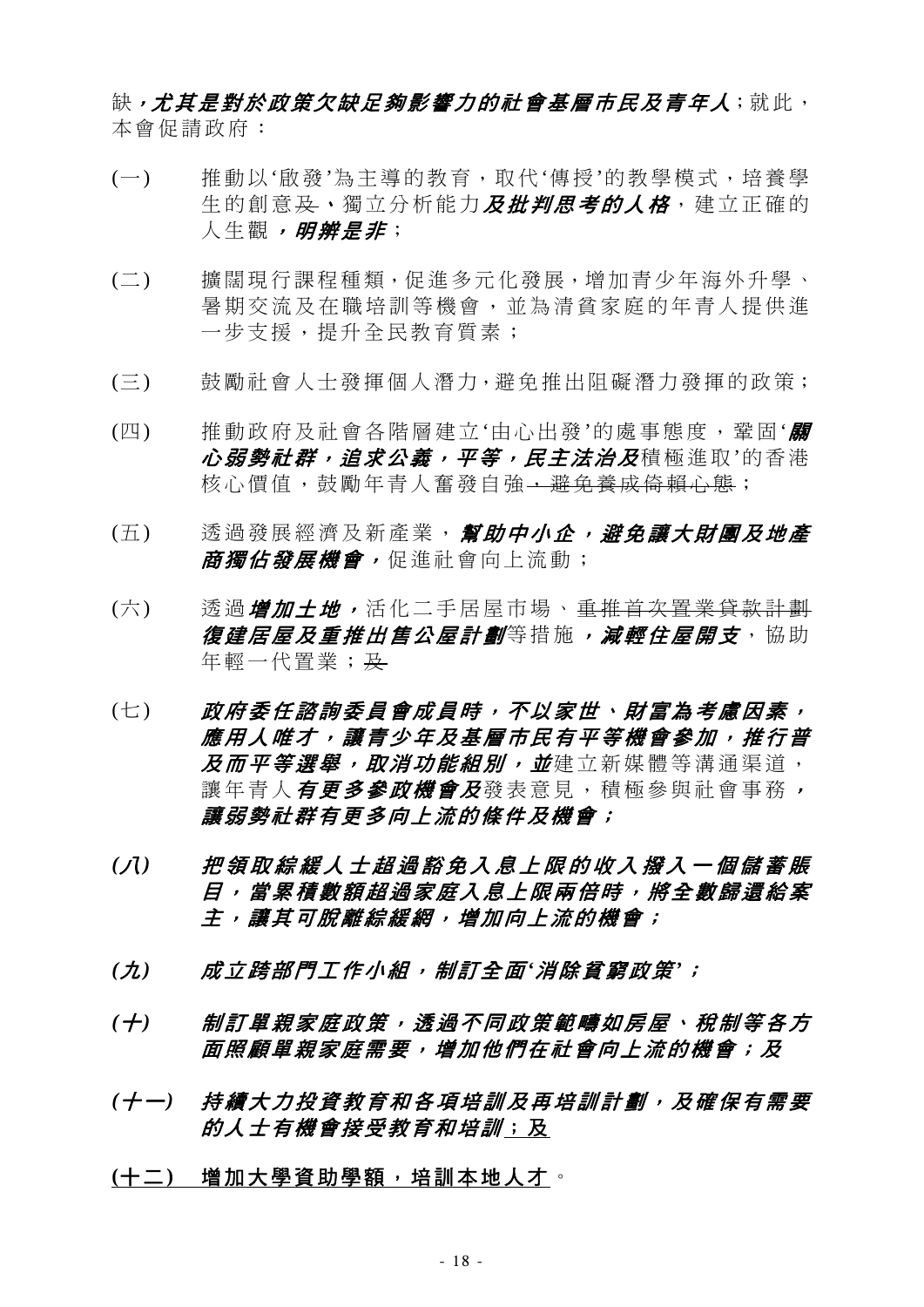#### 註: 黃成智議員的修正案以*粗斜字體*或刪除線標示。

湯家驊議員的修正案以下加單橫線標示。

## **18.** 經劉健儀議員及湯家驊議員修正的議案

<del>最近,</del>'社會向上流動'的議題*向來*受到各界關注<del>;</del>, 無論*是中產人士*、 年青人抑或基層市民,各個階層都必然會爭取在社會向上流動;然而, 社會向上流動除了涉及個人能力、熊度等因素,政府的支援*包括創造* 就業機會、增加培訓及改善教育等,亦不可或缺;就此,本會促請政 府:

- (一) 推動以'啟發'為主導的教育,取代'傳授'的教學模式,培養學 生的創意及獨立分析能力,建立正確的人生觀;
- (二) 擴闊現行課程種類,促進多元化發展,例如為中年基層人士 增設在職培訓計劃;針對六大優勢產業加強人才培訓;增加 青少年海外升學、暑期交流及在職培訓等機會,並為清貧家 庭的年青人提供進一步支援,提升全民教育質素;
- (三) 鼓勵社會人士發揮個人潛力,包括設立創業資本基金,向具 發展潛質的行業,如創意行業的創業者,提供全方位的支援, 后后要避免推出阻礙潛力發揮的政策;
- (四) 推動政府及社會各階層建立'由心出發'的處事態度,鞏固'積 極進取'的香港核心價值,鼓勵年青人奮發自強,避免養成倚 賴心態;
- (五) 透過發展經濟及新產業,促進社會向上流動;
- (六) **道一步增加'***限呎盤'土地的供應,並***透過活化二手居屋市場、** 重推首次置業貸款計劃及適量復建居屋等措施,協助年輕一 代置業;及
- (七) 建立新媒體等溝通渠道,讓年青人發表意見,積極參與社會 事務;及

### (八) 増加大學資助學額,培訓本地人才。

註: 劉健儀議員的修正案以**粗斜字體**或刪除線標示。

湯家驊議員的修正案以下加單橫線標示。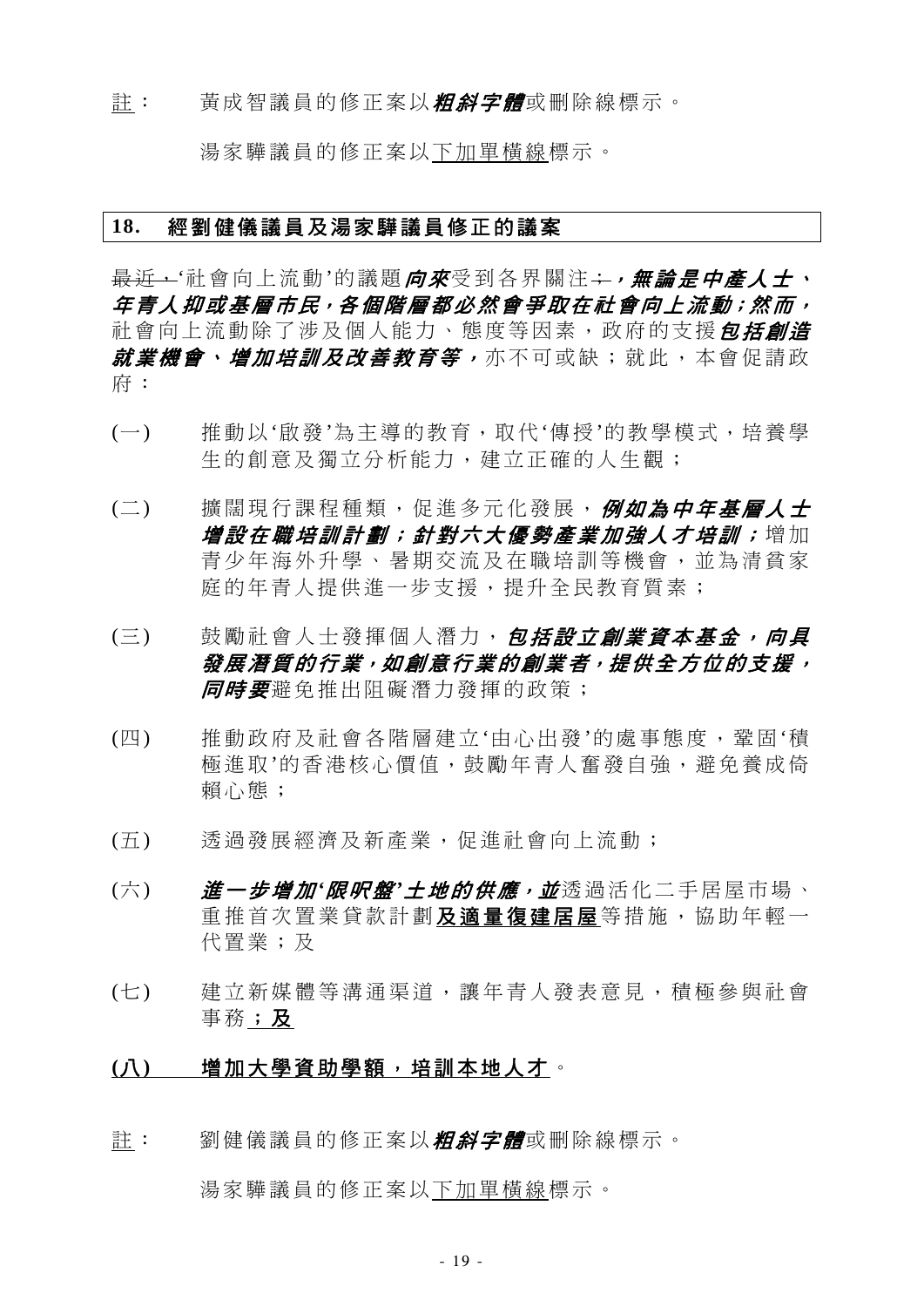## **19.** 經馮檢基議員、張國柱議員及湯家驊議員修正的議案

最近*長期以來*, '社會向上流動'的議題 一*直*受到各界關注;社會向上 流動除了涉及個人能力、態度等因素,政府的支援亦不可或缺;就此, 本會促請政府:

- (一) 推動以'啟發'為主導的教育,取代'傳授'的教學模式,培養學 生的創意及獨立分析能力,建立正確的人生觀;
- (二) 擴闊現行課程種類,促進多元化發展,增加青少年海外升學、 暑期交流及在職培訓等機會,並為清貧家庭的年青人提供進 一步支援,提升全民教育質素;

# *(*三*)* 打破跨代貧窮的惡性循環,為貧窮家庭提供全方位支援;

- (三)*(*四*)* 營造公平社會環境, 鼓勵社會人士發揮個人潛力,避免推出 阻礙潛力發揮的政策;
- (四)*(*五*)* 推動政府及社會各階層建立'由心出發'的處事態度,鞏固'積 極進取'的香港核心價值,鼓勵年青人奮發自強,避免養成倚 賴心態;
- (五)*(*六*)* 透過發展經濟及新產業,促進社會向上流動;
- (六)*(*七*)* 復建居屋,並透過活化二手居屋市場、重推首次置業貸款計 劃等措施,協助年輕一代置業;及
- <del>(七)</del>( *八) 增加年青人在各法定和諮詢組織的參與程度,並建立新媒體* 等溝通渠道,讓*真心聆聽*年青人發表意見,讓他們積極參與 社會事務;及
- *(*九*)* 大力發展社會企業,為自由市場未能吸納的勞工提供另外的 發展機會;
- **(**十**)** 尊重青年人自我發展的權利;及
- **(**十一**)** 重開扶貧委員會,積極研究並制訂長遠政策,解決跨代貧窮 問題;及

### **(**十二**)** 增加大學資助學額,培訓本地人才。

註: 馮檢基議員的修正案以*粗斜字體***或刪除線標示**。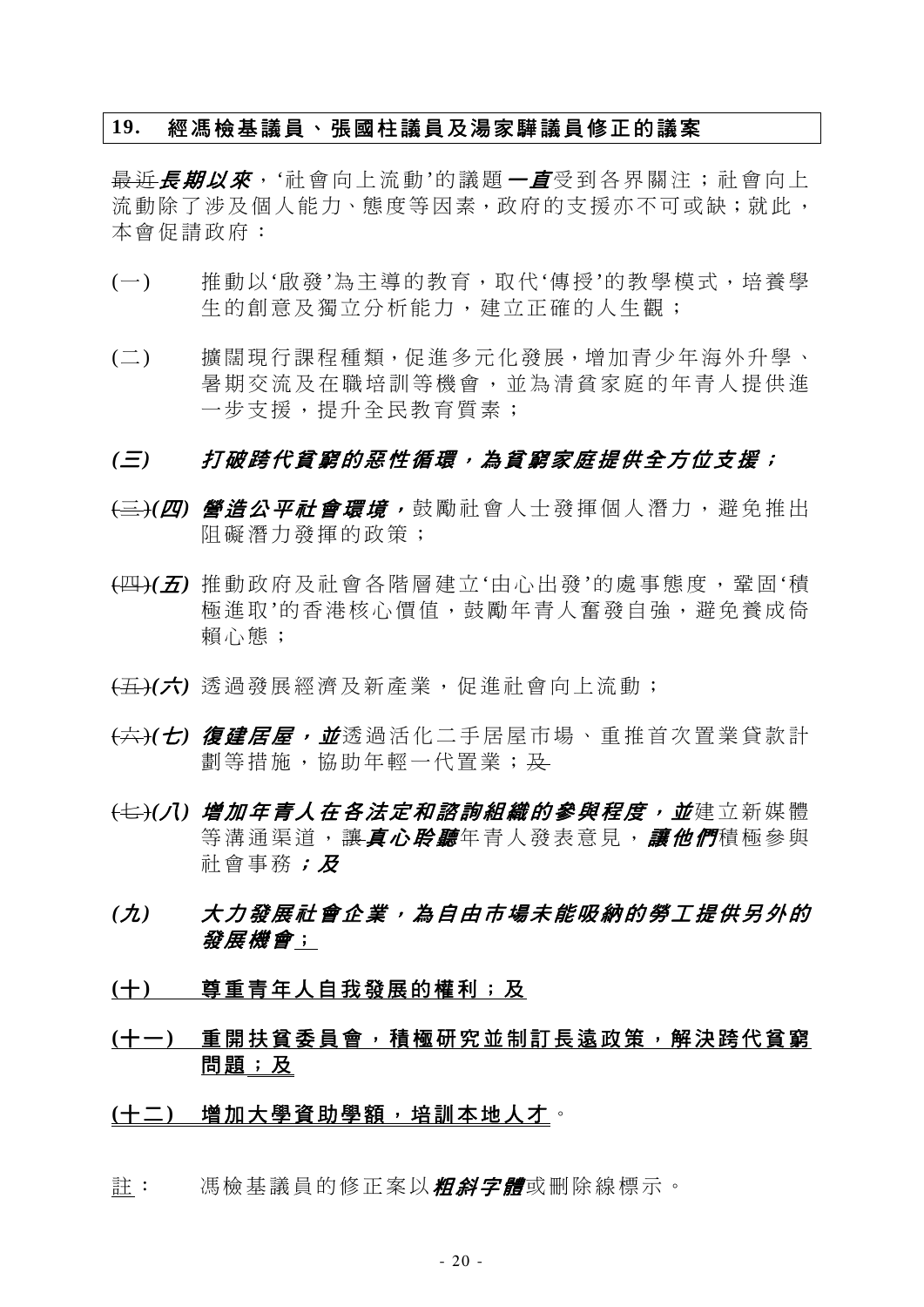張國柱議員的修正案以下加單橫線標示。

湯家驊議員的修正案以下加雙橫線標示。

### **20.** 經馮檢基議員、黃成智議員及湯家驊議員修正的議案

最近*長期以來*,'社會向上流動'的議題*一直*受到各界關注;社會向上 流動除了涉及個人能力、態度等因素,政府的支援亦不可或缺;就此, 本會促請政府:

- (一) 推動以'啟發'為主導的教育,取代'傳授'的教學模式,培養學 生的創意及獨立分析能力,建立正確的人生觀;
- (二) 擴闊現行課程種類,促進多元化發展,增加青少年海外升學、 暑期交流及在職培訓等機會,並為清貧家庭的年青人提供進 一步支援,提升全民教育質素;

- (三)*(*四*)* 營造公平社會環境, 鼓勵社會人士發揮個人潛力,避免推出 阻礙潛力發揮的政策;
- (四)*(*五*)* 推動政府及社會各階層建立'由心出發'的處事態度,鞏固'積 極進取'的香港核心價值,鼓勵年青人奮發自強,避免養成倚 賴心態;
- (五)*(*六*)* 透過發展經濟及新產業,促進社會向上流動;
- (六)*(*七*)* 復建居屋,並透過活化二手居屋市場、重推首次置業貸款計 劃等措施,協助年輕一代置業;及
- (七)*(*八*)* 增加年青人在各法定和諮詢組織的參與程度,並建立新媒體 等溝涌渠道, 讓*直心聆聽*年青人發表意見, *讓他們*積極參與 社會事務;及
- *(*九*)* 大力發展社會企業,為自由市場未能吸納的勞工提供另外的 發展機會;
- (十) 培養學生批判思考的人格,明辨是非;
- **(**十一**)** 鞏固**'**關心弱勢社群,追求公義,平等及民主法治**'**的香港核心 價值;
- **(**十二**)** 幫助中小企,避免讓大財團及地產商獨佔發展機會;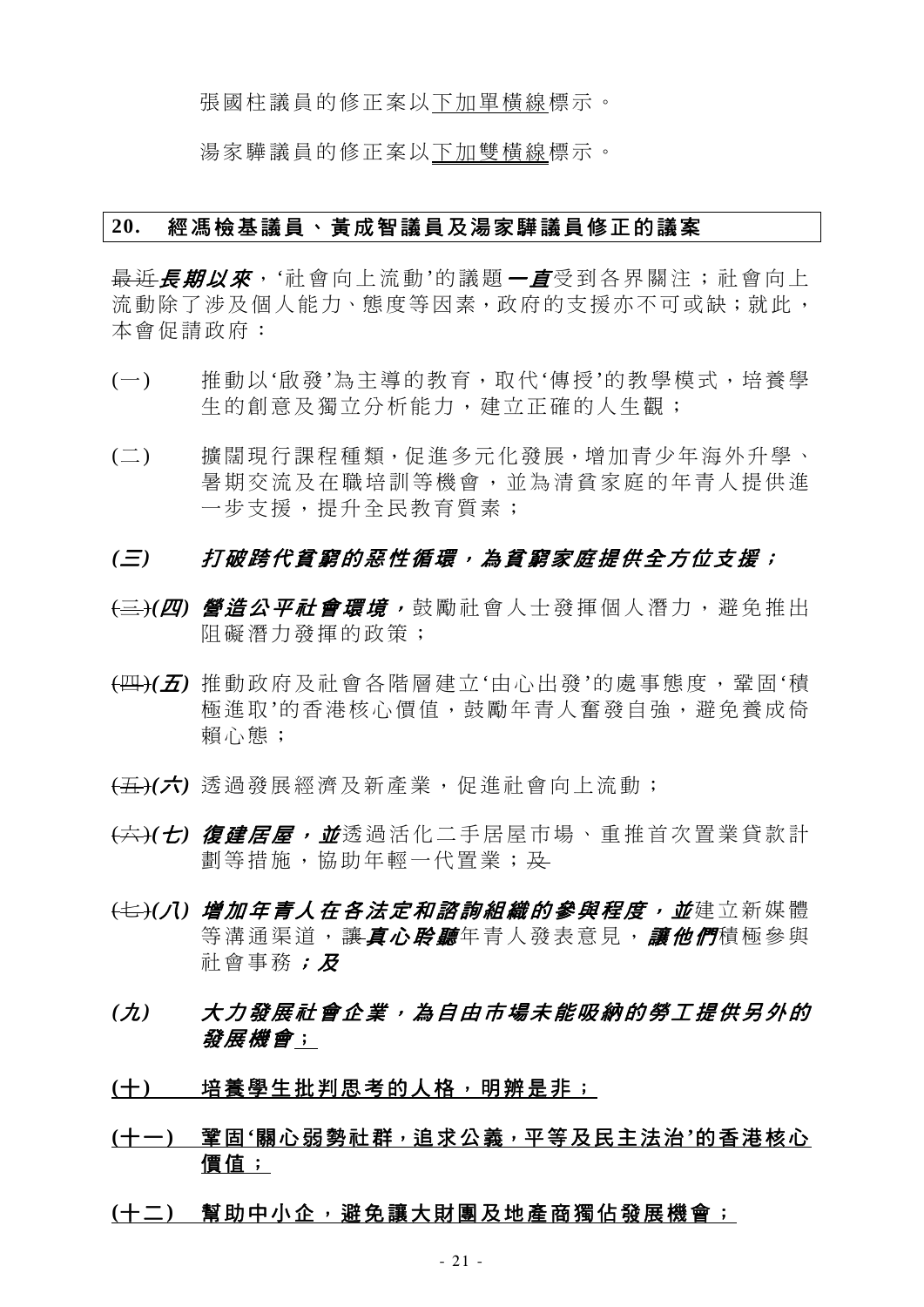**(**十三**)** 增加土地,減輕住屋開支;

- **(**十四**)** 政府委任諮詢委員會成員時,不以家世、財富為考慮因素, 應用人唯才,讓青少年及基層市民有平等機會參加,推行普 及而平等選舉,取消功能組別,讓年青人有更多參政機會, 以及讓弱勢社群有更多向上流的條件及機會;
- **(**十五**)** 把領取綜緩人士超過豁免入息上限的收入撥入一個儲蓄賬 目,當累積數額超過家庭入息上限兩倍時,將全數歸還給案 主,讓其可脫離綜緩網,增加向上流的機會;
- **(**十六**)** 成立跨部門工作小組,制訂全面**'**消除貧窮政策**'**;
- **(**十七**)** 制訂單親家庭政策,透過不同政策範疇如房屋、稅制等各方 面照顧單親家庭需要,增加他們在社會向上流的機會;及
- **(**十八**)** 持續大力投資教育和各項培訓及再培訓計劃,及確保有需要 的人士有機會接受教育和培訓;及
- **(**十九**)** 增加大學資助學額,培訓本地人才。
- 註: 馮檢基議員的修正案以*粗斜字體***或刪除線標示。**

黃成智議員的修正案以下加單橫線標示。

湯家驊議員的修正案以下加雙橫線標示。

## **21.** 經張國柱議員、黃成智議員及湯家驊議員修正的議案

最近,'社會向上流動'的議題受到各界關注;社會向上流動除了涉及 個人能力、態度等因素,政府的支援亦不可或缺本港貧富懸殊問題日 益惡化,跨代貧窮問題嚴重,社會向上流動的機會大減;要增強社會 的流動性,政府在政策上作出配合非常重要;就此,本會促請政府:

- (一) 推動以'啟發'為主導的教育,取代'傳授'的教學模式,培養學 生的創意及獨立分析能力,建立正確的人生觀並要尊重責在 人自我發展的權利;
- (二) 擴闊現行課程種類,促進多元化發展,增加青少年海外升學、 暑期交流及在職培訓等機會,並為清貧家庭的年青人提供進 一步支援,提升全民教育質素;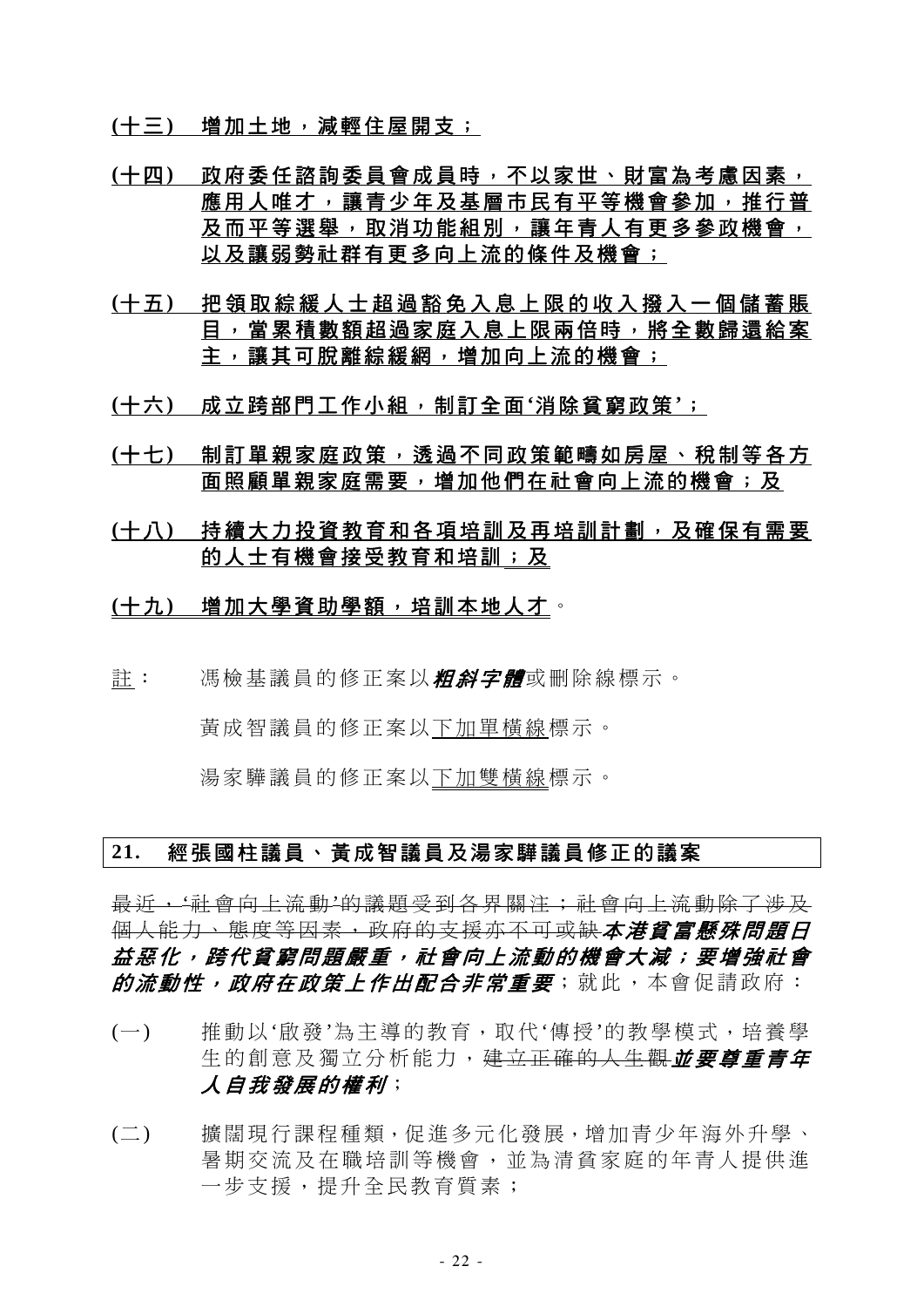- (三) 鼓勵社會人士發揮個人潛力,避免推出阻礙潛力發揮的政策;
- (四) 推動政府及社會各階層建立'由心出發'的處事態度,鞏固'積 極進取'的香港核心價值,鼓勵年青人奮發自強,避免養成倚 賴心態;
- (五) 透過發展經濟及新產業,促進社會向上流動;
- (六) *降低申請公屋門檻、復建居屋,並*透過活化二手居屋市場、 重推首次置業貸款計劃等措施,協助年輕一代置業;及
- (七) 建立新媒體等溝通渠道,讓年青人發表意見,積極參與社會 事務;及
- *(*八*)* 重開扶貧委員會,積極研究並制訂長遠政策,解決跨代貧窮 問題;
- (九) 培養學生批判思考的人格,明辨是非;
- **(**十**)** 鞏固**'**關心弱勢社群,追求公義,平等及民主法治**'**的香港核心 價值;
- **(**十一**)** 幫助中小企,避免讓大財團及地產商獨佔發展機會;
- **(**十二**)** 增加土地,減輕住屋開支;
- **(**十三**)** 政府委任諮詢委員會成員時,不以家世、財富為考慮因素, 應用人唯才,讓青少年及基層市民有平等機會參加,推行普 及而平等選舉,取消功能組別,讓年青人有更多參政機會, 以及讓弱勢社群有更多向上流的條件及機會;
- **(**十四**)** 把領取綜緩人士超過豁免入息上限的收入撥入一個儲蓄賬 目,當累積數額超過家庭入息上限兩倍時,將全數歸還給案 主,讓其可脫離綜緩網,增加向上流的機會;
- **(**十五**)** 制訂單親家庭政策,透過不同政策範疇如房屋、稅制等各方 面照顧單親家庭需要,增加他們在社會向上流的機會;及
- **(**十六**)** 持續大力投資教育和各項培訓及再培訓計劃,及確保有需要 的人士有機會接受教育和培訓;及
- **(**十七**)** 增加大學資助學額,培訓本地人才。
- 註: 張國柱議員的修正案以*粗斜字體*或刪除線標示。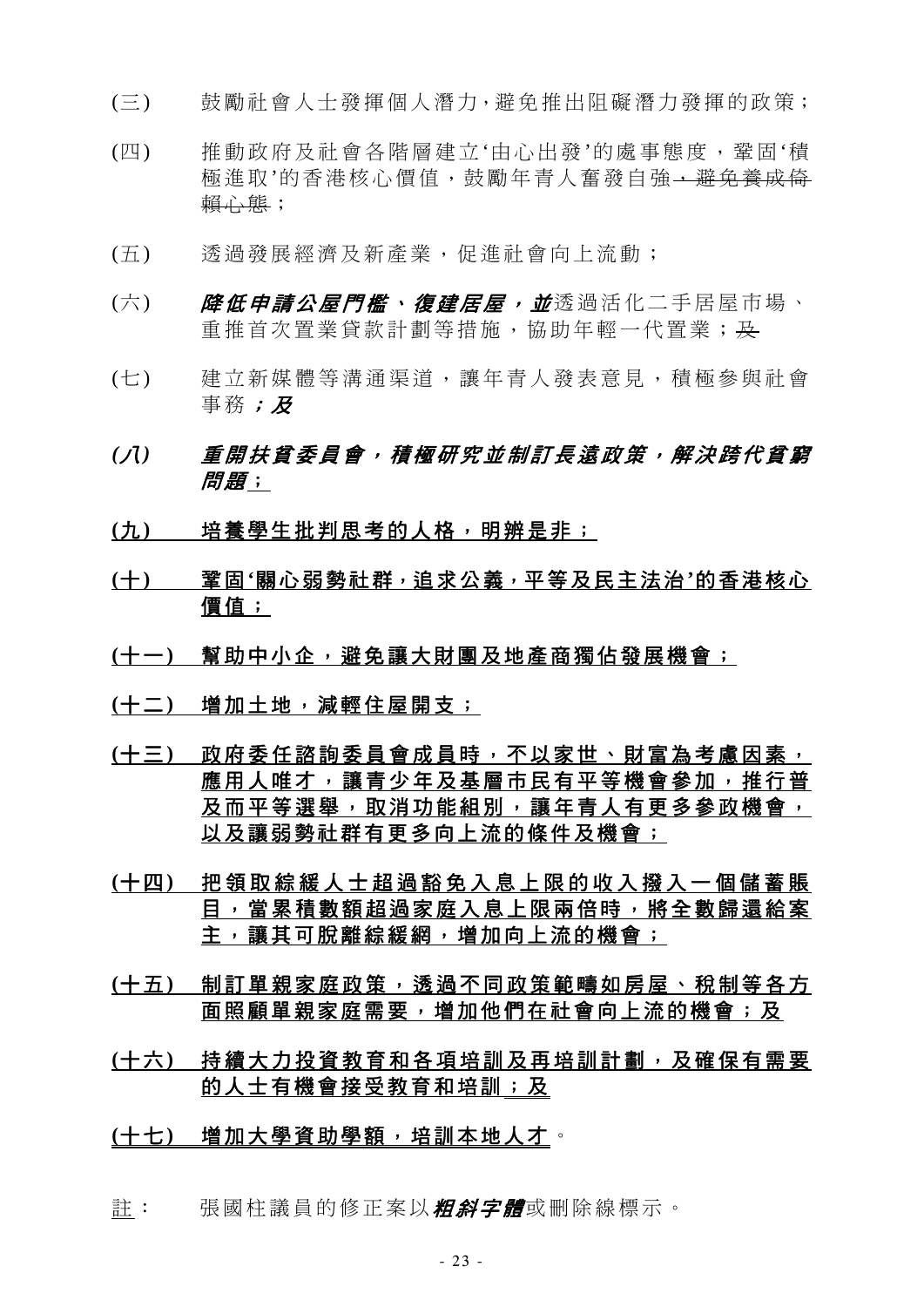黃成智議員的修正案以下加單橫線標示。

湯家驊議員的修正案以下加雙橫線標示。

# **22.** 經馮檢基議員、張國柱議員、黃成智議員及湯家驊議員修正的議 案

最近*長期以來*,'社會向上流動'的議題*一直*受到各界關注;社會向上 流動除了涉及個人能力、態度等因素,政府的支援亦不可或缺;就此, 本會促請政府:

- (一) 推動以'啟發'為主導的教育,取代'傳授'的教學模式,培養學 生的創意及獨立分析能力,建立正確的人生觀;
- (二) 擴闊現行課程種類,促進多元化發展,增加青少年海外升學、 暑期交流及在職培訓等機會,並為清貧家庭的年青人提供進 一步支援,提升全民教育質素;

- (三)*(*四*)* 營造公平社會環境, 鼓勵社會人士發揮個人潛力,避免推出 阻礙潛力發揮的政策;
- (四)*(*五*)* 推動政府及社會各階層建立'由心出發'的處事態度,鞏固'積 極進取'的香港核心價值,鼓勵年青人奮發自強,避免養成倚 賴心態;
- (五)*(*六*)* 透過發展經濟及新產業,促進社會向上流動;
- (六)*(*七*)* 復建居屋,並透過活化二手居屋市場、重推首次置業貸款計 劃等措施,協助年輕一代置業;及
- (七)*(*八*)* 增加年青人在各法定和諮詢組織的參與程度,並建立新媒體 等溝通渠道,讓真心*聆聽*年青人發表意見,讓他們積極參與 社會事務;及
- *(*九*)* 大力發展社會企業,為自由市場未能吸納的勞工提供另外的 發展機會;
- **(**十**)** 尊重青年人自我發展的權利;及
- **(**十一**)** 重開扶貧委員會,積極研究並制訂長遠政策,解決跨代貧窮 問題;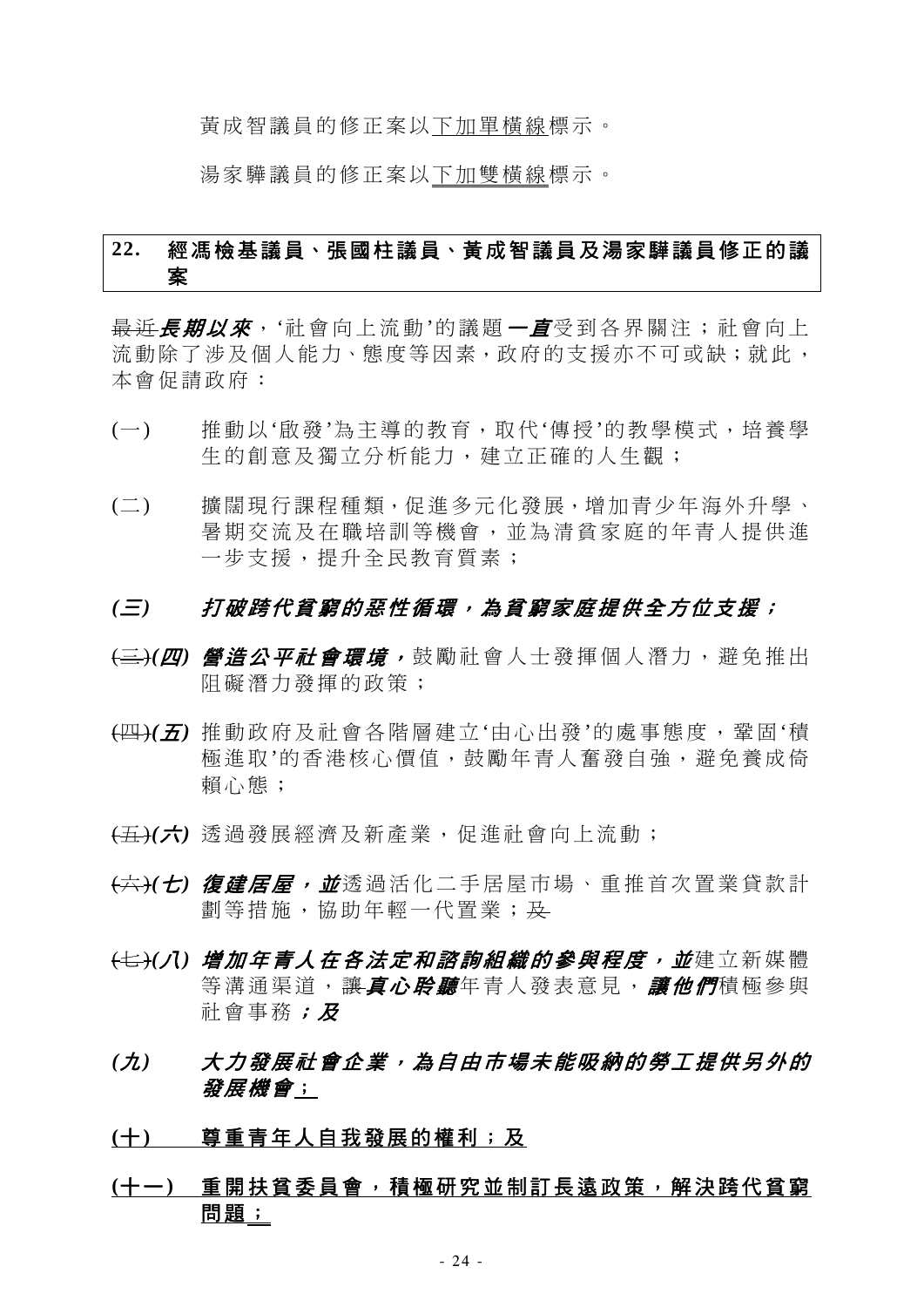- **(**十二**)** 培養學生批判思考的人格,明辨是非;
- **(**十三**)** 鞏固**'**關心弱勢社群,追求公義,平等及民主法治**'**的香港核心 價值;
- **(**十四**)** 幫助中小企,避免讓大財團及地產商獨佔發展機會;
- **(**十五**)** 增加土地,減輕住屋開支;
- **(**十六**)** 政府委任諮詢委員會成員時,不以家世、財富為考慮因素, 應用人唯才,讓青少年及基層市民有平等機會參加,推行普 及而平等選舉,取消功能組別,讓年青人有更多參政機會, 以及讓弱勢社群有更多向上流的條件及機會;
- **(**十七**)** 把領取綜緩人士超過豁免入息上限的收入撥入一個儲蓄賬 目,當累積數額超過家庭入息上限兩倍時,將全數歸還給案 主,讓其可脫離綜緩網,增加向上流的機會;
- **(**十八**)** 制訂單親家庭政策,透過不同政策範疇如房屋、稅制等各方 面照顧單親家庭需要,增加他們在社會向上流的機會;及
- **(**十九**)** 持續大力投資教育和各項培訓及再培訓計劃,及確保有需要 的人士有機會接受教育和培訓;及
- **(**二十**)** 增加大學資助學額,培訓本地人才。
- 註: 馮檢基議員的修正案以*粗斜字體*或刪除線標示。

張國柱議員的修正案以下加單橫線標示。

黃成智議員的修正案以下加雙橫線標示。

湯家驊議員的修正案以下加虛線標示。

# **23.** 經陳健波議員修正的議案

最近,'社會向上流動'的議題受到各界關注;社會向上流動除了涉及 個人能力、態度等因素,政府的支援亦不可或缺;就此,本會促請政 府:

(一) 推動以'啟發'為主導的教育,取代'傳授'的教學模式,培養學 生的創意及獨立分析能力,建立正確的人生觀;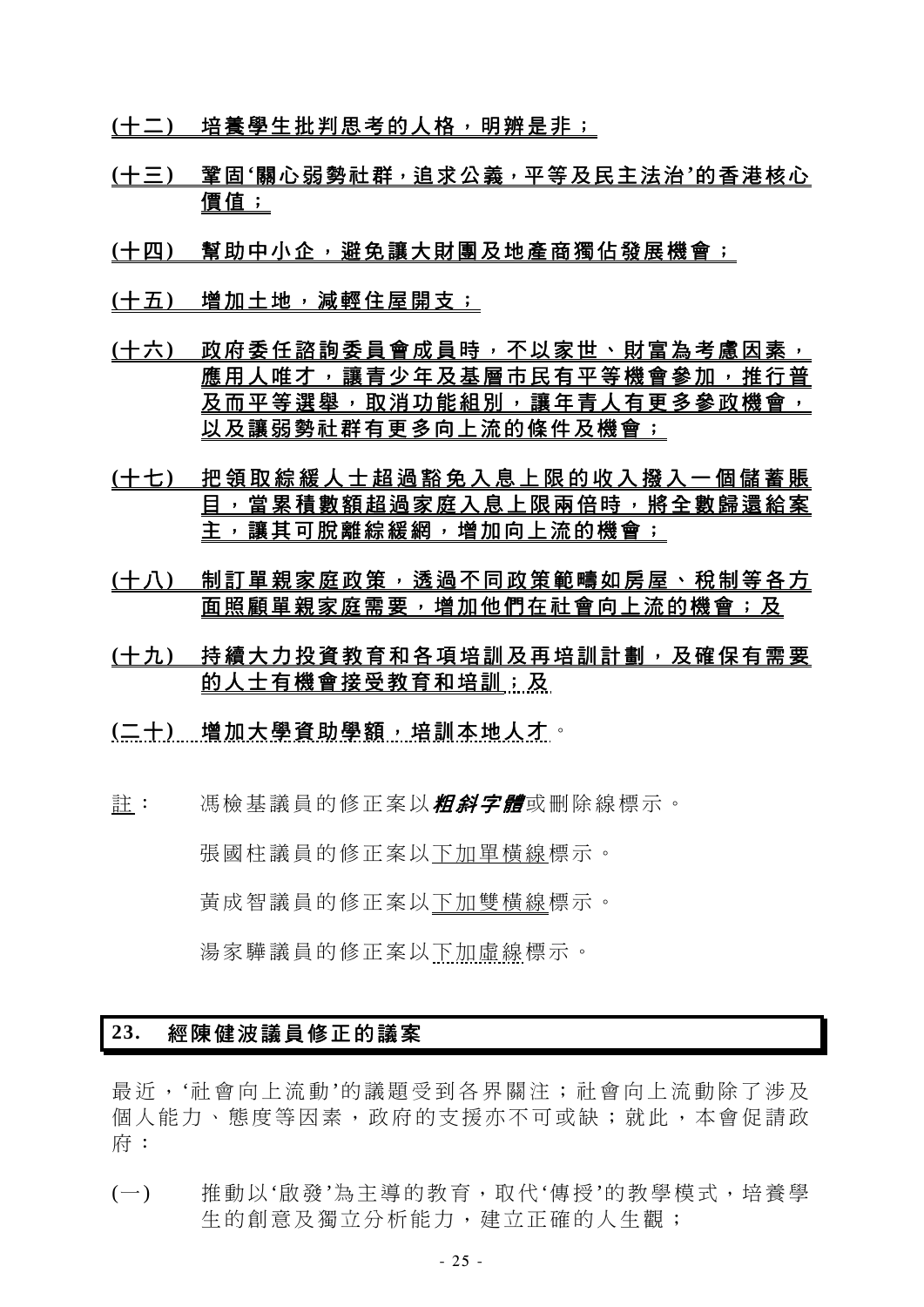- (二) 擴闊現行課程種類,促進多元化發展,增加青少年*到*海外*及* 內 地升學、暑期交流及在職培訓等機會, 開拓發展空間, 並 為清貧家庭的年青人提供進一步支援,提升全民教育質素;
- (三) 鼓勵社會人士發揮個人潛力,避免推出阻礙潛力發揮的政策;
- (四) 推動政府及社會各階層建立'由心出發'的處事態度,鞏固'積 極進取'的香港核心價值,鼓勵年青人奮發自強,避免養成倚 賴心態;
- (五) 透過發展經濟及新產業,促進社會向上流動;
- (六) 透過活化二手居屋市場、重推首次置業貸款計劃等措施,協 助年輕一代置業; 及
- (七) 建立新媒體等溝通渠道,讓年青人發表意見,積極參與社會 事務;及

# *(*八*)* 訂立稅務優惠和其他具吸引力的營商措施,爭取世界各地的 商業機構選擇在香港設立區域業務總部,藉以創造更多就業 機會,提供多元化之職業崗位,開拓年青人的上游空間及國 際視野。

註: 陳健波議員的修正案以*粗斜字體***或刪除線標示。** 

## **24.** 經馮檢基議員及陳健波議員修正的議案

最近*長期以來*, '社會向上流動'的議題 — *直*受到各界關注; 社會向上 流動除了涉及個人能力、態度等因素,政府的支援亦不可或缺;就此, 本會促請政府:

- (一) 推動以'啟發'為主導的教育,取代'傳授'的教學模式,培養學 生的創意及獨立分析能力,建立正確的人生觀;
- (二) 擴闊現行課程種類,促進多元化發展,增加青少年海外升學、 暑期交流及在職培訓等機會,並為清貧家庭的年青人提供進 一步支援,提升全民教育質素;

# *(*三*)* 打破跨代貧窮的惡性循環,為貧窮家庭提供全方位支援;

(三)*(*四*)* 營造公平社會環境, 鼓勵社會人士發揮個人潛力,避免推出 阻礙潛力發揮的政策;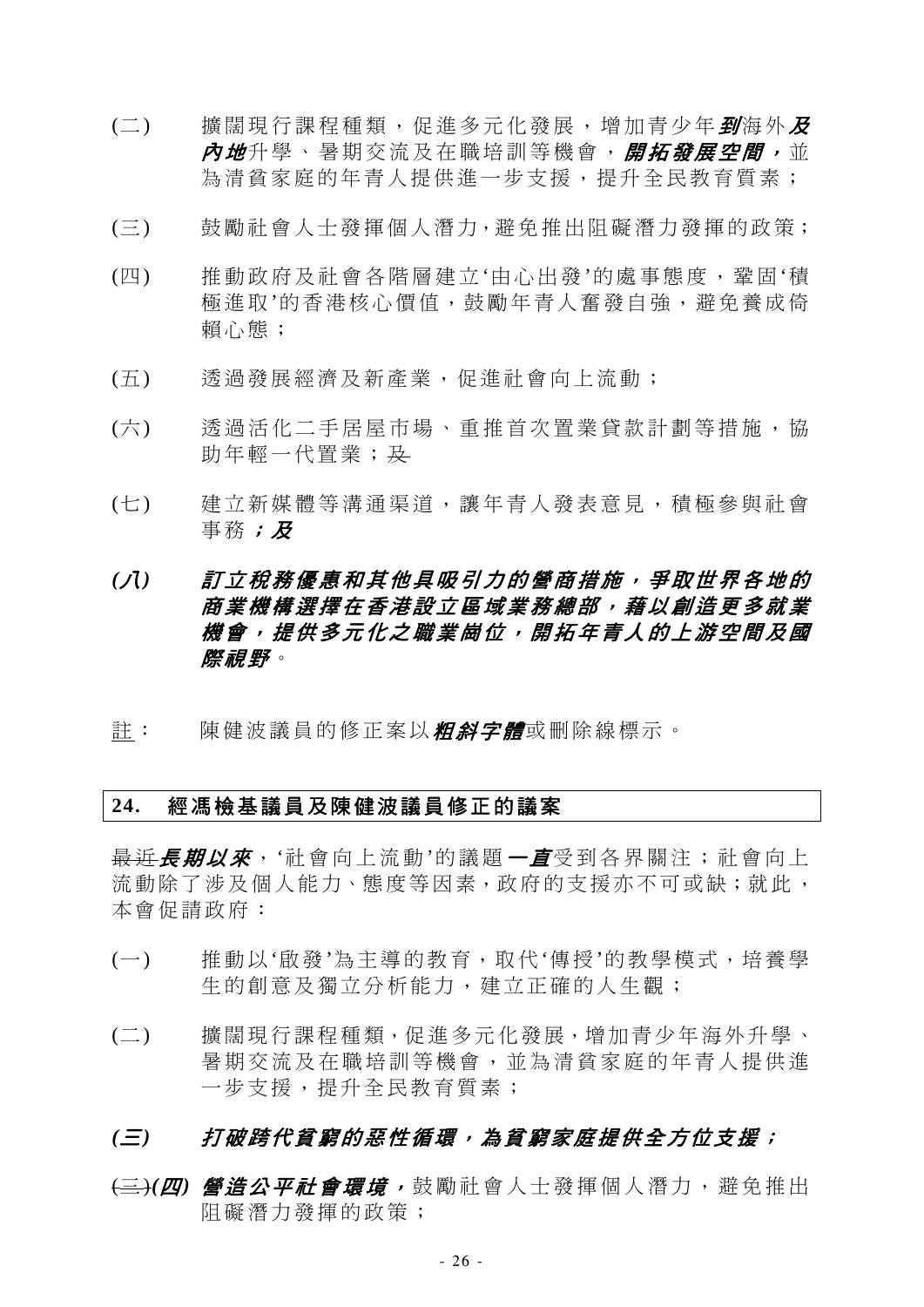- (四)*(*五*)* 推動政府及社會各階層建立'由心出發'的處事態度,鞏固'積 極進取'的香港核心價值,鼓勵年青人奮發自強,避免養成倚 賴心態;
- (五)*(*六*)* 透過發展經濟及新產業,促進社會向上流動;
- (六)*(*七*)* 復建居屋,並透過活化二手居屋市場、重推首次置業貸款計 劃等措施,協助年輕一代置業;及
- (七)*(*八*)* 增加年青人在各法定和諮詢組織的參與程度,並建立新媒體 等溝涌渠道,讓真心*聆聽*年青人發表意見,讓他們積極參與 社會事務;及
- *(*九*)* 大力發展社會企業,為自由市場未能吸納的勞工提供另外的 發展機會;及
- **(**十**)** 訂立稅務優惠和其他具吸引力的營商措施,爭取世界各地的 商業機構選擇在香港設立區域業務總部,藉以創造更多就業 機會,提供多元化之職業崗位,開拓年青人的上游空間及國 際視野。
- 註: 馮檢基議員的修正案以*粗斜字體*或刪除線標示。

陳健波議員的修正案以下加單橫線標示。

### **25.** 經李永達議員及陳健波議員修正的議案

**隋着私樓樓價持續攀升,政府停建居屋,一般收入人十置業闲難,居** 住方面, 社會流動性停滯不前, 最近, '社會向上流動'的議題受到各 界關注;社會向上流動除了涉及個人能力、態度等因素,政府的支援 亦不可或缺;就此,本會促請政府:

- (一) 推動以'啟發'為主導的教育,取代'傳授'的教學模式,培養學 生的創意及獨立分析能力,建立正確的人生觀;
- (二) 擴闊現行課程種類,促進多元化發展,增加青少年海外升學、 暑期交流及在職培訓等機會,並為清貧家庭的年青人提供進 一步支援,提升全民教育質素;
- (三) 鼓勵社會人士發揮個人潛力,避免推出阻礙潛力發揮的政策;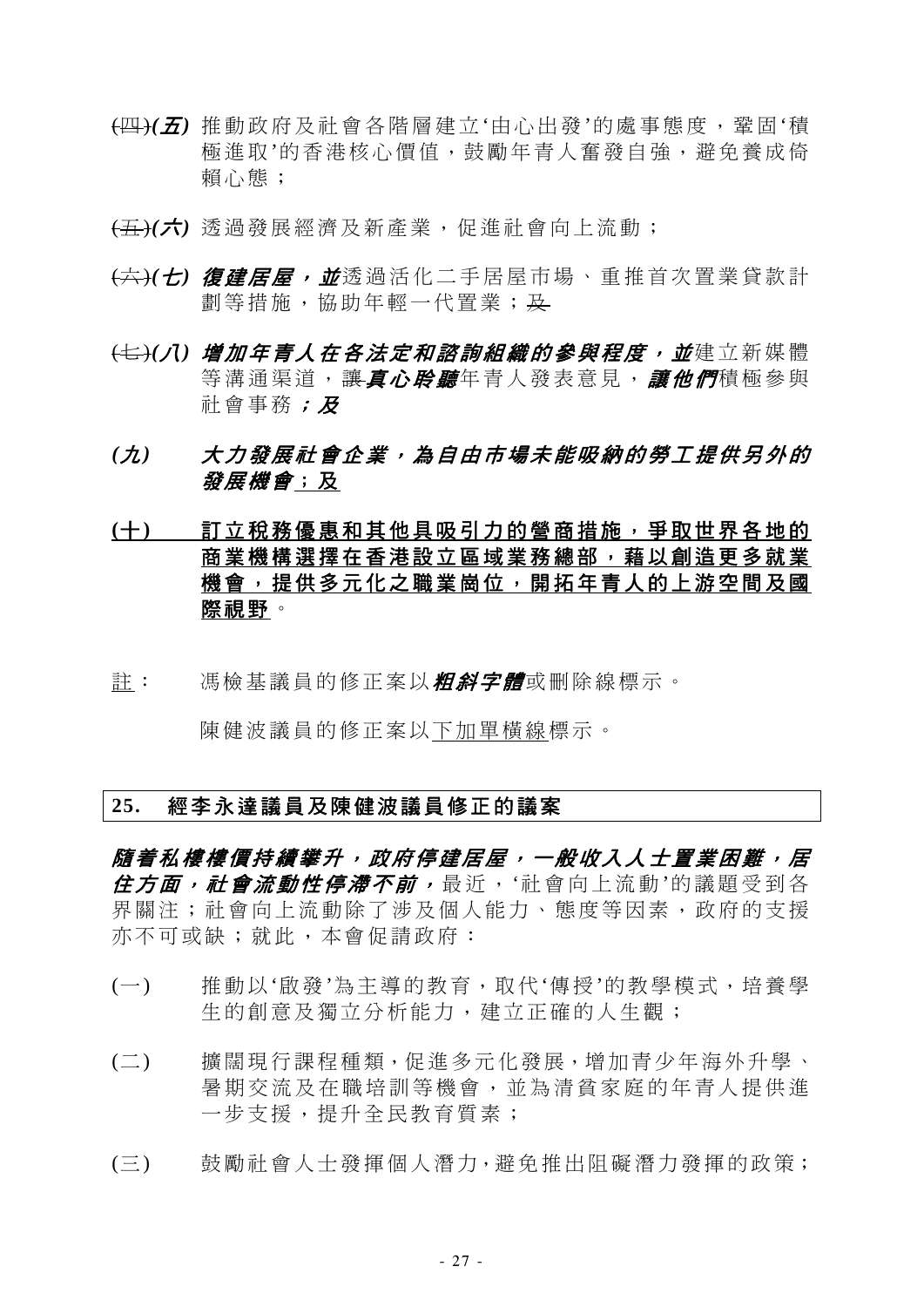- (四) 推動政府及社會各階層建立'由心出發'的處事態度,鞏固'積 極淮取'的香港核心價值,鼓勵年青人奮發自強,避免養成倚 賴心態;
- (五) 透過發展經濟及新產業,促進社會向上流動;
- (六) 透過活化二手居屋市場、重推首次置業貸款計劃復建居屋及 *重推出售公屋計劃*等措施,協助年輕一代置業;及
- (七) 建立新媒體等溝通渠道,讓年青人發表意見,積極參與社會 事務;及

# **(**八**)** 訂立稅務優惠和其他具吸引力的營商措施,爭取世界各地的 商業機構選擇在香港設立區域業務總部,藉以創造更多就業 機會,提供多元化之職業崗位,開拓年青人的上游空間及國 際視野。

註: 李永達議員的修正案以*粗斜字體***或刪除線標示。** 

陳健波議員的修正案以下加單橫線標示。

### **26.** 經張國柱議員及陳健波議員修正的議案

最近,'社會向上流動'的議題受到各界關注;社會向上流動除了涉及 個人能力、態度等因素,政府的支援亦不可或缺本港貧富懸殊問題日 益惡化,跨代貧窮問題嚴重,社會向上流動的機會大減;要增強社會 的流動性,政府在政策上作出配合非常重要;就此,本會促請政府:

- (一) 推動以'啟發'為主導的教育,取代'傳授'的教學模式,培養學 生的創意及獨立分析能力,建立正確的人生觀**並要尊重青年** 人自我發展的權利;
- (二) 擴闊現行課程種類,促進多元化發展,增加青少年海外升學、 暑期交流及在職培訓等機會,並為清貧家庭的年青人提供進 一步支援,提升全民教育質素;
- (三) 鼓勵社會人士發揮個人潛力,避免推出阻礙潛力發揮的政策;
- (四) 推動政府及社會各階層建立'由心出發'的處事態度,鞏固'積 極進取'的香港核心價值,鼓勵年青人奮發自強,<del>避免養成倚</del> 賴心態;
- (五) 透過發展經濟及新產業,促進社會向上流動;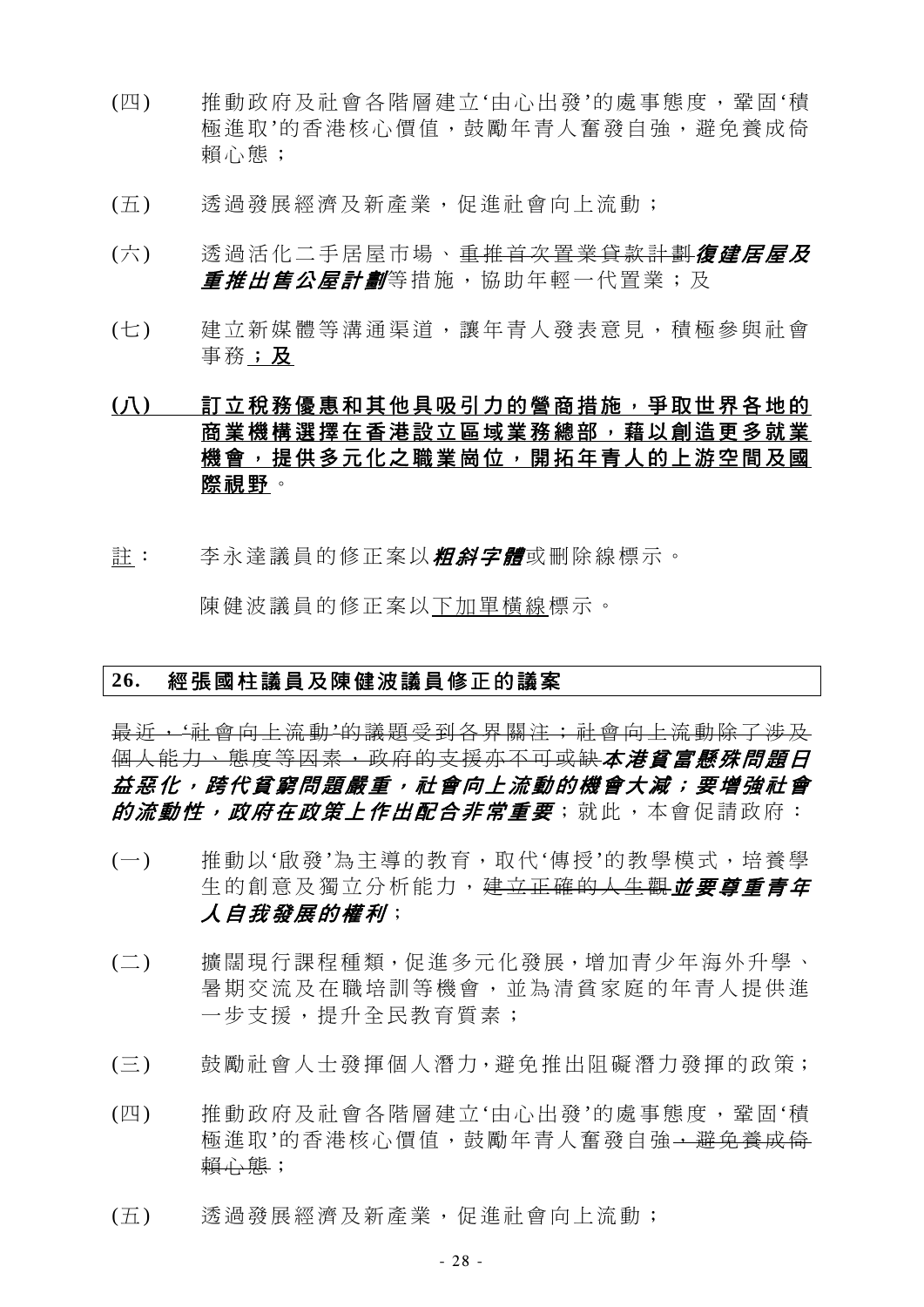- (六) *降低申請公屋門檻、復建居屋,並*透過活化二手居屋市場、 重推首次置業貸款計劃等措施,協助年輕一代置業;及
- (七) 建立新媒體等溝通渠道,讓年青人發表意見,積極參與社會 事務;及
- *(*八*)* 重開扶貧委員會,積極研究並制訂長遠政策,解決跨代貧窮 *問題*;及
- **(**九**)** 訂立稅務優惠和其他具吸引力的營商措施,爭取世界各地的 商業機構選擇在香港設立區域業務總部,藉以創造更多就業 機會,提供多元化之職業崗位,開拓年青人的上游空間及國 際視野。
- 註: 張國柱議員的修正案以*粗斜字體***或刪除線標示。**

陳健波議員的修正案以下加單橫線標示。

## **27.** 經劉健儀議員及陳健波議員修正的議案

最近,'社會向上流動'的議題*向來*受到各界關注;,, , 無論*是中產人士*, 年青人抑或基層市民,各個階層都必然會爭取在社會向上流動;然而, 社會向上流動除了涉及個人能力、態度等因素,政府的支援*包括創造* **就業機會、增加培訓及改善教育等,**亦不可或缺;就此,本會促請政 府:

- (一) 推動以'啟發'為主導的教育,取代'傳授'的教學模式,培養學 生的創意及獨立分析能力,建立正確的人生觀;
- (二) 擴闊現行課程種類,促進多元化發展,例如為中年基層人士 增設在職培訓計劃;針對六大優勢產業加強人才培訓;增加 青少年海外升學、暑期交流及在職培訓等機會,並為清貧家 庭的年青人提供淮一步支援,提升全民教育質素;
- (三) 鼓勵社會人士發揮個人潛力,*包括設立創業資本基金,向具* 發展潛質的行業,如創意行業的創業者,提供全方位的支援, 后用某些关系的方法的方法。
- (四) 推動政府及社會各階層建立'由心出發'的處事態度,鞏固'積 極淮取'的香港核心價值,鼓勵年青人奮發自強,灌免養成倚 賴心態;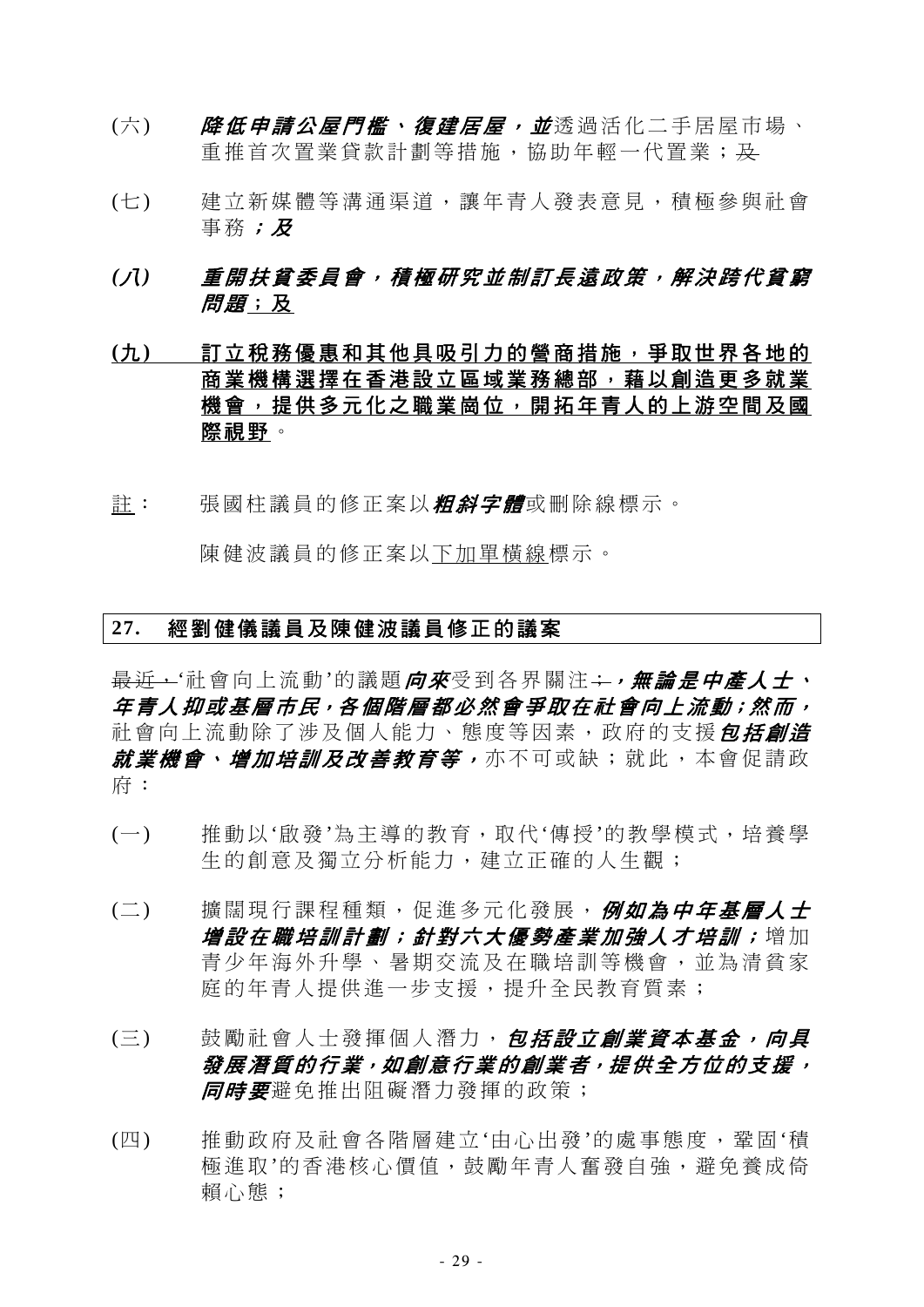- (五) 透過發展經濟及新產業,促進社會向上流動;
- (六) **進一步增加'***限呎盤'土地的供應,並***透過活化二手居屋市場、** 重推首次置業貸款計劃等措施,協助年輕一代置業;及
- (七) 建立新媒體等溝通渠道,讓年青人發表意見,積極參與社會 事務;及
- **(**八**)** 訂立稅務優惠和其他具吸引力的營商措施,爭取世界各地的 商業機構選擇在香港設立區域業務總部,藉以創造更多就業 機會,提供多元化之職業崗位,開拓年青人的上游空間及國 際視野。
- 註: 劉健儀議員的修正案以*粗斜字體***或刪除線標示**。

陳健波議員的修正案以下加單橫線標示。

#### **28.** 經湯家驊議員及陳健波議員修正的議案

最沂,'社會向上流動'的議題受到各界關注;社會向上流動除了涉及 個人能力、態度等因素,政府的支援亦不可或缺;就此,本會促請政 府:

- (一) 推動以 '啟 發 '為主導的教育 *'*積極提供優質教育和技術培訓 *'* 為主的教育原則,取代'傳授'*'*傳統*'*的教學模式,培養學生的 創意及獨立分析能力,建立正確的人生觀;
- *(*二*)* 增加大學資助學額,培訓本地人才;
- (二)*(*三*)* 擴闊現行課程種類,促進多元化發展,增加青少年海外升學、 暑期交流及在職培訓等機會,並為清貧家庭的年青人提供進 一步支援,提升全民教育質素;
- (三)*(*四*)* 鼓勵社會人士發揮個人潛力,避免推出阻礙潛力發揮的政策;
- (四)*(*五*)* 推動政府及社會各階層建立'由心出發'的處事態度,鞏固'積 極淮取'的香港核心價值,鼓勵年青人奮發自強,灌免養成倚 賴心態;
- (五)*(*六*)* 透過發展經濟及新產業,促進社會向上流動;
- (六)*(*七*)* 透過活化二手居屋市場、重推首次置業貸款計劃及適量復建 居屋等措施,協助年輕一代置業;及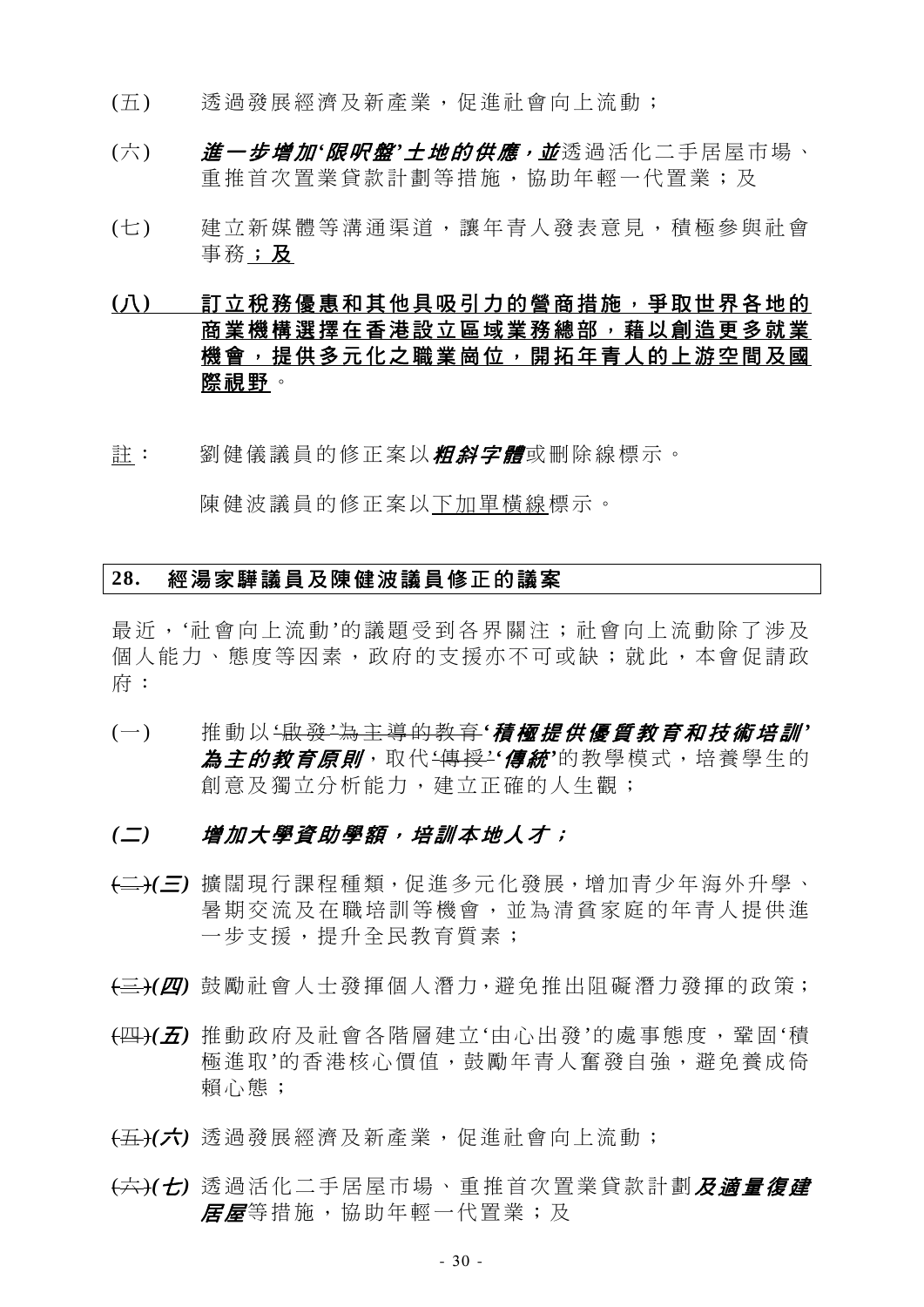(七)(1) 建立新媒體等溝涌渠道,讓年青人發表意見,積極參與計會 事務;及

# **(**九**)** 訂立稅務優惠和其他具吸引力的營商措施,爭取世界各地的 商業機構選擇在香港設立區域業務總部,藉以創造更多就業 機會,提供多元化之職業崗位,開拓年青人的上游空間及國 際視野。

註: 湯家驊議員的修正案以*粗斜字體***或刪除線標示。** 

陳健波議員的修正案以下加單橫線標示。

## **29.** 經馮檢基議員、張國柱議員及陳健波議員修正的議案

<del>最近*長期以來*,'</del>社會向上流動'的議題*一直*受到各界關注;社會向上 流動除了涉及個人能力、態度等因素,政府的支援亦不可或缺;就此, 本會促請政府:

- (一) 推動以'啟發'為主導的教育,取代'傳授'的教學模式,培養學 生的創意及獨立分析能力,建立正確的人生觀;
- (二) 擴闊現行課程種類,促進多元化發展,增加青少年海外升學、 暑期交流及在職培訓等機會,並為清貧家庭的年青人提供進 一步支援,提升全民教育質素;

- (三)*(*四*)* 營造公平社會環境, 鼓勵社會人士發揮個人潛力,避免推出 阻礙潛力發揮的政策;
- (四)*(*五*)* 推動政府及社會各階層建立'由心出發'的處事態度,鞏固'積 極淮取'的香港核心價值,鼓勵年青人奮發自強,避免養成倚 賴心態;
- (五)*(*六*)* 透過發展經濟及新產業,促進社會向上流動;
- (六)*(*七*)* 復建居屋,並透過活化二手居屋市場、重推首次置業貸款計 劃等措施,協助年輕一代置業;及
- <del>(七)</del>(*八) 增加年青人在各法定和諮詢組織的參與程度,並*建立新媒體 等溝通渠道,讓*真心聆聽*年青人發表意見,讓他們積極參與 社會事務;及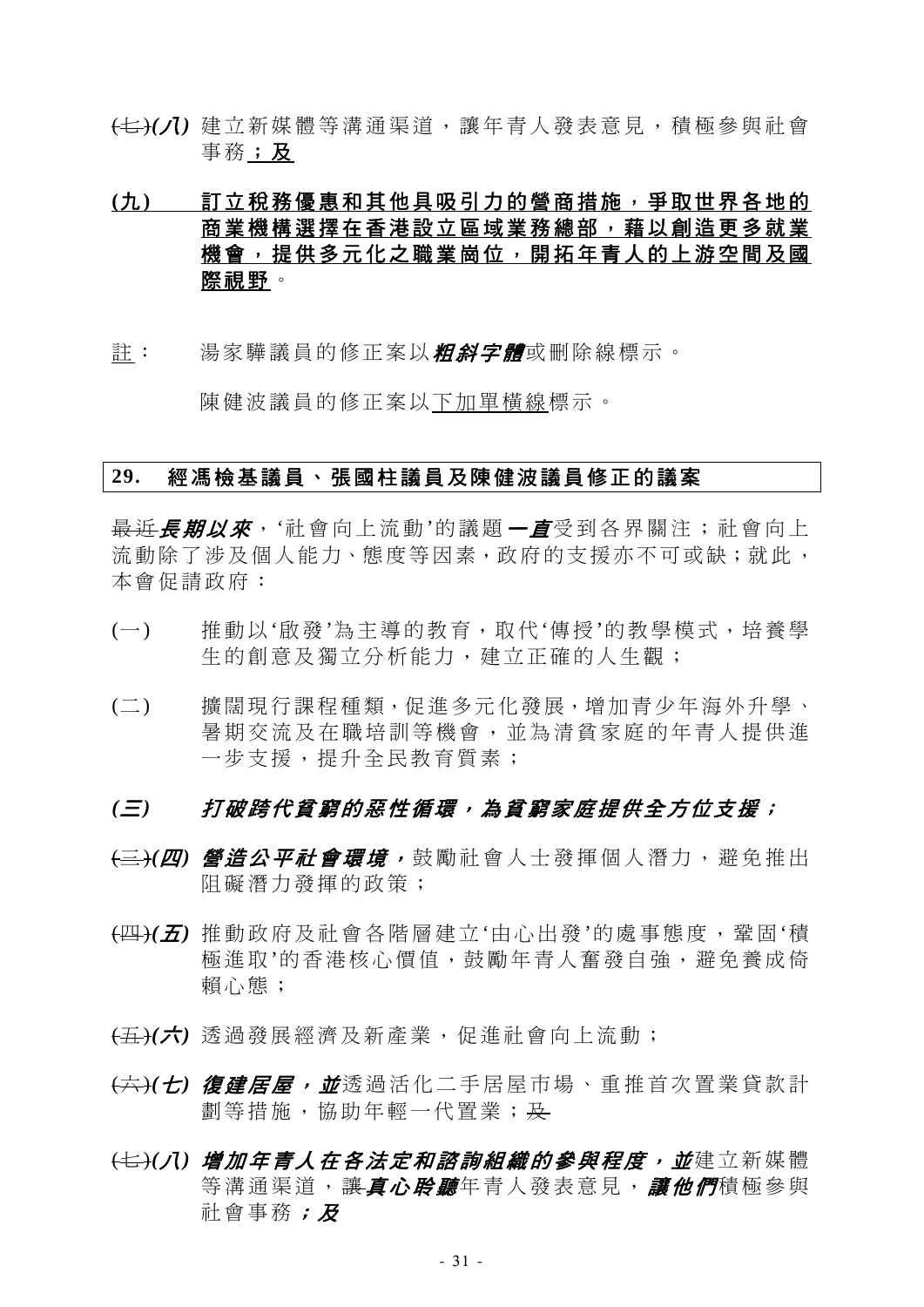- *(*九*)* 大力發展社會企業,為自由市場未能吸納的勞工提供另外的 發展機會;
- **(**十**)** 尊重青年人自我發展的權利;及
- **(**十一**)** 重開扶貧委員會,積極研究並制訂長遠政策,解決跨代貧窮 問題;及
- **(**十二**)** 訂立稅務優惠和其他具吸引力的營商措施,爭取世界各地的 商業機構選擇在香港設立區域業務總部,藉以創造更多就業 機會,提供多元化之職業崗位,開拓年青人的上游空間及國 際視野。
- 註: 馮檢基議員的修正案以**粗斜字體**或刪除線標示。

張國柱議員的修正案以下加單橫線標示。

陳健波議員的修正案以下加雙橫線標示。

### **30.** 經馮檢基議員、湯家驊議員及陳健波議員修正的議案

<del>最近*長期以來*,'</del>社會向上流動'的議題*一直*受到各界關注;社會向上 流動除了涉及個人能力、態度等因素,政府的支援亦不可或缺;就此, 本會促請政府:

- (一) 推動以'啟發'為主導的教育,取代'傳授'的教學模式,培養學 生的創意及獨立分析能力,建立正確的人生觀;
- (二) 擴闊現行課程種類,促進多元化發展,增加青少年海外升學、 暑期交流及在職培訓等機會,並為清貧家庭的年青人提供進 一步支援,提升全民教育質素;

- (三)*(*四*)* 營造公平社會環境, 鼓勵社會人士發揮個人潛力,避免推出 阻礙潛力發揮的政策;
- (四)*(*五*)* 推動政府及社會各階層建立'由心出發'的處事態度,鞏固'積 極進取'的香港核心價值,鼓勵年青人奮發自強,避免養成倚 賴心態;
- (五)*(*六*)* 透過發展經濟及新產業,促進社會向上流動;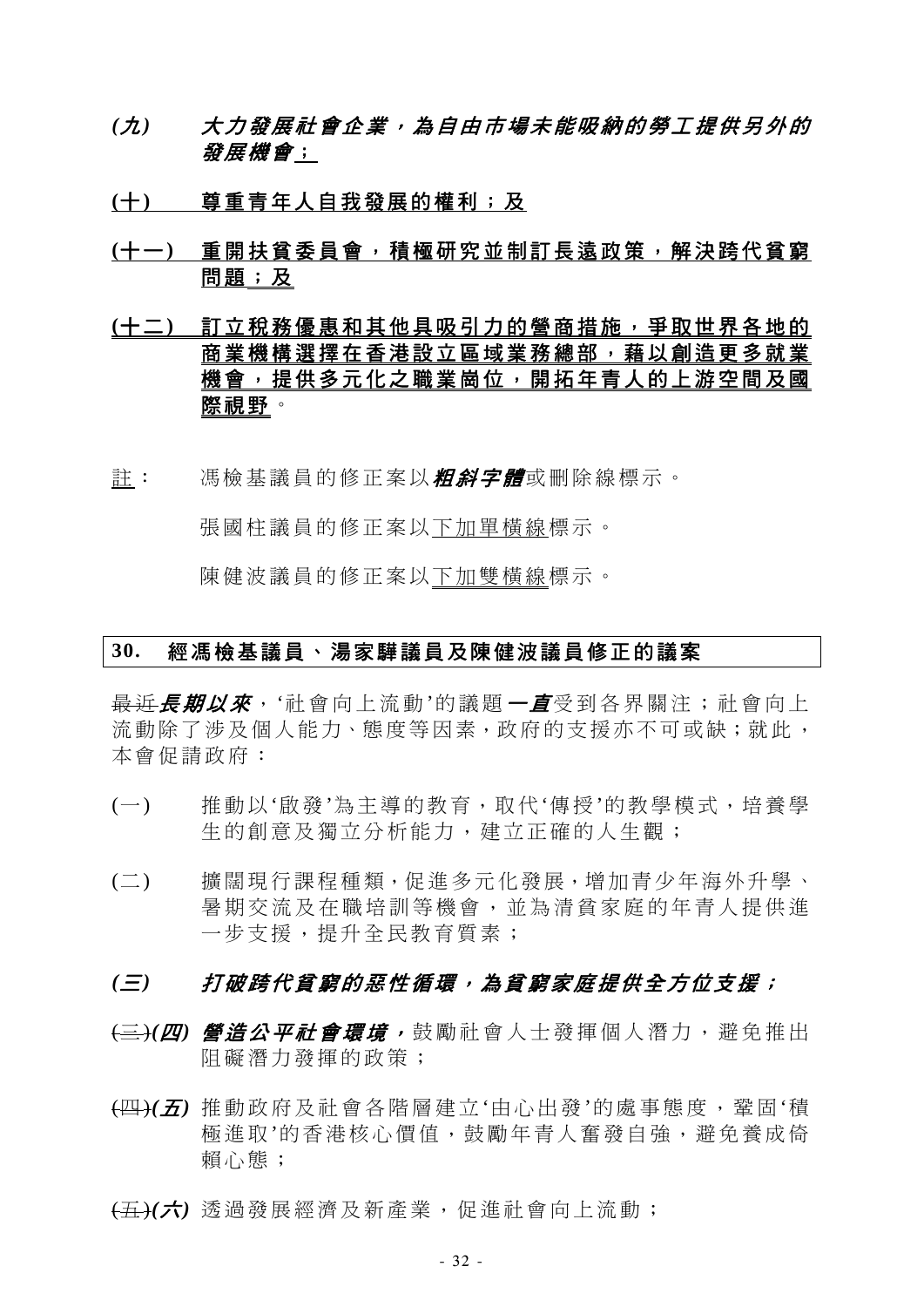- (六)*(*七*)* 復建居屋,並透過活化二手居屋市場、重推首次置業貸款計 劃等措施,協助年輕一代置業;及
- <del>(七)</del>(*八) 增加年青人在各法定和諮詢組織的參與程度,並*建立新媒體 等溝通渠道,讓*真心聆聽*年青人發表意見,讓他們積極參與 社會事務;及
- *(*九*)* 大力發展社會企業,為自由市場未能吸納的勞工提供另外的 發展機會;及
- (十) 增加大學資助學額,培訓本地人才;及

# **(**十一**)** 訂立稅務優惠和其他具吸引力的營商措施,爭取世界各地的 商業機構選擇在香港設立區域業務總部,藉以創造更多就業 機會,提供多元化之職業崗位,開拓年青人的上游空間及國 際視野。

註: 馮檢基議員的修正案以*粗斜字體***或刪除線標示。** 

湯家驊議員的修正案以下加單橫線標示。

陳健波議員的修正案以下加雙橫線標示。

### **31.** 經李永達議員、張國柱議員及陳健波議員修正的議案

**隨着私樓樓價持續攀升,政府停建居屋,一般收入人士置業困難,居** 住方面, 社會流動性停滯不前, 最近, '社會向上流動'的議題受到各 界關注;社會向上流動除了涉及個人能力、態度等因素,政府的支援 亦不可或缺;就此,本會促請政府:

- (一) 推動以'啟發'為主導的教育,取代'傳授'的教學模式,培養學 生的創意及獨立分析能力,建立正確的人生觀;
- (二) 擴闊現行課程種類,促進多元化發展,增加青少年海外升學、 暑期交流及在職培訓等機會,並為清貧家庭的年青人提供進 一步支援,提升全民教育質素;
- (三) 鼓勵社會人士發揮個人潛力,避免推出阻礙潛力發揮的政策;
- (四) 推動政府及社會各階層建立'由心出發'的處事態度,鞏固'積 極進取'的香港核心價值,鼓勵年青人奮發自強,避免養成倚 賴心態;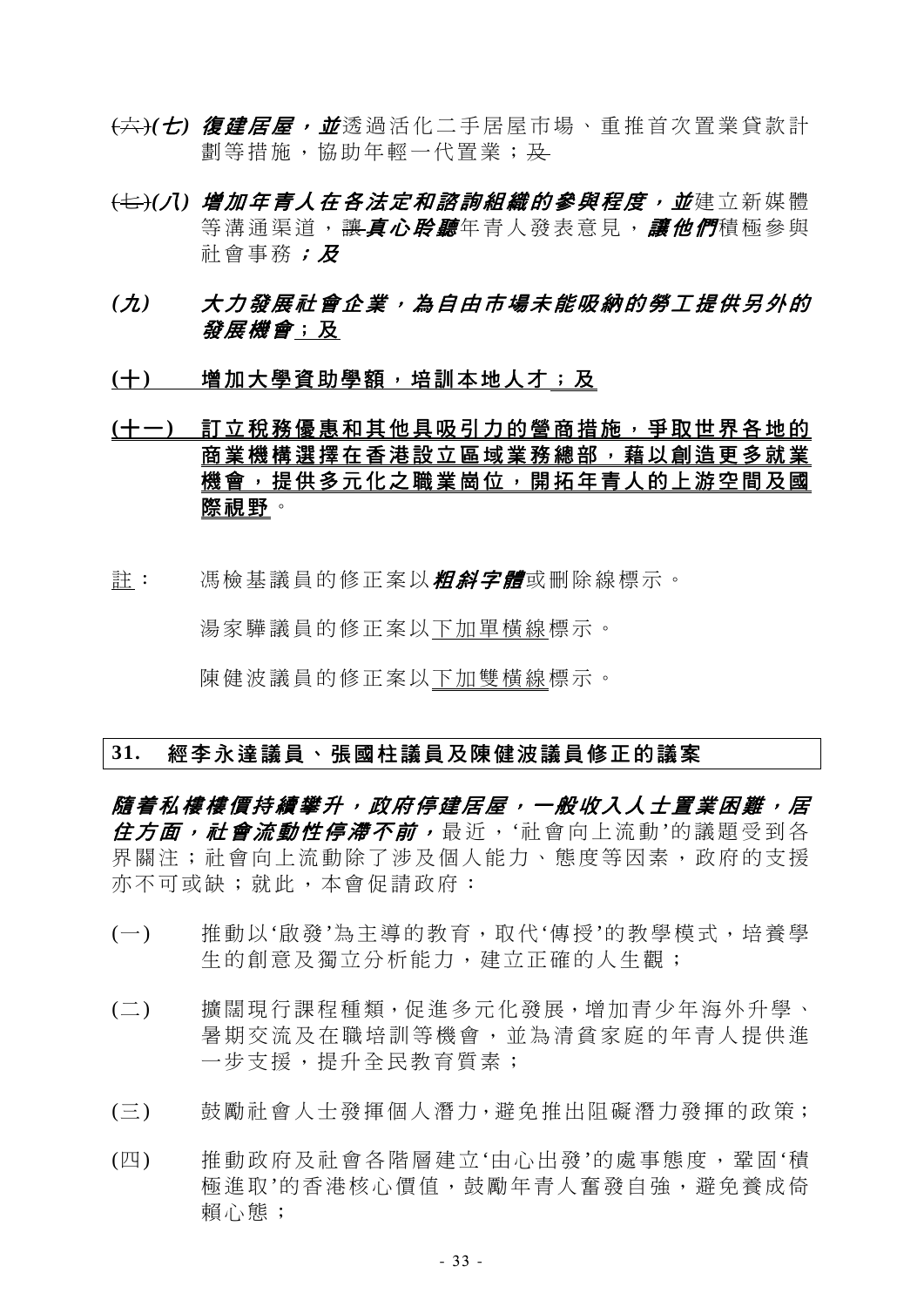- (五) 透過發展經濟及新產業,促進社會向上流動;
- (六) 透過活化二手居屋市場、<del>重推首次置業貸款計劃</del>復建居屋及 *重推出售公屋計劃*等措施,協助年輕一代置業;及
- (七) 建立新媒體等溝通渠道,讓年青人發表意見,積極參與社會 事務;
- **(**八**)** 尊重青年人自我發展的權利;及
- **(**九**)** 重開扶貧委員會,積極研究並制訂長遠政策,解決跨代貧窮 問題;及
- **(**十**)** 訂立稅務優惠和其他具吸引力的營商措施,爭取世界各地的 商業機構選擇在香港設立區域業務總部,藉以創造更多就業 機會,提供多元化之職業崗位,開拓年青人的上游空間及國 際視野。
- 註: 李永達議員的修正案以*粗斜字體*或刪除線標示。

張國柱議員的修正案以下加單橫線標示。

陳健波議員的修正案以下加雙橫線標示。

## **32.** 經張國柱議員、湯家驊議員及陳健波議員修正的議案

最近,'社會向上流動'的議題受到各界關注;社會向上流動除了涉及 個人能力、態度等因素,政府的支援亦不可或缺*本港貧富懸殊問題日* 益惡化,跨代貧窮問題嚴重,社會向上流動的機會大減;要增強社會 的流動性,政府在政策上作出配合非常重要;就此,本會促請政府:

- (一) 推動以'啟發'為主導的教育,取代'傳授'的教學模式,培養學 生的創意及獨立分析能力, 建立正確的人生觀**並要尊重青年** 人自我發展的權利;
- (二) 擴闊現行課程種類,促進多元化發展,增加青少年海外升學、 暑期交流及在職培訓等機會,並為清貧家庭的年青人提供進 一步支援,提升全民教育質素;
- (三) 鼓勵社會人士發揮個人潛力,避免推出阻礙潛力發揮的政策;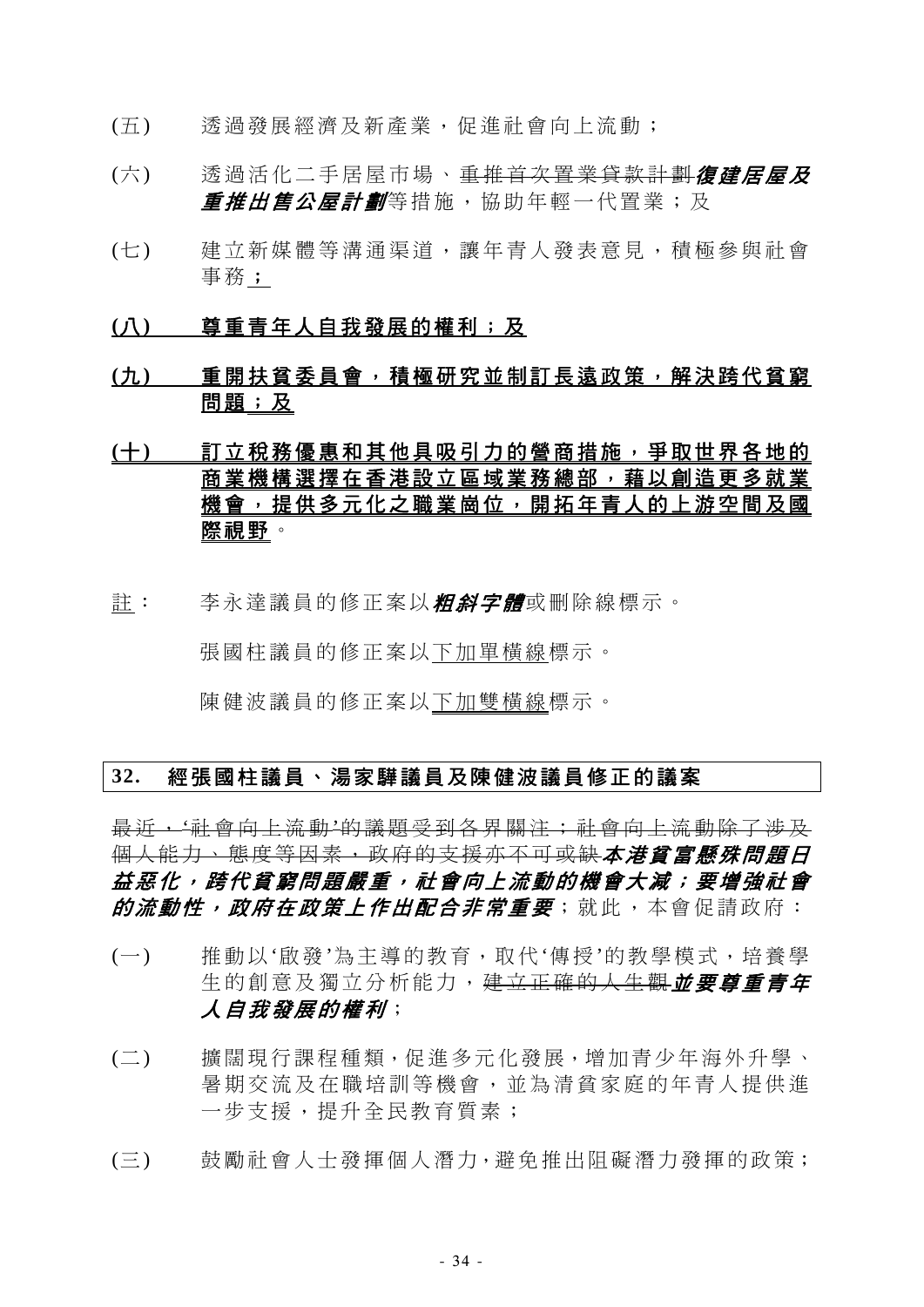- (四) 推動政府及社會各階層建立'由心出發'的處事態度,鞏固'積 極進取'的香港核心價值,鼓勵年青人奮發自強,<del>避免養成倚</del> 賴心態;
- (五) 透過發展經濟及新產業,促進社會向上流動;
- (六) *降低申請公屋門檻、復建居屋,並*透過活化二手居屋市場、 重推首次置業貸款計劃等措施,協助年輕一代置業;及
- (七) 建立新媒體等溝通渠道,讓年青人發表意見,積極參與社會 事務;及
- *(*八*)* 重開扶貧委員會,積極研究並制訂長遠政策,解決跨代貧窮 *問題*;及
- (九) 増加大學資助學額,培訓本地人才;及

# **(**十**)** 訂立稅務優惠和其他具吸引力的營商措施,爭取世界各地的 商業機構選擇在香港設立區域業務總部,藉以創造更多就業 機會,提供多元化之職業崗位,開拓年青人的上游空間及國 際視野。

註: 張國柱議員的修正案以*粗斜字體*或刪除線標示。

湯家驊議員的修正案以下加單橫線標示。

陳健波議員的修正案以下加雙橫線標示。

### **33.** 經劉健儀議員、湯家驊議員及陳健波議員修正的議案

<del>最近,</del>'社會向上流動'的議題*向來*受到各界關注<del>;, 無論*是中產人士*、</del> 年青人抑或基層市民,各個階層都必然會爭取在社會向上流動;然而, 社會向上流動除了涉及個人能力、態度等因素, 政府的支援*包括創造* 就業機會、增加培訓及改善教育等,亦不可或缺;就此,本會促請政 府:

- (一) 推動以'啟發'為主導的教育,取代'傳授'的教學模式,培養學 生的創意及獨立分析能力,建立正確的人生觀;
- (二) 擴闊現行課程種類,促進多元化發展,例如為中*年基層人士* 增設在職培訓計劃;針對六大優勢產業加強人才培訓;增加 青少年海外升學、暑期交流及在職培訓等機會,並為清貧家 庭的年青人提供淮一步支援,提升全民教育質素;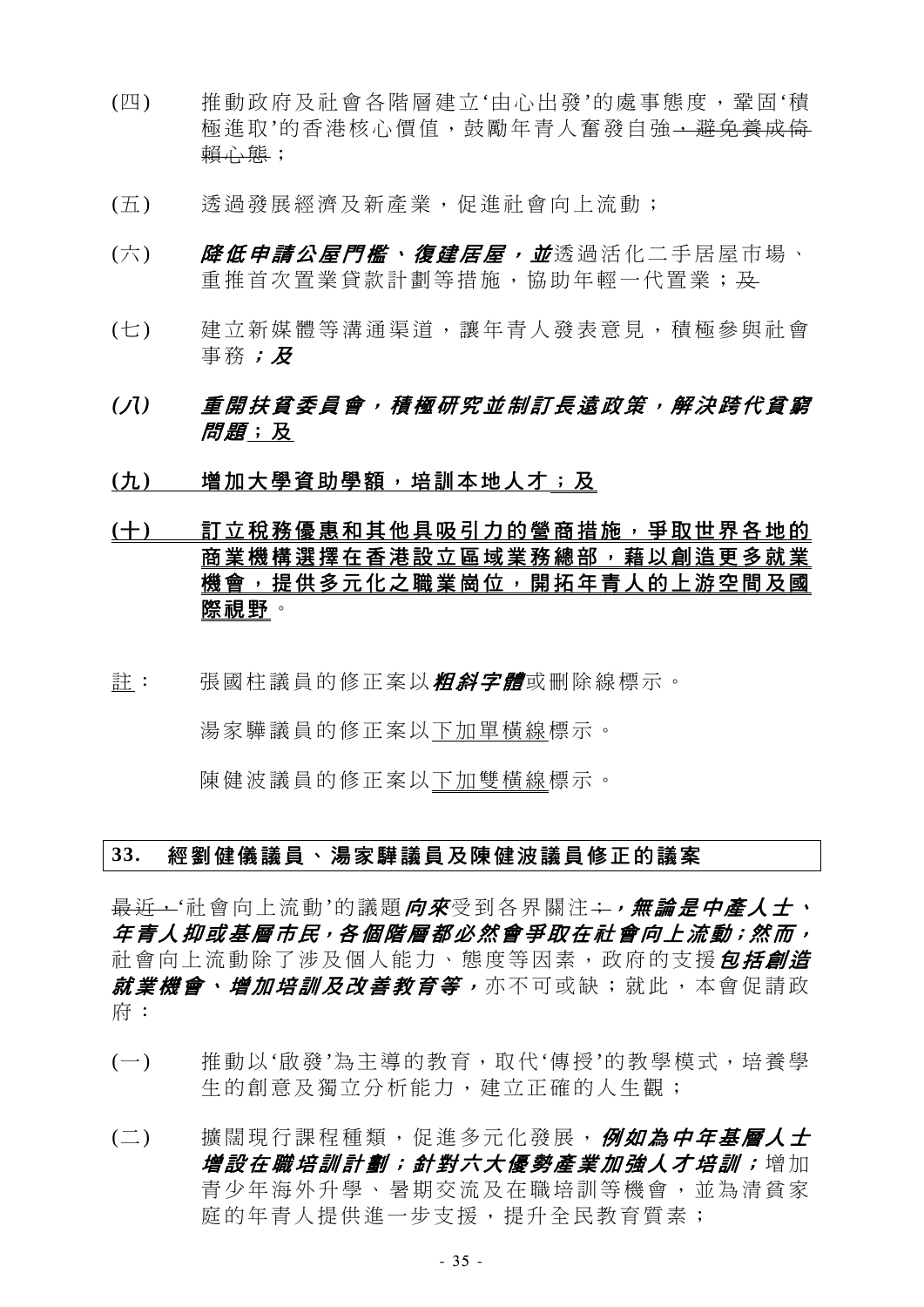- (三) 鼓勵社會人士發揮個人潛力, 包括設立創業資本基金, 向具 發展潛質的行業,如創意行業的創業者,提供全方位的支援, **同時要**避免推出阻礙潛力發揮的政策;
- (四) 推動政府及社會各階層建立'由心出發'的處事態度,鞏固'積 極淮取'的香港核心價值,鼓勵年青人奮發自強,灌免養成倚 賴心態;
- (五) 透過發展經濟及新產業,促進社會向上流動;
- (六) *淮一步增加'跟呎盤'土地的供應,並***透過活化二手居屋市場、** 重推首次置業貸款計劃及適量復建居屋等措施,協助年輕一 代置業;及
- (七) 建立新媒體等溝通渠道,讓年青人發表意見,積極參與社會 事務;及

### **(**八**)** 增加大學資助學額,培訓本地人才;及

- **(**九**)** 訂立稅務優惠和其他具吸引力的營商措施,爭取世界各地的 商業機構選擇在香港設立區域業務總部,藉以創造更多就業 機會,提供多元化之職業崗位,開拓年青人的上游空間及國 際視野。
- 註: 劉健儀議員的修正案以*粗斜字體***或刪除線標示。**

湯家驊議員的修正案以下加單橫線標示。

陳健波議員的修正案以下加雙橫線標示。

# **34.** 經馮檢基議員、張國柱議員、湯家驊議員及陳健波議員修正的議 案

最近*長期以來*, '社會向上流動'的議題 一*直*受到各界關注;社會向上 流動除了涉及個人能力、態度等因素,政府的支援亦不可或缺;就此, 本會促請政府:

(一) 推動以'啟發'為主導的教育,取代'傳授'的教學模式,培養學 生的創意及獨立分析能力,建立正確的人生觀;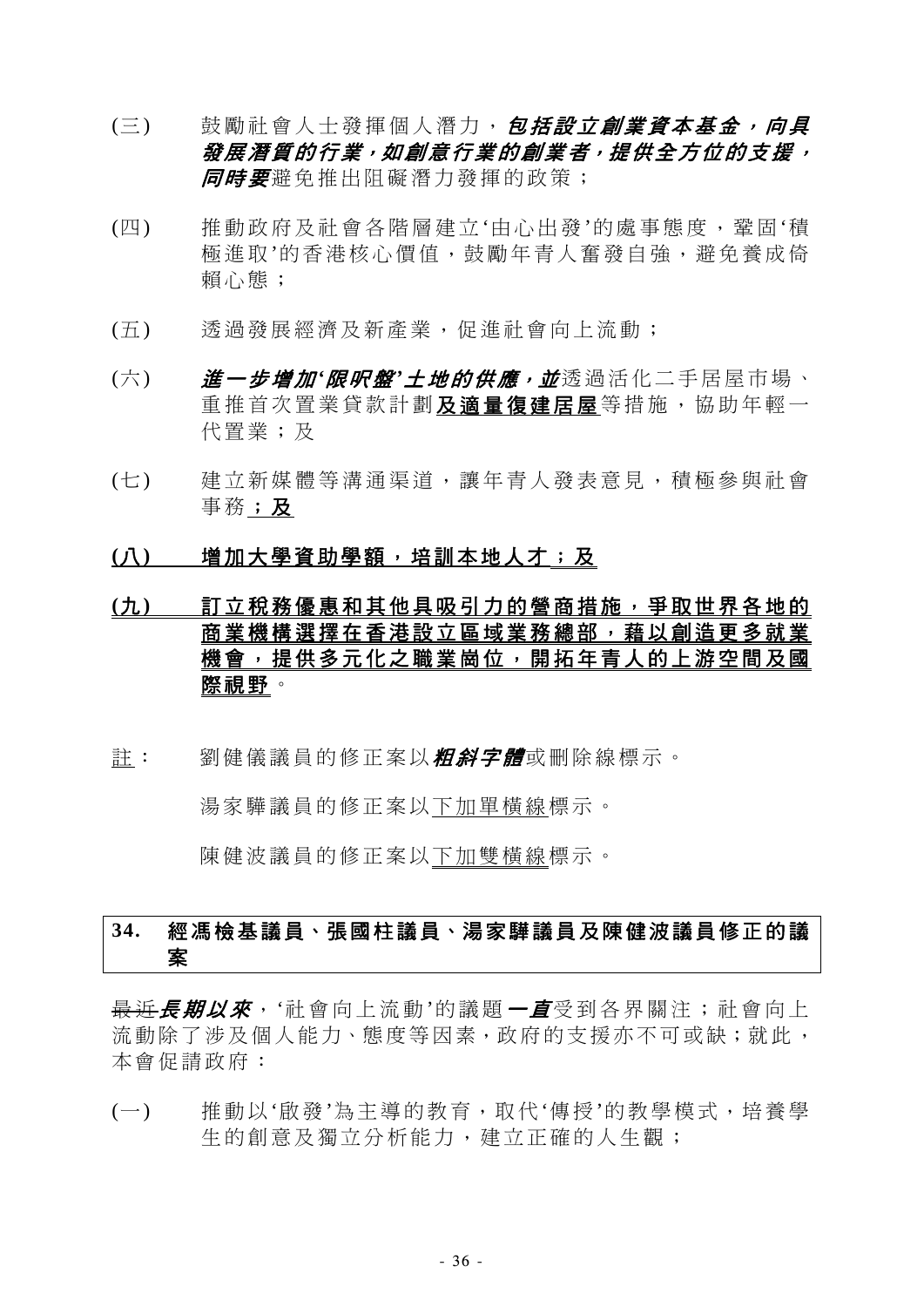(二) 擴闊現行課程種類,促進多元化發展,增加青少年海外升學、 暑期交流及在職培訓等機會,並為清貧家庭的年青人提供進 一步支援,提升全民教育質素;

# *(*三*)* 打破跨代貧窮的惡性循環,為貧窮家庭提供全方位支援;

- (三)*(*四*)* 營造公平社會環境, 鼓勵社會人士發揮個人潛力,避免推出 阻礙潛力發揮的政策;
- (四)*(*五*)* 推動政府及社會各階層建立'由心出發'的處事態度,鞏固'積 極進取'的香港核心價值,鼓勵年青人奮發自強,避免養成倚 賴心態;
- (五)*(*六*)* 透過發展經濟及新產業,促進社會向上流動;
- (六)*(*七*)* 復建居屋,並透過活化二手居屋市場、重推首次置業貸款計 劃等措施,協助年輕一代置業;及
- (七)*(*八*)* 增加年青人在各法定和諮詢組織的參與程度,並建立新媒體 等溝涌渠道, 讓*直心聆聽*年青人發表意見, *讓他們*積極參與 社會事務; B
- *(*九*)* 大力發展社會企業,為自由市場未能吸納的勞工提供另外的 發展機會;
- **(**十**)** 尊重青年人自我發展的權利;及
- **(**十一**)** 重開扶貧委員會,積極研究並制訂長遠政策,解決跨代貧窮 問題;及
- **(**十二**)** 增加大學資助學額,培訓本地人才;及
- **(**十三**)** 訂立稅務優惠和其他具吸引力的營商措施,爭取世界各地的 商業機構選擇在香港設立區域業務總部,藉以創造更多就業 機會,提供多元化之職業崗位,開拓年青人的上游空間及國 際視野。
- 註: 馮檢基議員的修正案以*粗斜字體*或刪除線標示。

 張國柱議員的修正案以下加單橫線標示。 湯家驊議員的修正案以下加雙橫線標示。

陳健波議員的修正案以下加虛線標示。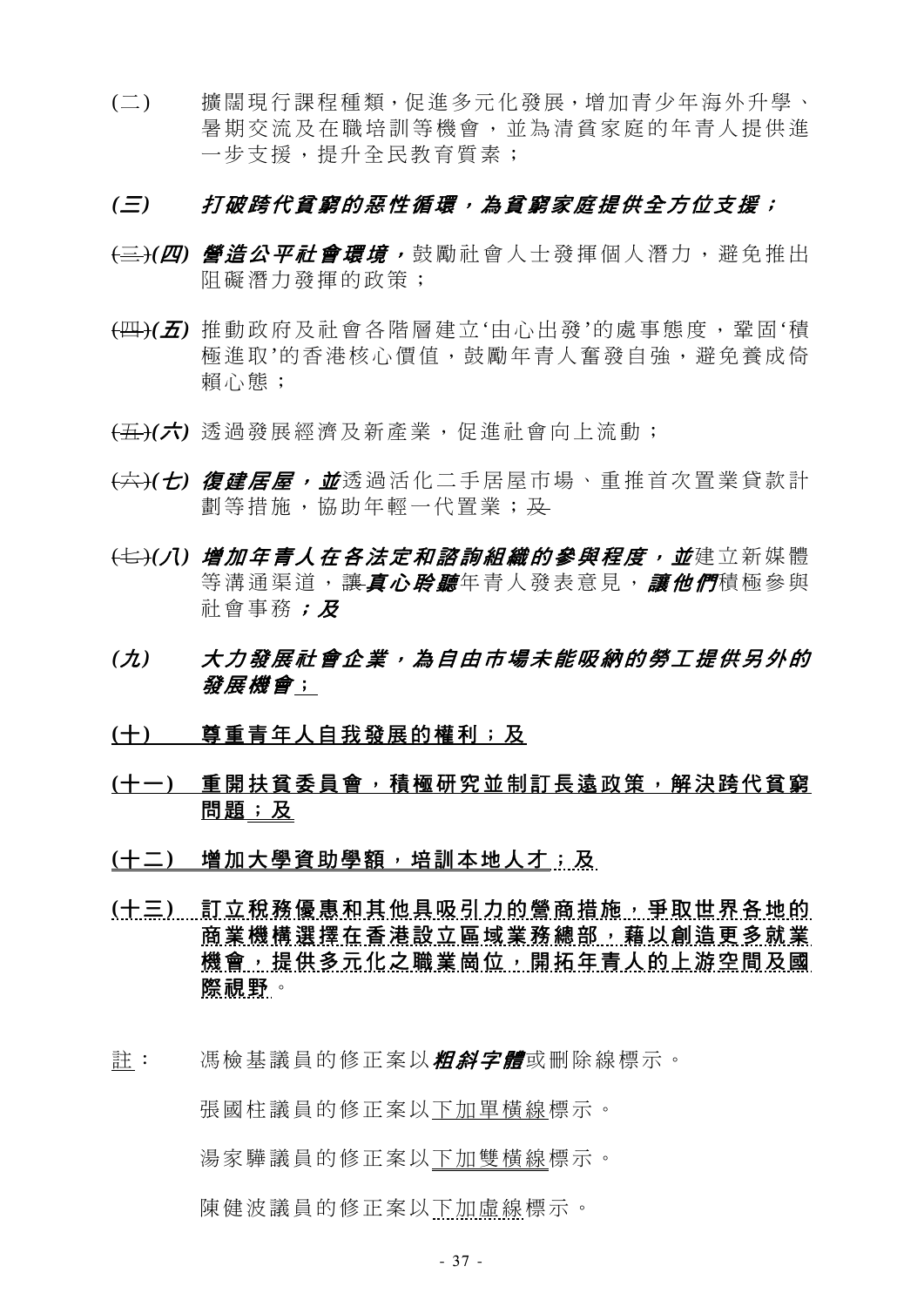# **35.** 經李慧琼議員修正的議案

最近,'社會向上流動'的議題受到各界關注;社會向上流動除了涉及 個人能力、態度等因素,政府的支援亦不可或缺;就此,本會促請政 府:

- (一) 推動以'啟發'為主導的教育,取代'傳授'的教學模式,培養學 生的創意及獨立分析能力,建立正確的人生觀;
- (二) 擴闊現行課程種類,促進多元化發展,增加青少年海外升學、 及暑期交流<u>及在職培訓等機會,並</u>;鼓勵在職培訓,為低學 歷、低收入人士提供更多由政府津貼的培訓課程,並進一步 **擴大持續進修基金的課程類別至六項優勢產業;以及**為清貧 家庭的年青人提供進一步支援,提升全民教育質素, 以加強 競爭力;
- (三) 鼓勵社會人士發揮個人潛力,避免推出阻礙潛力發揮的政策;
- (四) 推動政府及社會各階層建立'由心出發'的處事態度,鞏固'積 極淮取'的香港核心價值,鼓勵年青人奮發自強,避免養成倚 賴心態;
- (五) 透過發展經濟及新產業,促進社會向上流動;
- (六) 透過活化二手居屋市場、*恢復興建適量的居屋、*重推首次置 業貸款計劃等措施,協助年輕一代置業;及
- (七) 建立新媒體等溝通渠道,讓年青人發表意見,積極參與社會 事務;
- *(*八*)* 推動青年創業文化,設立創業基金,邀請專業人士提供創業 和營運的支援,並利用舊的工業大廈作為青年創業城;及
- *(*九*)* 制定相應政策,協助專業人士及青年拓寬視野,瞭解內地發 展,並為有意到內地發展的人士提供必要的協助。
- 註: 李慧琼議員的修正案以*粗斜字體*或刪除線標示。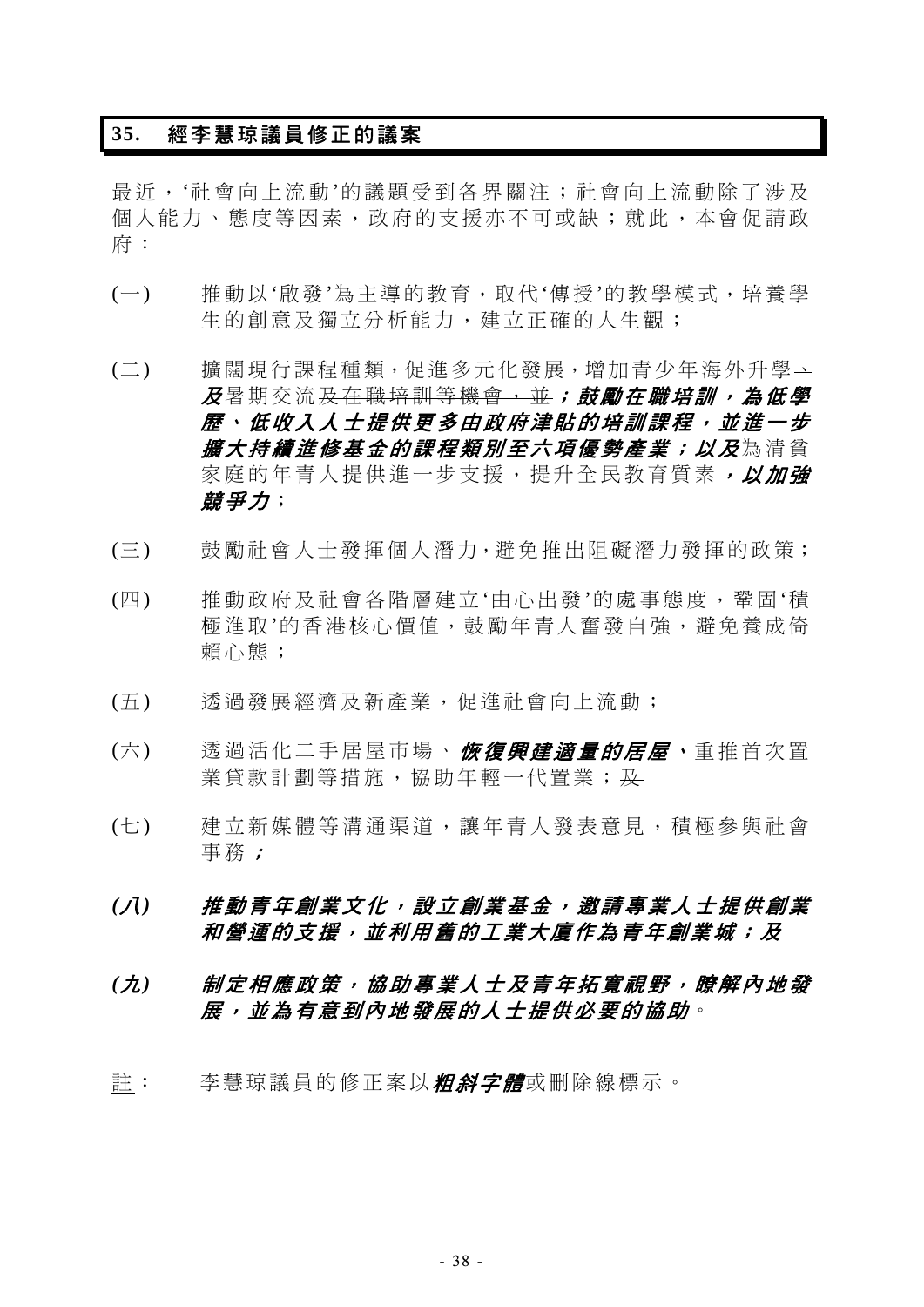### **36.** 經馮檢基議員及李慧琼議員修正的議案

最近*長期以來*,'社會向上流動'的議題*一直*受到各界關注;社會向上 流動除了涉及個人能力、態度等因素,政府的支援亦不可或缺;就此, 本會促請政府:

- (一) 推動以'啟發'為主導的教育,取代'傳授'的教學模式,培養學 生的創意及獨立分析能力,建立正確的人生觀;
- (二) 擴闊現行課程種類,促進多元化發展,增加青少年海外升學、 暑期交流及在職培訓等機會,並為清貧家庭的年青人提供進 一步支援,提升全民教育質素;

- (三)*(*四*)* 營造公平社會環境, 鼓勵社會人士發揮個人潛力,避免推出 阻礙潛力發揮的政策;
- (四)*(*五*)* 推動政府及社會各階層建立'由心出發'的處事態度,鞏固'積 極進取'的香港核心價值,鼓勵年青人奮發自強,避免養成倚 賴心態;
- (五)*(*六*)* 透過發展經濟及新產業,促進社會向上流動;
- (六)*(*七*)* 復建居屋,並透過活化二手居屋市場、重推首次置業貸款計 劃等措施,協助年輕一代置業;及
- <del>(七)</del>(*八) 增加年青人在各法定和諮詢組織的參與程度,並*建立新媒體 等溝通渠道,讓真心*聆聽*年青人發表意見,讓他們積極參與 社會事務; B
- *(*九*)* 大力發展社會企業,為自由市場未能吸納的勞工提供另外的 發展機會;
- (十) 為低學歷、低收入人士提供更多由政府津貼的培訓課程,並 進一步擴大持續進修基金的課程類別至六項優勢產業;
- **(**十一**)** 推動青年創業文化,設立創業基金,邀請專業人士提供創業 和營運的支援,並利用舊的工業大廈作為青年創業城;及
- **(**十二**)** 制定相應政策,協助專業人士及青年拓寬視野,瞭解內地發 展,並為有意到內地發展的人士提供必要的協助。
- 註: 馮檢基議員的修正案以*粗斜字體*或刪除線標示。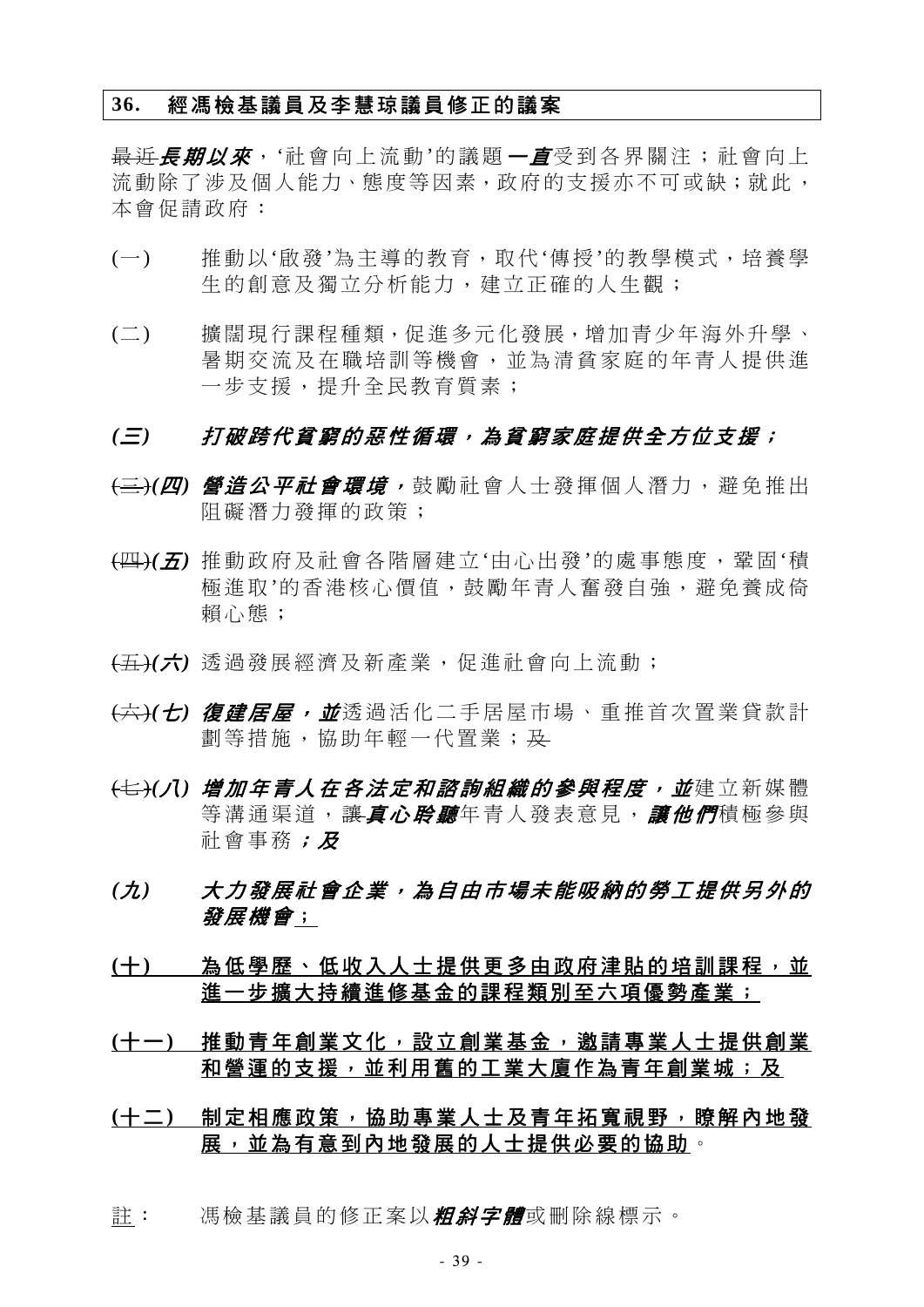李慧琼議員的修正案以下加單橫線標示。

### **37.** 經李永達議員及李慧琼議員修正的議案

隨着私樓樓價持續攀升,政府停建居屋,一般收入人士置業困難,居 住方面, 社會流動性停滯不前, 最近, '社會向上流動'的議題受到各 界關注;社會向上流動除了涉及個人能力、態度等因素,政府的支援 亦不可或缺;就此,本會促請政府:

- (一) 推動以'啟發'為主導的教育,取代'傳授'的教學模式,培養學 生的創意及獨立分析能力,建立正確的人生觀;
- (二) 擴闊現行課程種類,促進多元化發展,增加青少年海外升學、 暑期交流及在職培訓等機會,並為清貧家庭的年青人提供進 一步支援,提升全民教育質素;
- (三) 鼓勵社會人士發揮個人潛力,避免推出阻礙潛力發揮的政策;
- (四) 推動政府及社會各階層建立'由心出發'的處事態度,鞏固'積 極進取'的香港核心價值,鼓勵年青人奮發自強,避免養成倚 賴心態;
- (五) 透過發展經濟及新產業,促進社會向上流動;
- (六) 透過活化二手居屋市場、重推首次置業貸款計劃**復建居屋及** *重推出售公屋計劃*等措施,協助年輕一代置業;及
- (七) 建立新媒體等溝通渠道,讓年青人發表意見,積極參與社會 事務;
- (八) 為低學歷、低收入人士提供更多由政府津貼的培訓課程,並 進一步擴大持續進修基金的課程類別至六項優勢產業;
- **(**九**)** 推動青年創業文化,設立創業基金,邀請專業人士提供創業 和營運的支援,並利用舊的工業大廈作為青年創業城;及

# **(**十**)** 制定相應政策,協助專業人士及青年拓寬視野,瞭解內地發 展,並為有意到內地發展的人士提供必要的協助。

註: 李永達議員的修正案以*粗斜字體***或刪除線標示。** 

李慧琼議員的修正案以下加單橫線標示。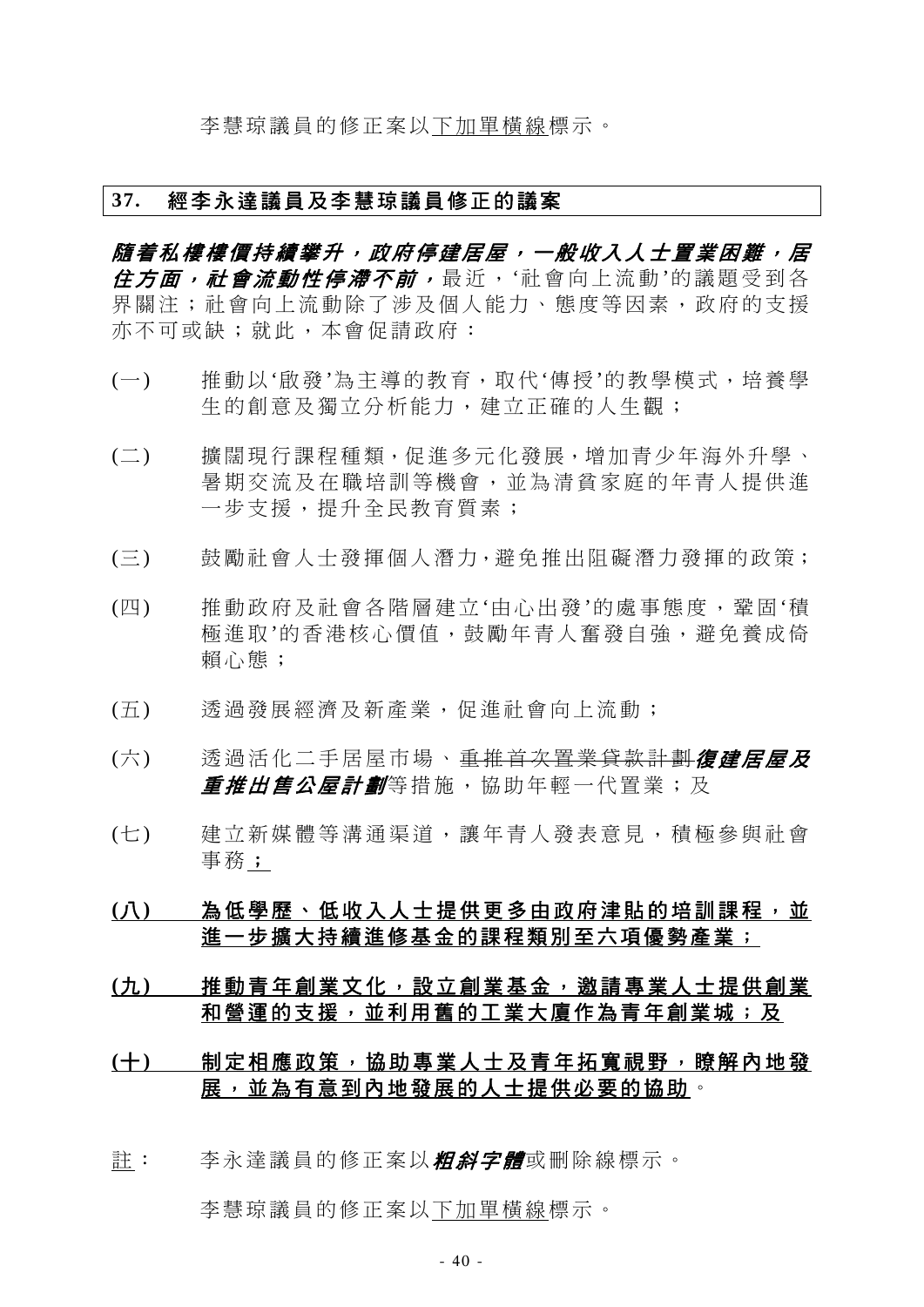# **38.** 經張國柱議員及李慧琼議員修正的議案

最近,'社會向上流動'的議題受到各界關注;社會向上流動除了涉及 個人能力、態度等因素,政府的支援亦不可或缺本港貧富懸殊問題日 益惡化,跨代貧窮問題嚴重,社會向上流動的機會大減;要增強社會 的流動性,政府在政策上作出配合非常重要;就此,本會促請政府:

- (一) 推動以'啟發'為主導的教育,取代'傳授'的教學模式,培養學 生的創意及獨立分析能力,建立正確的人生觀**並要尊重責年** 人自我發展的權利;
- (二) 擴闊現行課程種類,促進多元化發展,增加青少年海外升學、 暑期交流及在職培訓等機會,並為清貧家庭的年青人提供進 一步支援,提升全民教育質素;
- (三) 鼓勵社會人士發揮個人潛力,避免推出阻礙潛力發揮的政策;
- (四) 推動政府及社會各階層建立'由心出發'的處事態度,鞏固'積 極淮取'的香港核心價值, 鼓勵年青人奮發自強, 避免養成倍 賴心態;
- (五) 透過發展經濟及新產業,促進社會向上流動;
- (六) *降低申請公屋門檻、復建居屋,並*透過活化二手居屋市場、 重推首次置業貸款計劃等措施,協助年輕一代置業;及
- (七) 建立新媒體等溝通渠道,讓年青人發表意見,積極參與社會 事務;及
- *(*八*)* 重開扶貧委員會,積極研究並制訂長遠政策,解決跨代貧窮 *問題*;
- **(**九**)** 為低學歷、低收入人士提供更多由政府津貼的培訓課程,並 進一步擴大持續進修基金的課程類別至六項優勢產業;
- **(**十**)** 推動青年創業文化,設立創業基金,邀請專業人士提供創業 和營運的支援,並利用舊的工業大廈作為青年創業城;及

# **(**十一**)** 制定相應政策,協助專業人士及青年拓寬視野,瞭解內地發 展,並為有意到內地發展的人士提供必要的協助。

註: 張國柱議員的修正案以**粗斜字體**或刪除線標示。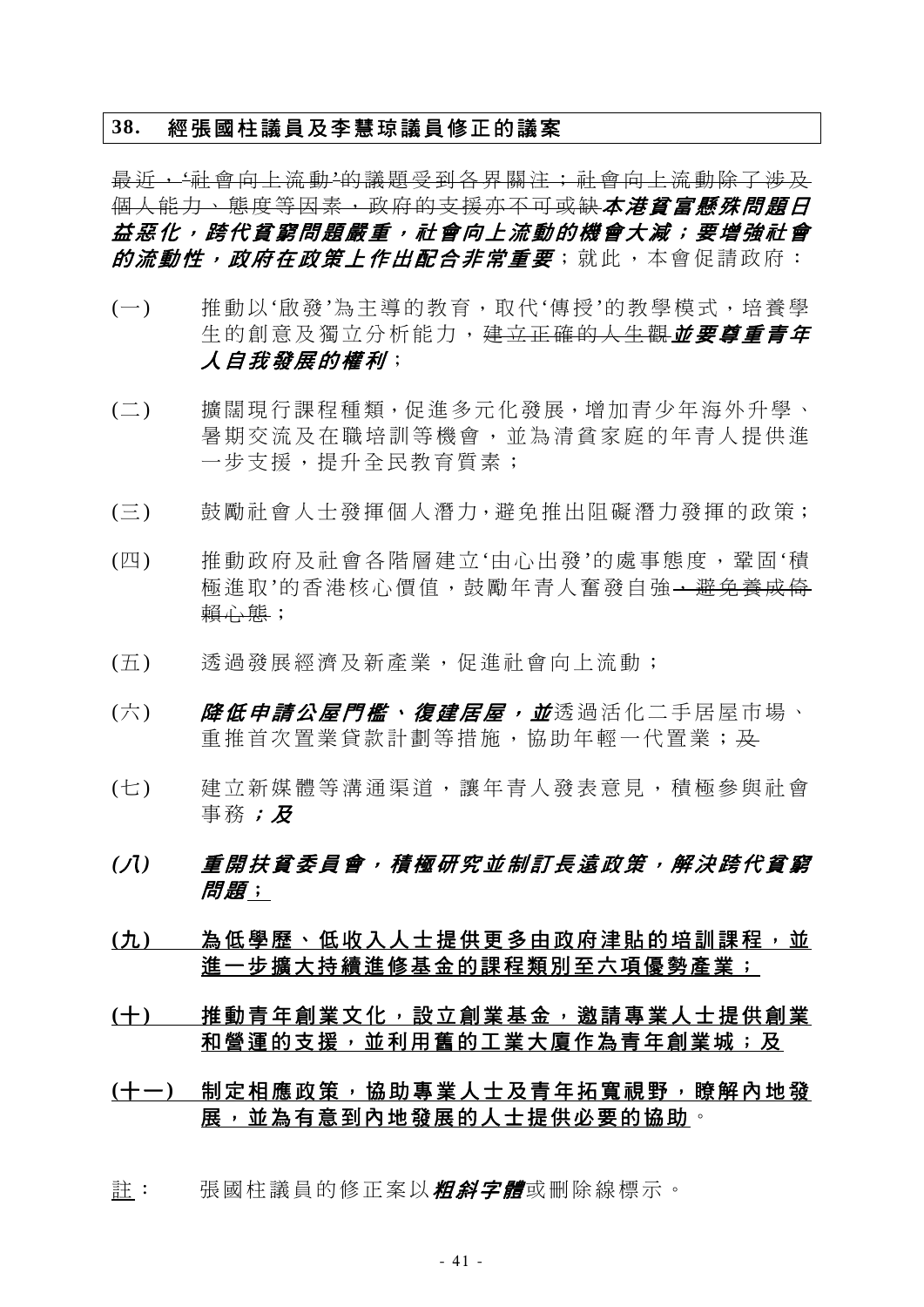### **39.** 經劉健儀議員及李慧琼議員修正的議案

最近,'社會向上流動'的議題*向來*受到各界關注;,, , 無論*是中產人士*, 年青人抑或基層市民,各個階層都必然會爭取在社會向上流動;然而, 社會向上流動除了涉及個人能力、態度等因素, 政府的支援*包括創造 就業機會、增加培訓及改善教育等,*亦不可或缺;就此,本會促請政 府:

- (一) 推動以'啟發'為主導的教育,取代'傳授'的教學模式,培養學 生的創意及獨立分析能力,建立正確的人生觀;
- (二) 擴闊現行課程種類,促進多元化發展, 例如為中年基層人士 增設在職培訓計劃;針對六大優勢產業加強人才培訓;增加 青少年海外升學、暑期交流及在職培訓等機會,並為清貧家 庭的年青人提供進一步支援,提升全民教育質素;
- (三) 鼓勵社會人士發揮個人潛力, 包括設立創業資本基金, 向具 發展潛質的行業,如創意行業的創業者,提供全方位的支援, 后用某些关系的人类的方法的
- (四) 推動政府及社會各階層建立'由心出發'的處事態度,鞏固'積 極進取'的香港核心價值,鼓勵年青人奮發自強,避免養成倚 賴心態;
- (五) 透過發展經濟及新產業,促進社會向上流動;
- (六) **道一步增加'***限呎盤'土地的供應,並***透過活化二手居屋市場、** 重推首次置業貸款計劃等措施,協助年輕一代置業;及
- (七) 建立新媒體等溝通渠道,讓年青人發表意見,積極參與社會 事務;
- (八) 為低學歷、低收入人士提供更多由政府津貼的培訓課程,並 進一步擴大持續進修基金的課程類別至六項優勢產業;
- **(**九**)** 推動青年創業文化,設立創業基金,邀請專業人士提供創業 和營運的支援,並利用舊的工業大廈作為青年創業城;
- **(**十**)** 制定相應政策,協助專業人士及青年拓寬視野,瞭解內地發 展,並為有意到內地發展的人士提供必要的協助;及
- **(**十一**)** 恢復興建適量的居屋。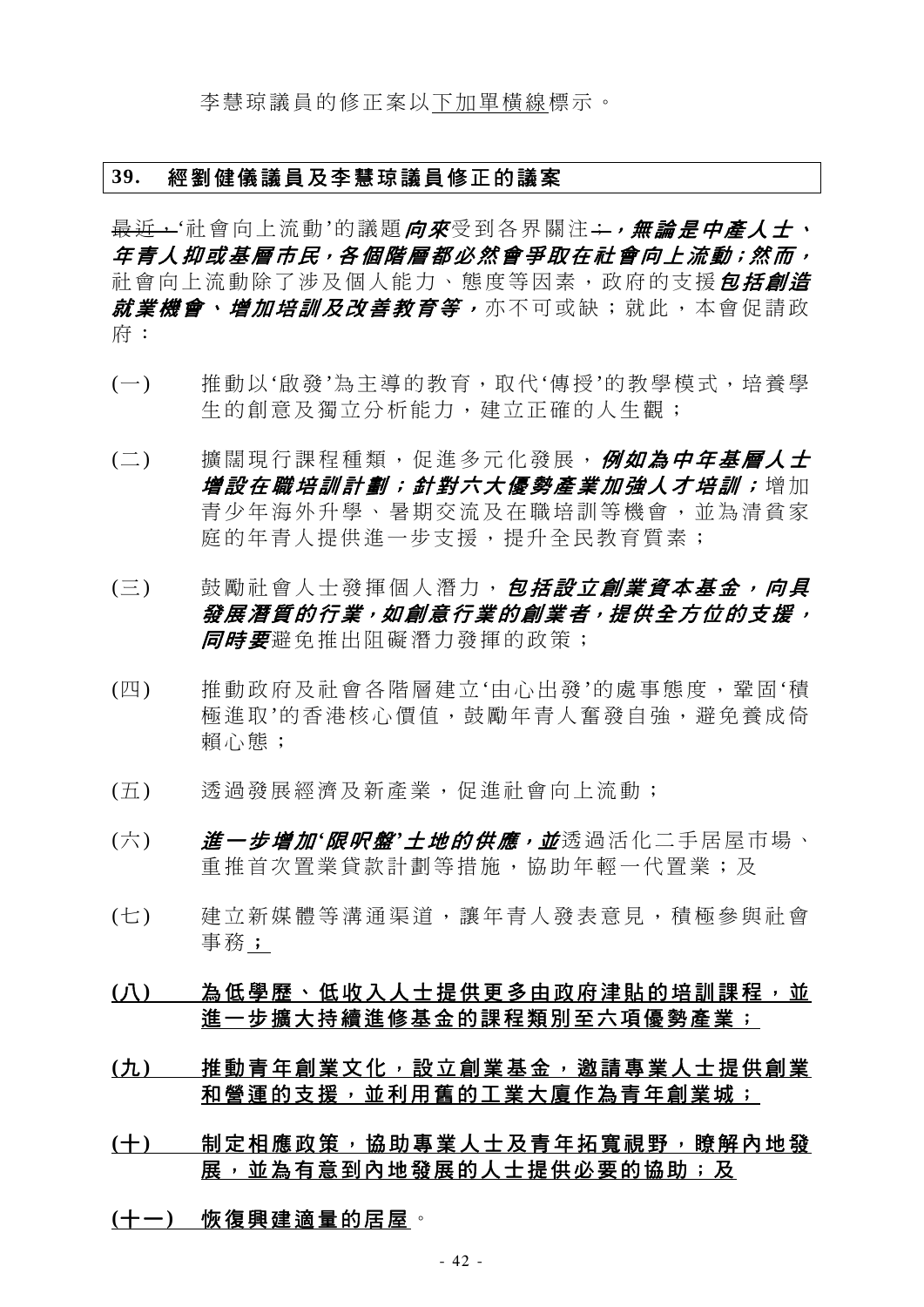註: 劉健儀議員的修正案以**粗斜字體**或刪除線標示。

李慧琼議員的修正案以下加單橫線標示。

#### **40.** 經湯家驊議員及李慧琼議員修正的議案

最近,'社會向上流動'的議題受到各界關注;社會向上流動除了涉及 個人能力、態度等因素,政府的支援亦不可或缺;就此,本會促請政 府:

(一) 推動以 '啟 發 '為主導的教育 *'*積極提供優質教育和技術培訓 *'* 為主的教育原則,取代'傳授'*'*傳統*'*的教學模式,培養學生的 創意及獨立分析能力,建立正確的人生觀;

## *(*二*)* 增加大學資助學額,培訓本地人才;

- (二)*(*三*)* 擴闊現行課程種類,促進多元化發展,增加青少年海外升學、 暑期交流及在職培訓等機會,並為清貧家庭的年青人提供進 一步支援,提升全民教育質素;
- (三)*(*四*)* 鼓勵社會人士發揮個人潛力,避免推出阻礙潛力發揮的政策;
- (四)*(*五*)* 推動政府及社會各階層建立'由心出發'的處事態度,鞏固'積 極進取'的香港核心價值,鼓勵年青人奮發自強,避免養成倚 賴心態;
- (五)*(*六*)* 透過發展經濟及新產業,促進社會向上流動;
- (六)*(*七*)* 透過活化二手居屋市場、重推首次置業貸款計劃及適量復建 *居屋*等措施,協助年輕一代置業;及
- (七)(1) 建立新媒體等溝通渠道,讓年青人發表意見,積極參與社會 事務;

# **(**九**)** 為低學歷、低收入人士提供更多由政府津貼的培訓課程,並 進一步擴大持續進修基金的課程類別至六項優勢產業;

- **(**十**)** 推動青年創業文化,設立創業基金,邀請專業人士提供創業 和營運的支援,並利用舊的工業大廈作為青年創業城;及
- **(**十一**)** 制定相應政策,協助專業人士及青年拓寬視野,瞭解內地發 展,並為有意到內地發展的人士提供必要的協助。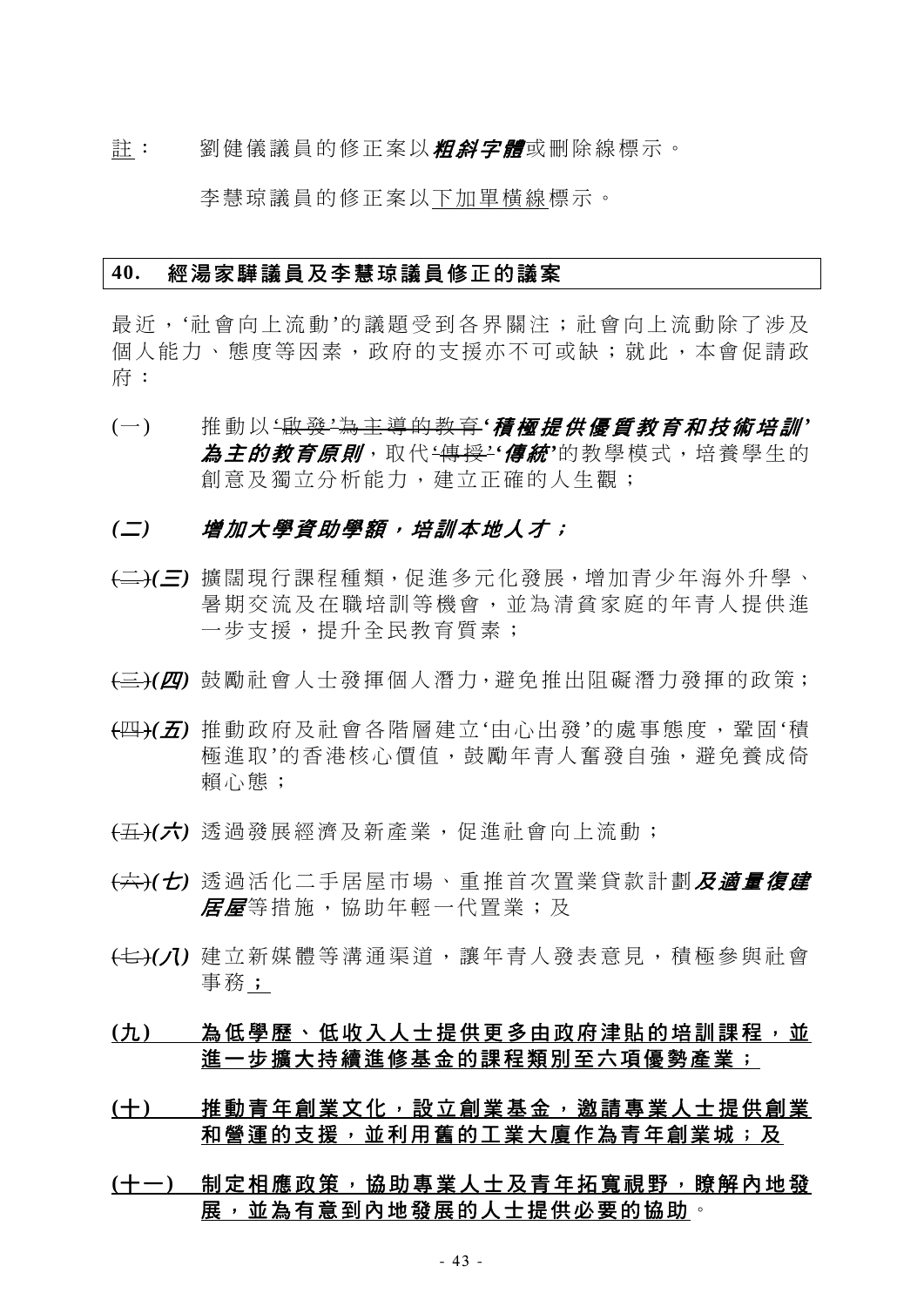註: 湯家驊議員的修正案以**粗斜字體**或刪除線標示。

李慧琼議員的修正案以下加單橫線標示。

#### **41.** 經陳健波議員及李慧琼議員修正的議案

最近,'社會向上流動'的議題受到各界關注;社會向上流動除了涉及 個人能力、態度等因素,政府的支援亦不可或缺;就此,本會促請政 府:

- (一) 推動以'啟發'為主導的教育,取代'傳授'的教學模式,培養學 生的創意及獨立分析能力,建立正確的人生觀;
- (二) 擴闊現行課程種類,促進多元化發展,增加青少年*到*海外及 *內地*升學、暑期交流及在職培訓等機會,*開拓發展空間,*並 為清貧家庭的年青人提供進一步支援,提升全民教育質素;
- (三) 鼓勵社會人士發揮個人潛力,避免推出阻礙潛力發揮的政策;
- (四) 推動政府及社會各階層建立'由心出發'的處事態度,鞏固'積 極進取'的香港核心價值,鼓勵年青人奮發自強,避免養成倚 賴心態;
- (五) 透過發展經濟及新產業,促進社會向上流動;
- (六) 透過活化二手居屋市場、重推首次置業貸款計劃等措施,協 助年輕一代置業; 及
- (七) 建立新媒體等溝通渠道,讓年青人發表意見,積極參與社會 事務;及
- *(*八*)* 訂立稅務優惠和其他具吸引力的營商措施,爭取世界各地的 商業機構選擇在香港設立區域業務總部,藉以創造更多就業 機會,提供多元化之職業崗位,開拓年青人的上游空間及國 *際視野*;
- **(**九**)** 為低學歷、低收入人士提供更多由政府津貼的培訓課程,並 進一步擴大持續進修基金的課程類別至六項優勢產業;
- **(**十**)** 推動青年創業文化,設立創業基金,邀請專業人士提供創業 和營運的支援,並利用舊的工業大廈作為青年創業城;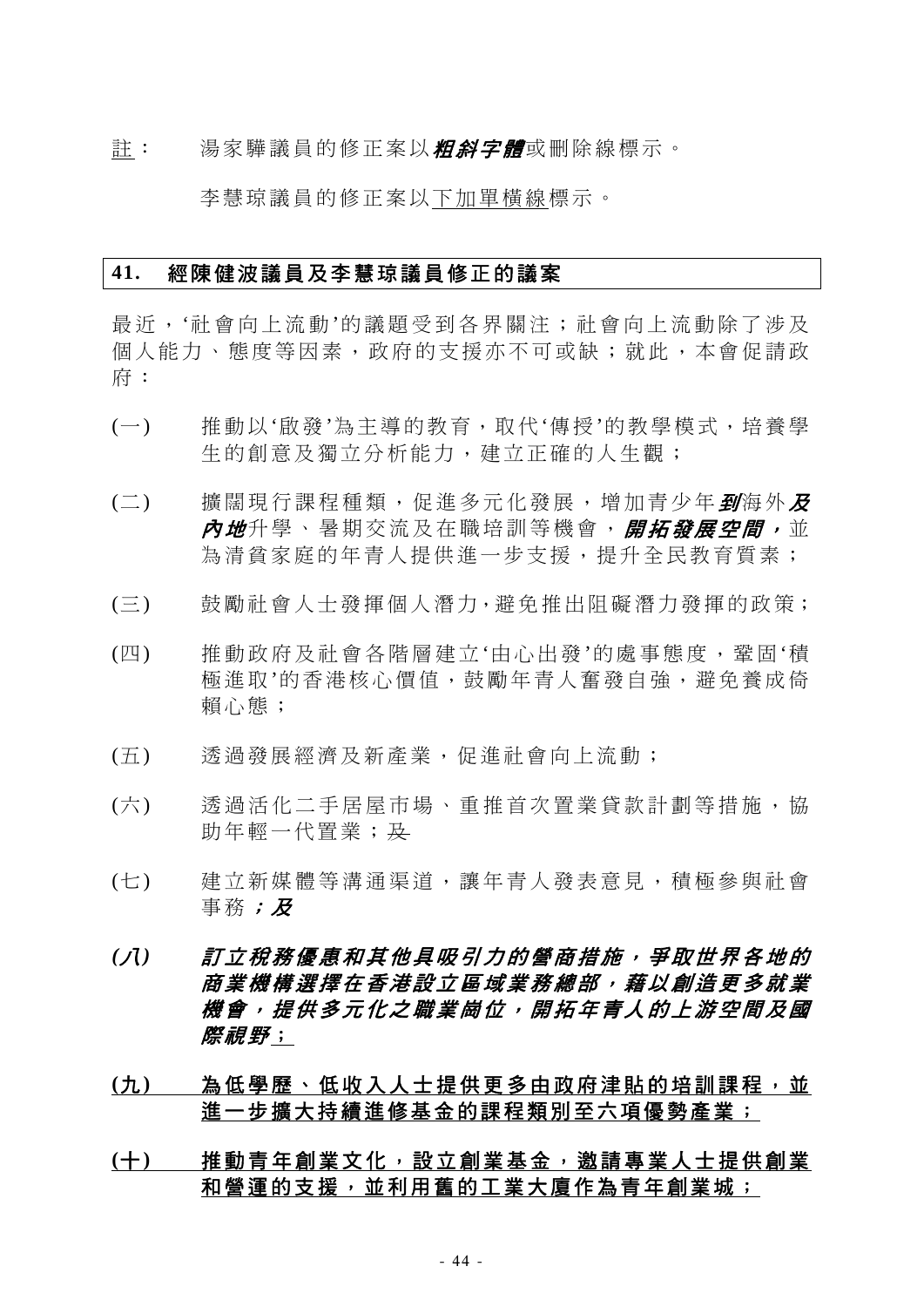# **(**十一**)** 制定相應政策,協助專業人士及青年拓寬視野,瞭解內地發 展,並為有意到內地發展的人士提供必要的協助;及

## **(**十二**)** 恢復興建適量的居屋。

註: 陳健波議員的修正案以**粗斜字體**或刪除線標示。

李慧琼議員的修正案以下加單橫線標示。

# **42.** 經馮檢基議員、張國柱議員及李慧琼議員修正的議案

最近*長期以來*, '社會向上流動'的議題 一*直*受到各界關注; 社會向上 流動除了涉及個人能力、態度等因素,政府的支援亦不可或缺;就此, 本會促請政府:

- (一) 推動以'啟發'為主導的教育,取代'傳授'的教學模式,培養學 生的創意及獨立分析能力,建立正確的人生觀;
- (二) 擴闊現行課程種類,促進多元化發展,增加青少年海外升學、 暑期交流及在職培訓等機會,並為清貧家庭的年青人提供進 一步支援,提升全民教育質素;

- (三)*(*四*)* 營造公平社會環境, 鼓勵社會人士發揮個人潛力,避免推出 阻礙潛力發揮的政策;
- (四)*(*五*)* 推動政府及社會各階層建立'由心出發'的處事態度,鞏固'積 極淮取'的香港核心價值,鼓勵年青人奮發自強,避免養成倚 賴心態;
- (五)*(*六*)* 透過發展經濟及新產業,促進社會向上流動;
- (六)*(*七*)* 復建居屋,並透過活化二手居屋市場、重推首次置業貸款計 劃等措施,協助年輕一代置業;及
- <del>(七)</del>(*八) 增加年青人在各法定和諮詢組織的參與程度,並*建立新媒體 等溝通渠道,讓*真心聆聽*年青人發表意見,讓他們積極參與 社會事務;及
- *(*九*)* 大力發展社會企業,為自由市場未能吸納的勞工提供另外的 發展機會;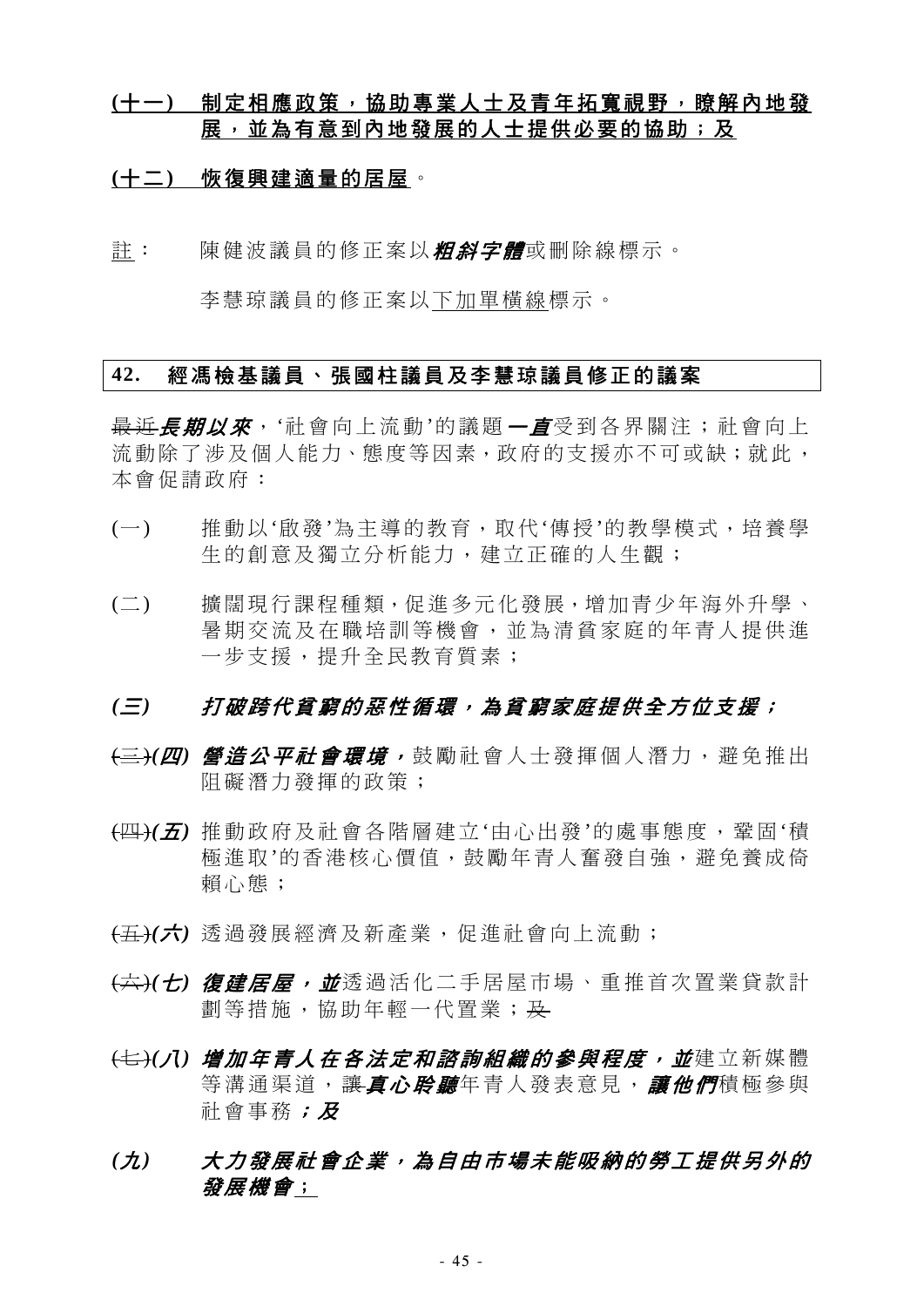- **(**十**)** 尊重青年人自我發展的權利;及
- **(**十一**)** 重開扶貧委員會,積極研究並制訂長遠政策,解決跨代貧窮 問題;
- (十二) 為低學歷、低收入人士提供更多由政府津貼的培訓課程,並 進一步擴大持續進修基金的課程類別至六項優勢產業;
- **(**十三**)** 推動青年創業文化,設立創業基金,邀請專業人士提供創業 和營運的支援,並利用舊的工業大廈作為青年創業城;及

# **(**十四**)** 制定相應政策,協助專業人士及青年拓寬視野,瞭解內地發 展,並為有意到內地發展的人士提供必要的協助。

註: 馮檢基議員的修正案以*粗斜字體*或刪除線標示。

張國柱議員的修正案以下加單橫線標示。

李慧琼議員的修正案以下加雙橫線標示。

# **43.** 經馮檢基議員、湯家驊議員及李慧琼議員修正的議案

<del>最近*長期以來*,'</del>社會向上流動'的議題*一直*受到各界關注;社會向上 流動除了涉及個人能力、態度等因素,政府的支援亦不可或缺;就此, 本會促請政府:

- (一) 推動以'啟發'為主導的教育,取代'傳授'的教學模式,培養學 生的創意及獨立分析能力,建立正確的人生觀;
- (二) 擴闊現行課程種類,促進多元化發展,增加青少年海外升學、 暑期交流及在職培訓等機會,並為清貧家庭的年青人提供進 一步支援,提升全民教育質素;

- (三)*(*四*)* 營造公平社會環境, 鼓勵社會人士發揮個人潛力,避免推出 阻礙潛力發揮的政策;
- (四)*(*五*)* 推動政府及社會各階層建立'由心出發'的處事態度,鞏固'積 極進取'的香港核心價值,鼓勵年青人奮發自強,避免養成倚 賴心態;
- (五)*(*六*)* 透過發展經濟及新產業,促進社會向上流動;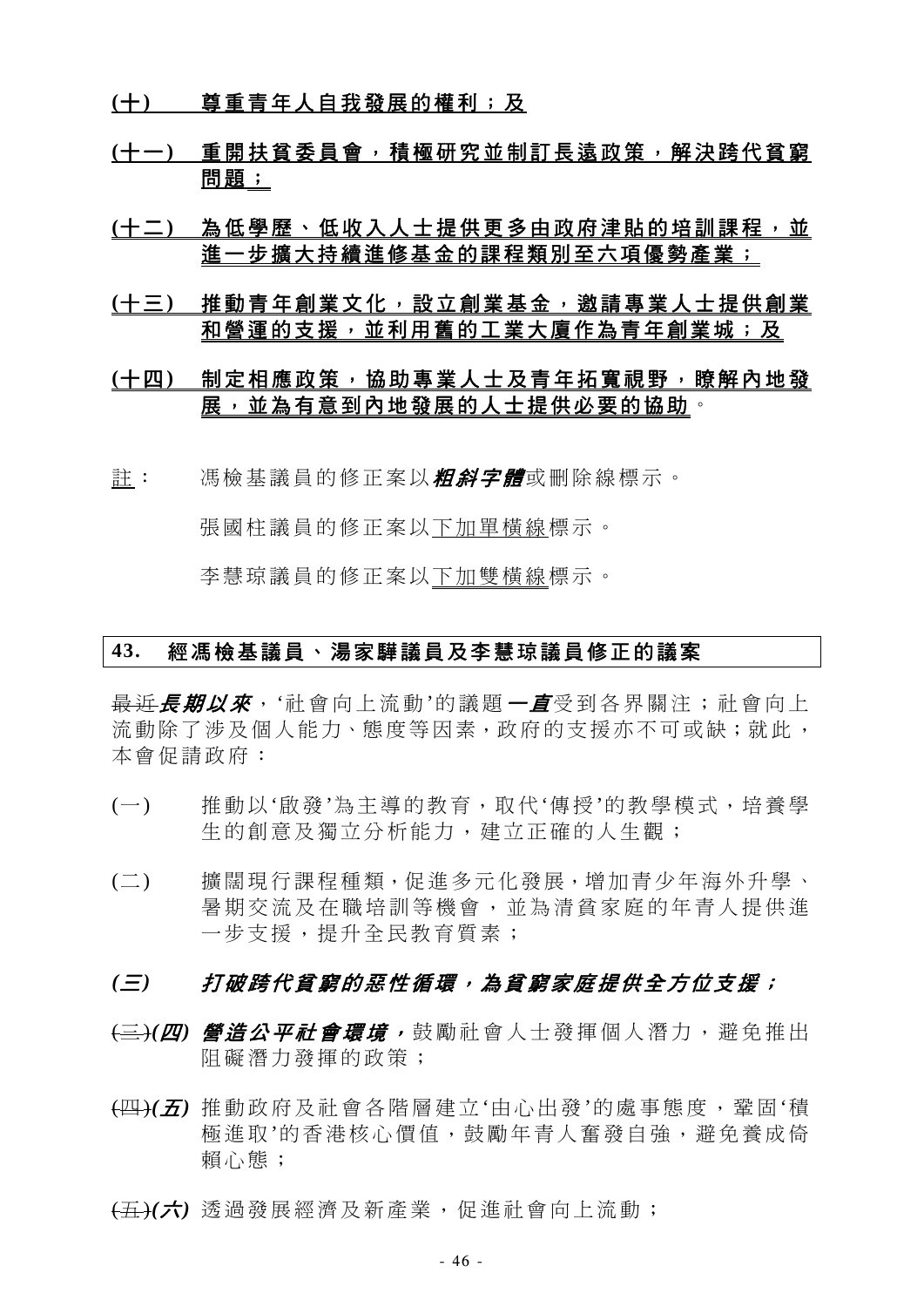- (六)*(*七*)* 復建居屋,並透過活化二手居屋市場、重推首次置業貸款計 劃等措施,協助年輕一代置業;及
- <del>(七)</del>(*八) 增加年青人在各法定和諮詢組織的參與程度,並*建立新媒體 等溝通渠道,讓*真心聆聽*年青人發表意見,讓他們積極參與 社會事務;及
- *(*九*)* 大力發展社會企業,為自由市場未能吸納的勞工提供另外的 發展機會;及
- (十) 增加大學資助學額,培訓本地人才;
- (十一) 為低學歷、低收入人士提供更多由政府津貼的培訓課程,並 進一步擴大持續進修基金的課程類別至六項優勢產業;
- **(**十二**)** 推動青年創業文化,設立創業基金,邀請專業人士提供創業 和營運的支援,並利用舊的工業大廈作為青年創業城;及
- **(**十三**)** 制定相應政策,協助專業人士及青年拓寬視野,瞭解內地發 展,並為有意到內地發展的人士提供必要的協助。
- 註: 馮檢基議員的修正案以*粗斜字體***或刪除線標示。**

湯家驊議員的修正案以下加單橫線標示。

李慧琼議員的修正案以下加雙橫線標示。

## **44.** 經馮檢基議員、陳健波議員及李慧琼議員修正的議案

最近*長期以來*, '社會向上流動'的議題 一*直*受到各界關注; 社會向上 流動除了涉及個人能力、態度等因素,政府的支援亦不可或缺;就此, 本會促請政府:

- (一) 推動以'啟發'為主導的教育,取代'傳授'的教學模式,培養學 生的創意及獨立分析能力,建立正確的人生觀;
- (二) 擴闊現行課程種類,促進多元化發展,增加青少年海外升學、 暑期交流及在職培訓等機會,並為清貧家庭的年青人提供進 一步支援,提升全民教育質素;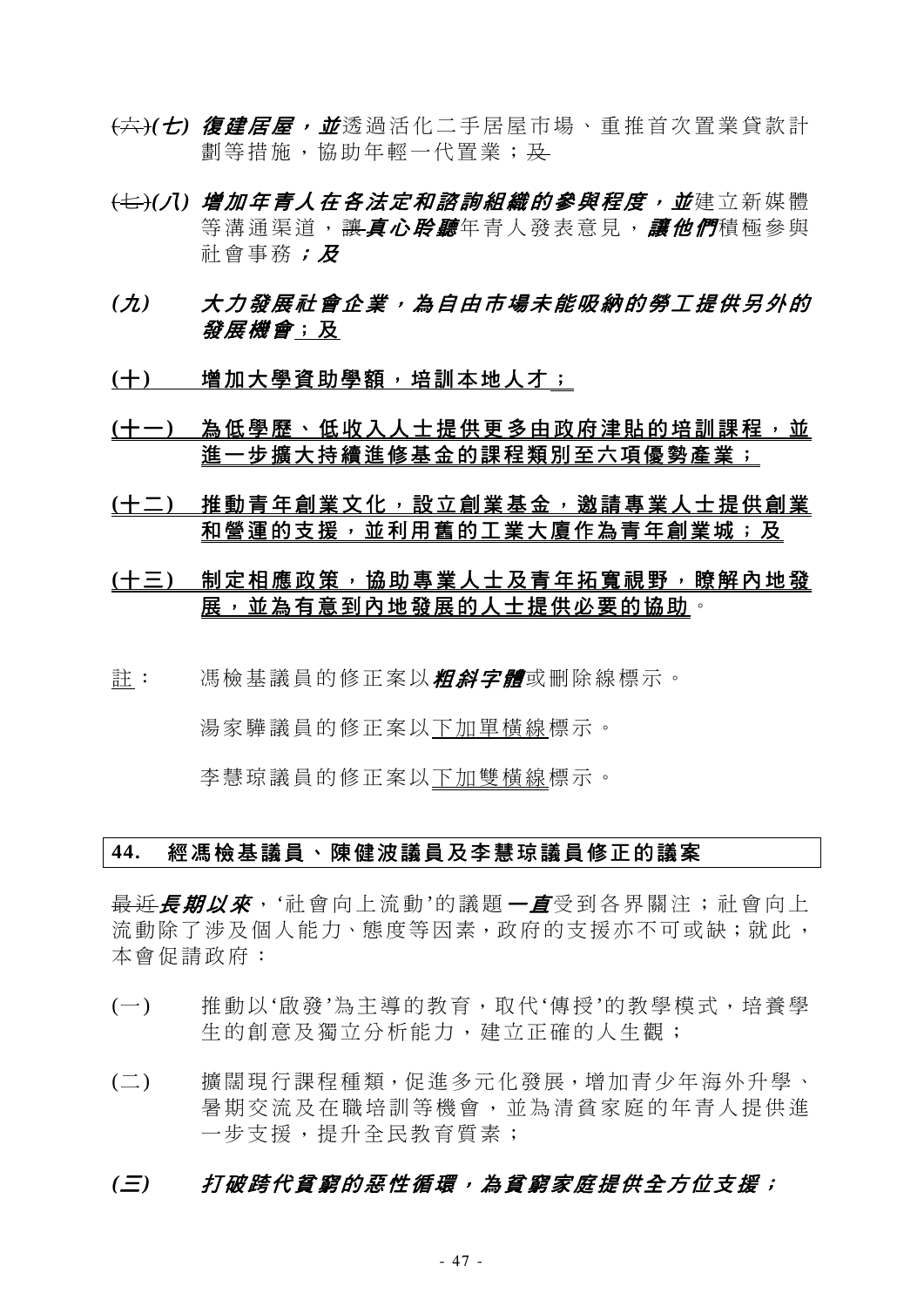- (三)*(*四*)* 營造公平社會環境, 鼓勵社會人士發揮個人潛力,避免推出 阻礙潛力發揮的政策;
- (四)*(*五*)* 推動政府及社會各階層建立'由心出發'的處事態度,鞏固'積 極淮取'的香港核心價值,鼓勵年青人奮發自強,避免養成倚 賴心態;
- (五)*(*六*)* 透過發展經濟及新產業,促進社會向上流動;
- (六)*(*七*)* 復建居屋,並透過活化二手居屋市場、重推首次置業貸款計 劃等措施,協助年輕一代置業;及
- <del>(七)</del>(*八) 增加年青人在各法定和諮詢組織的參與程度,並*建立新媒體 等溝通渠道,讓*真心聆聽*年青人發表意見,讓他們積極參與 社會事務;及
- *(*九*)* 大力發展社會企業,為自由市場未能吸納的勞工提供另外的 發展機會;及
- **(**十**)** 訂立稅務優惠和其他具吸引力的營商措施,爭取世界各地的 商業機構選擇在香港設立區域業務總部,藉以創造更多就業 機會,提供多元化之職業崗位,開拓年青人的上游空間及國 際視野;
- **(**十一**)** 為低學歷、低收入人士提供更多由政府津貼的培訓課程,並 進一步擴大持續進修基金的課程類別至六項優勢產業;
- **(**十二**)** 推動青年創業文化,設立創業基金,邀請專業人士提供創業 和營運的支援,並利用舊的工業大廈作為青年創業城;及
- **(**十三**)** 制定相應政策,協助專業人士及青年拓寬視野,瞭解內地發 展,並為有意到內地發展的人士提供必要的協助。
- 註: 馮檢基議員的修正案以*粗斜字體*或刪除線標示。

陳健波議員的修正案以下加單橫線標示。

李慧琼議員的修正案以下加雙橫線標示。

## **45.** 經李永達議員、張國柱議員及李慧琼議員修正的議案

隨着私樓樓價持續攀升,政府停建居屋,一般收入人士置業困難,居 住方面, 社會流動性停滯不前, 最近, '社會向上流動'的議題受到各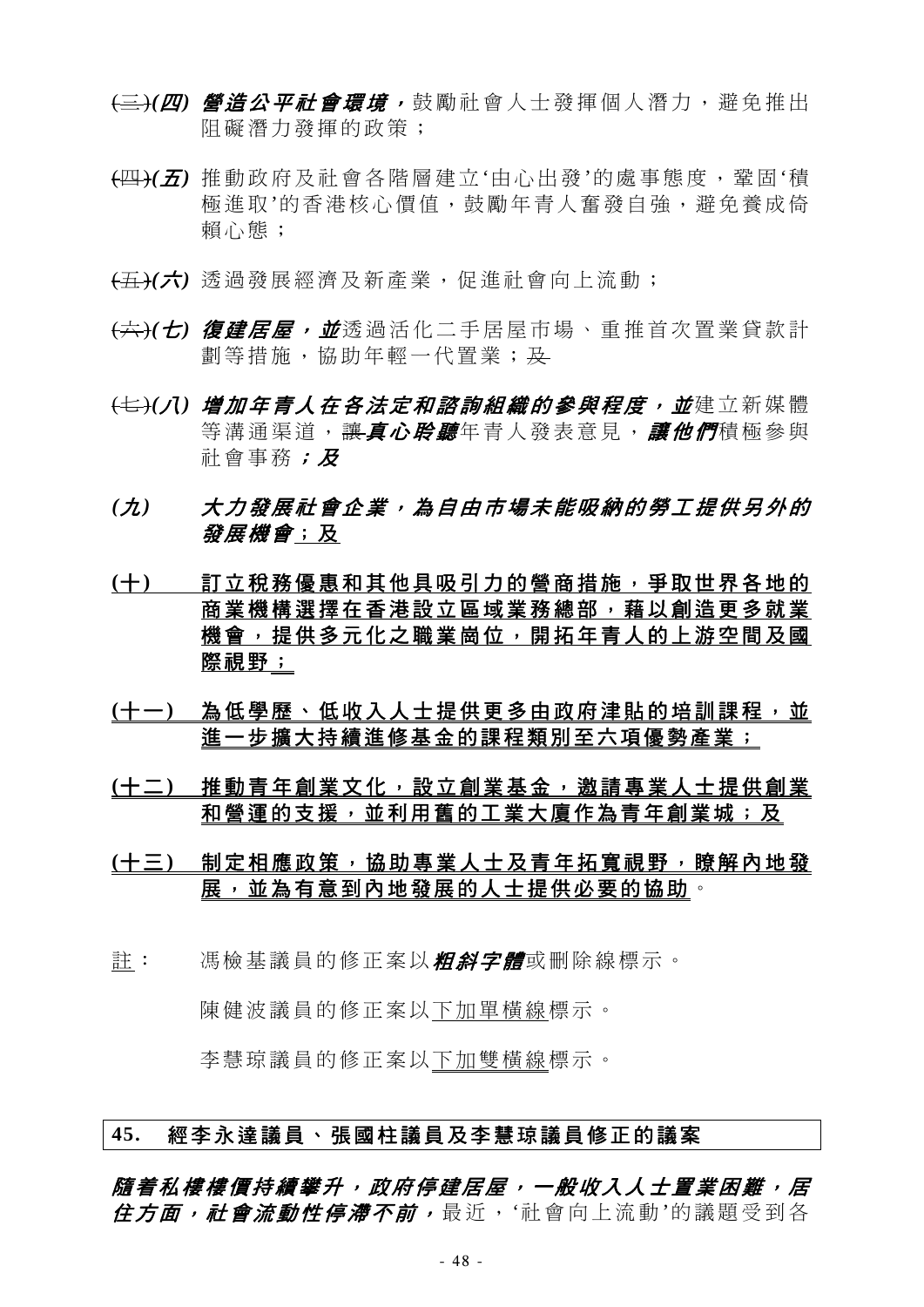界關注;社會向上流動除了涉及個人能力、態度等因素,政府的支援 亦不可或缺;就此,本會促請政府:

- (一) 推動以'啟發'為主導的教育,取代'傳授'的教學模式,培養學 生的創意及獨立分析能力,建立正確的人生觀;
- (二) 擴闊現行課程種類,促進多元化發展,增加青少年海外升學、 暑期交流及在職培訓等機會,並為清貧家庭的年青人提供進 一步支援,提升全民教育質素;
- (三) 鼓勵社會人士發揮個人潛力,避免推出阻礙潛力發揮的政策;
- (四) 推動政府及社會各階層建立'由心出發'的處事態度,鞏固'積 極進取'的香港核心價值,鼓勵年青人奮發自強,避免養成倚 賴心態;
- (五) 透過發展經濟及新產業,促進社會向上流動;
- (六) 诱渦活化二手居屋市場、重推首次置業貸款計劃復建居屋及 *重推出售公屋計劃***等措施,協助年輕一代置業;及**
- (七) 建立新媒體等溝通渠道,讓年青人發表意見,積極參與社會 事務;

## **(**八**)** 尊重青年人自我發展的權利;及

- **(**九**)** 重開扶貧委員會,積極研究並制訂長遠政策,解決跨代貧窮 問題;
- (十) 為低學歷、低收入人士提供更多由政府津貼的培訓課程,並 進一步擴大持續進修基金的課程類別至六項優勢產業;
- **(**十一**)** 推動青年創業文化,設立創業基金,邀請專業人士提供創業 和營運的支援,並利用舊的工業大廈作為青年創業城;及
- **(**十二**)** 制定相應政策,協助專業人士及青年拓寬視野,瞭解內地發 展,並為有意到內地發展的人士提供必要的協助。
- 註: 李永達議員的修正案以*粗斜字體***或刪除線標示。**

張國柱議員的修正案以下加單橫線標示。

李慧琼議員的修正案以下加雙橫線標示。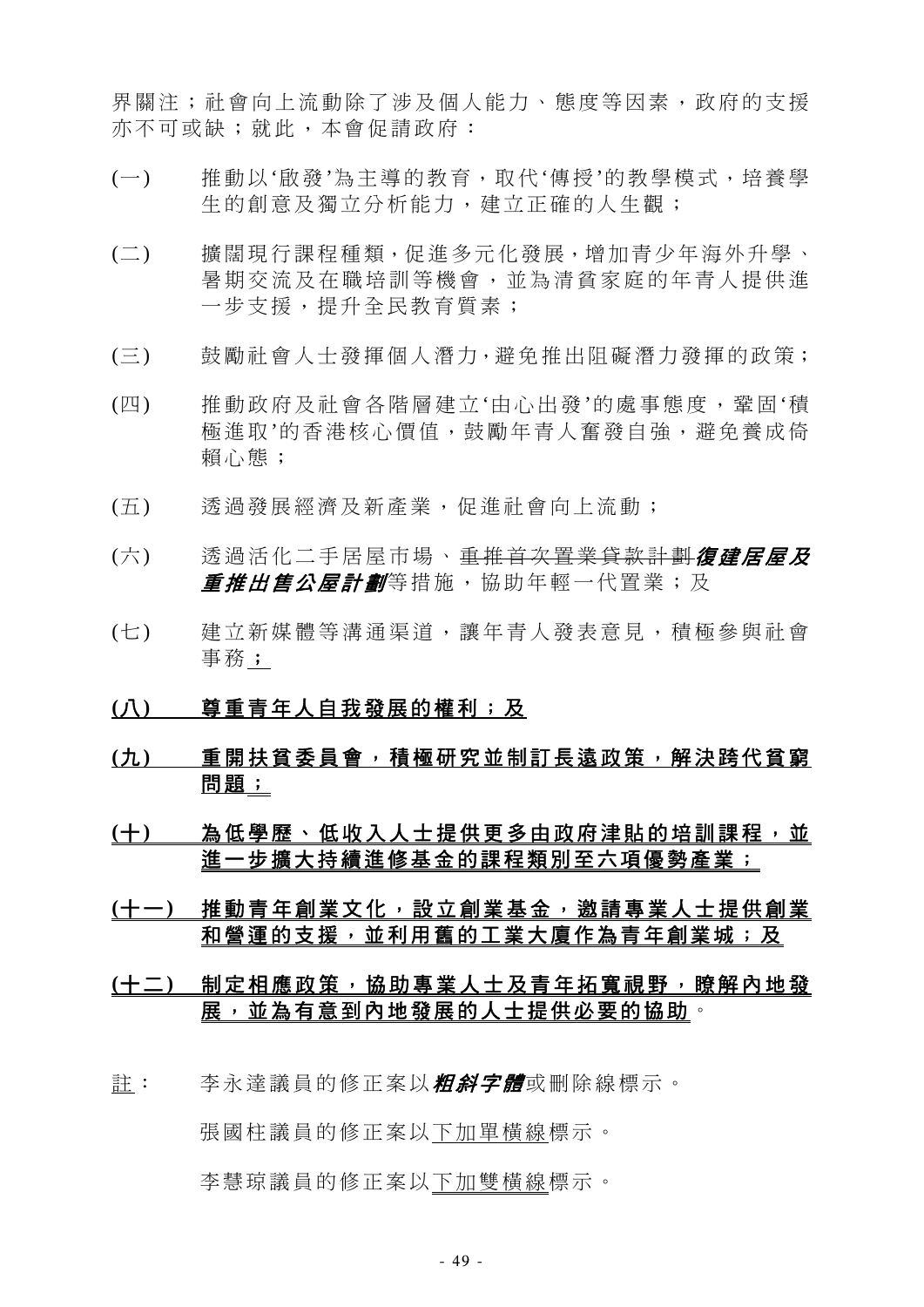## **46.** 經李永達議員、陳健波議員及李慧琼議員修正的議案

**隋着私樓樓價持續攀升,政府停**建居屋,一般收入人士置業困難,居 *住方面,社會流動性停滯不前,*最近,'社會向上流動'的議題受到各 界關注;社會向上流動除了涉及個人能力、態度等因素,政府的支援 亦不可或缺;就此,本會促請政府:

- (一) 推動以'啟發'為主導的教育,取代'傳授'的教學模式,培養學 生的創意及獨立分析能力,建立正確的人生觀;
- (二) 擴闊現行課程種類,促進多元化發展,增加青少年海外升學、 暑期交流及在職培訓等機會,並為清貧家庭的年青人提供進 一步支援,提升全民教育質素;
- (三) 鼓勵社會人士發揮個人潛力,避免推出阻礙潛力發揮的政策;
- (四) 推動政府及社會各階層建立'由心出發'的處事態度,鞏固'積 極進取'的香港核心價值,鼓勵年青人奮發自強,避免養成倚 賴心態;
- (五) 透過發展經濟及新產業,促進社會向上流動;
- (六) 透過活化二手居屋市場、<del>重推首次置業貸款計劃</del>復建居屋及 *重推出售公屋計劃*等措施,協助年輕一代置業;及
- (七) 建立新媒體等溝通渠道,讓年青人發表意見,積極參與社會 事務;及
- **(**八**)** 訂立稅務優惠和其他具吸引力的營商措施,爭取世界各地的 商業機構選擇在香港設立區域業務總部,藉以創造更多就業 機會,提供多元化之職業崗位,開拓年青人的上游空間及國 際視野;
- (九) 為低學歷、低收入人士提供更多由政府津貼的培訓課程,並 進一步擴大持續進修基金的課程類別至六項優勢產業;
- **(**十**)** 推動青年創業文化,設立創業基金,邀請專業人士提供創業 和營運的支援,並利用舊的工業大廈作為青年創業城;及
- **(**十一**)** 制定相應政策,協助專業人士及青年拓寬視野,瞭解內地發 展,並為有意到內地發展的人士提供必要的協助。
- 註: 李永達議員的修正案以*粗斜字體*或刪除線標示。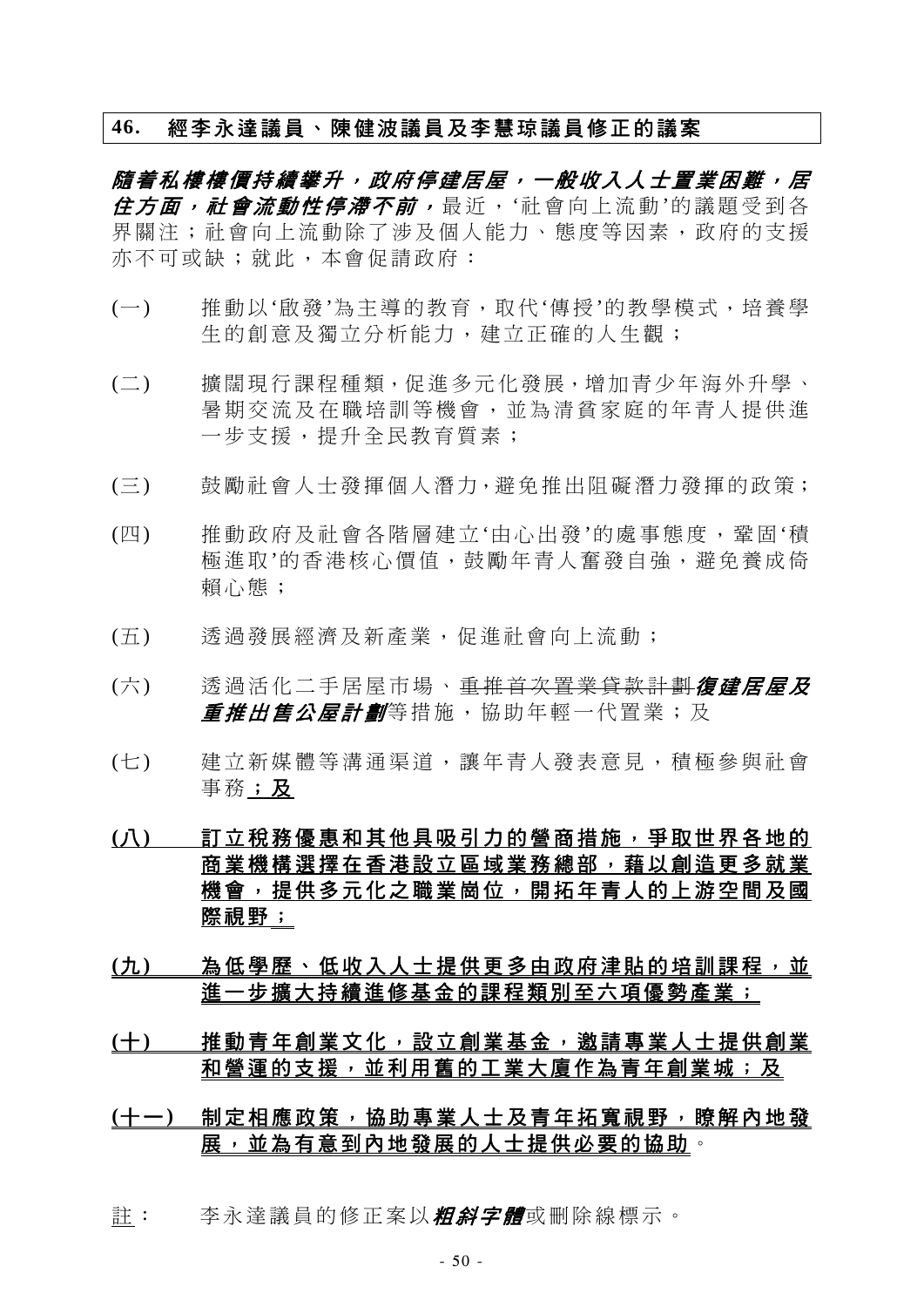陳健波議員的修正案以下加單橫線標示。

李慧琼議員的修正案以下加雙橫線標示。

## **47.** 經張國柱議員、湯家驊議員及李慧琼議員修正的議案

最近,'社會向上流動'的議題受到各界關注;社會向上流動除了涉及 個人能力、態度等因素,政府的支援亦不可或缺本港貧富懸殊問題日 益惡化,跨代貧窮問題嚴重,社會向上流動的機會大減;要增強社會 的流動性,政府在政策上作出配合非常重要;就此,本會促請政府:

- (一) 推動以'啟發'為主導的教育,取代'傳授'的教學模式,培養學 生的創意及獨立分析能力,建立正確的人生觀**並要尊重責年** 人自我發展的權利;
- (二) 擴闊現行課程種類,促進多元化發展,增加青少年海外升學、 暑期交流及在職培訓等機會,並為清貧家庭的年青人提供進 一步支援,提升全民教育質素;
- (三) 鼓勵社會人士發揮個人潛力,避免推出阻礙潛力發揮的政策;
- (四) 推動政府及社會各階層建立'由心出發'的處事態度,鞏固'積 極進取'的香港核心價值,鼓勵年青人奮發自強,避免養成倚 賴心態;
- (五) 透過發展經濟及新產業,促進社會向上流動;
- (六) *降低申請公屋門檻、復建居屋,並*透過活化二手居屋市場、 重推首次置業貸款計劃等措施,協助年輕一代置業;及
- (七) 建立新媒體等溝通渠道,讓年青人發表意見,積極參與社會 事務;及
- *(*八*)* 重開扶貧委員會,積極研究並制訂長遠政策,解決跨代貧窮 *問題*;及
- (九) 增加大學資助學額,培訓本地人才;
- (十) 為低學歷、低收入人士提供更多由政府津貼的培訓課程,並 進一步擴大持續進修基金的課程類別至六項優勢產業;
- **(**十一**)** 推動青年創業文化,設立創業基金,邀請專業人士提供創業 和營運的支援,並利用舊的工業大廈作為青年創業城;及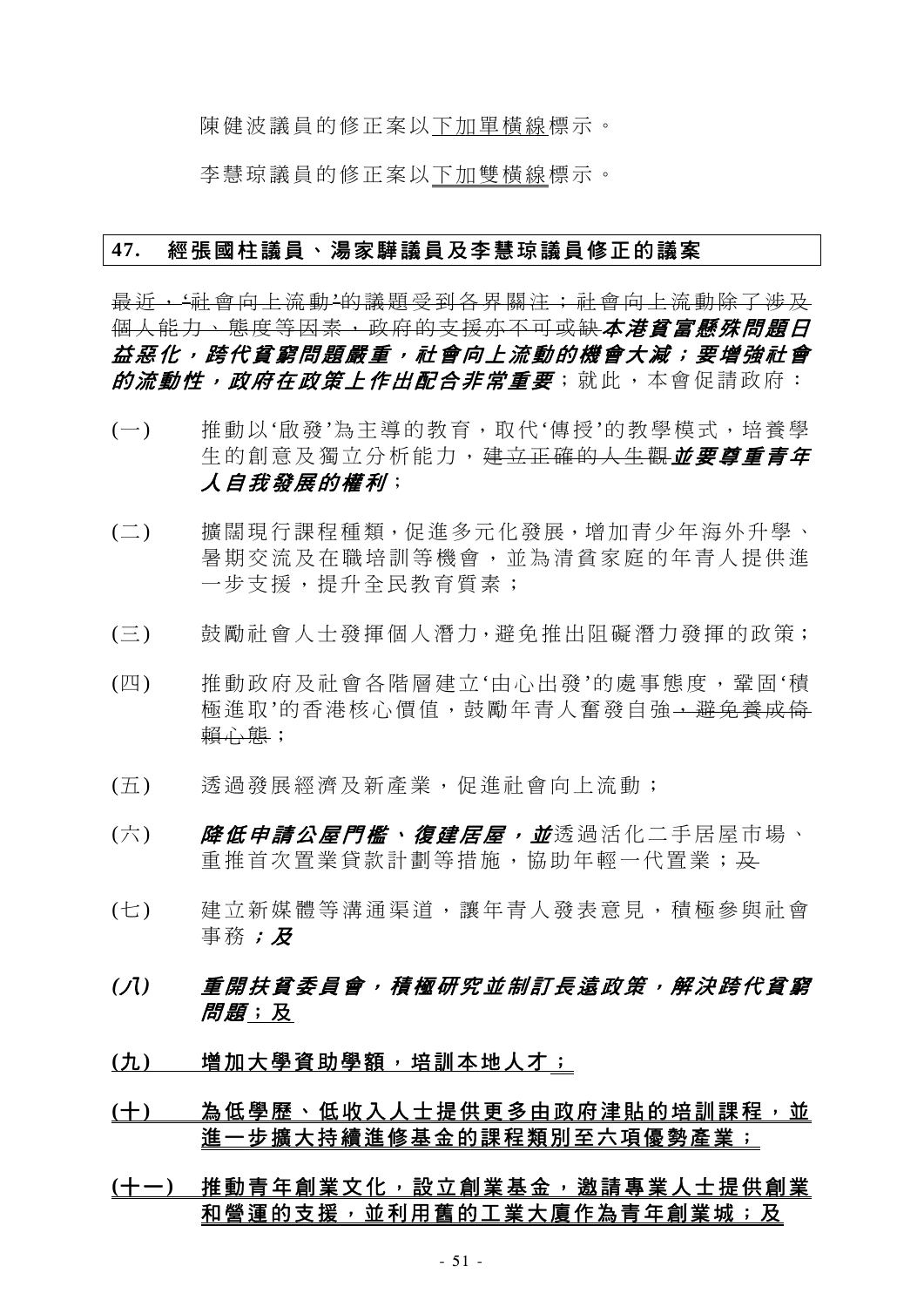# **(**十二**)** 制定相應政策,協助專業人士及青年拓寬視野,瞭解內地發 展,並為有意到內地發展的人士提供必要的協助。

註: 張國柱議員的修正案以*粗斜字體*或刪除線標示。

湯家驊議員的修正案以下加單橫線標示。

李慧琼議員的修正案以下加雙橫線標示。

### **48.** 經張國柱議員、陳健波議員及李慧琼議員修正的議案

最近,'社會向上流動'的議題受到各界關注;社會向上流動除了涉及 個人能力、態度等因素,政府的支援亦不可或缺本港貧富懸殊問題日 益惡化,跨代貧窮問題嚴重,社會向上流動的機會大減;要增強社會 的流動性,政府在政策上作出配合非常重要;就此,本會促請政府:

- (一) 推動以'啟發'為主導的教育,取代'傳授'的教學模式,培養學 生的創意及獨立分析能力, 建立正確的人生觀**並要尊重青年** 人自我發展的權利;
- (二) 擴闊現行課程種類,促進多元化發展,增加青少年海外升學、 暑期交流及在職培訓等機會,並為清貧家庭的年青人提供進 一步支援,提升全民教育質素;
- (三) 鼓勵社會人士發揮個人潛力,避免推出阻礙潛力發揮的政策;
- (四) 推動政府及社會各階層建立'由心出發'的處事態度,鞏固'積 極淮取'的香港核心價值,鼓勵年青人奮發自強,避免養成倍 賴心態;
- (五) 透過發展經濟及新產業,促進社會向上流動;
- (六) *降低申請公屋門檻、復建居屋,並*透過活化二手居屋市場、 重推首次置業貸款計劃等措施,協助年輕一代置業;及
- (七) 建立新媒體等溝通渠道,讓年青人發表意見,積極參與社會 事務;及
- *(*八*)* 重開扶貧委員會,積極研究並制訂長遠政策,解決跨代貧窮 *問題*;及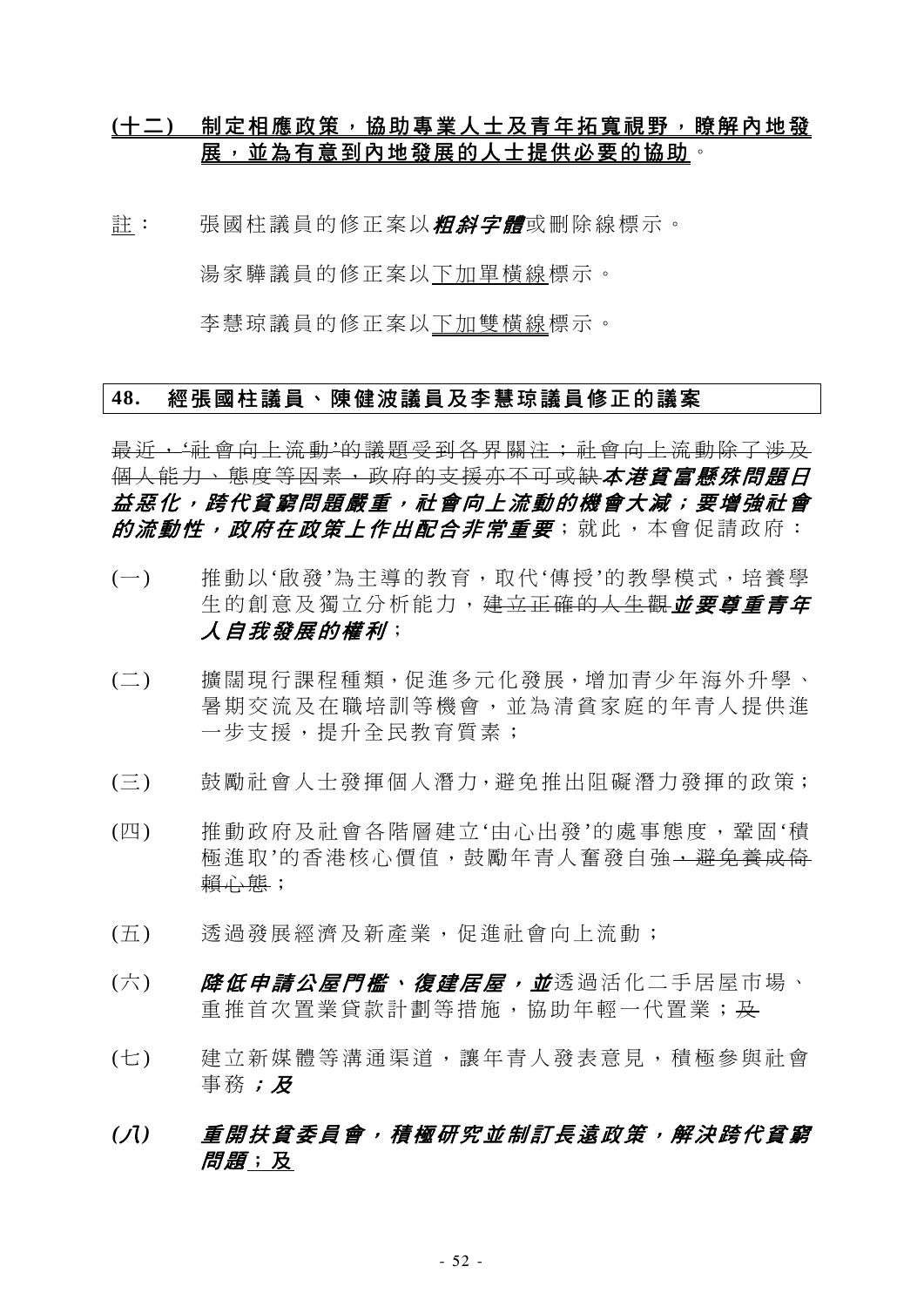- **(**九**)** 訂立稅務優惠和其他具吸引力的營商措施,爭取世界各地的 商業機構選擇在香港設立區域業務總部,藉以創造更多就業 機會,提供多元化之職業崗位,開拓年青人的上游空間及國 際視野;
- (十) 為低學歷、低收入人士提供更多由政府津貼的培訓課程,並 進一步擴大持續進修基金的課程類別至六項優勢產業;
- **(**十一**)** 推動青年創業文化,設立創業基金,邀請專業人士提供創業 和營運的支援,並利用舊的工業大廈作為青年創業城;及

# **(**十二**)** 制定相應政策,協助專業人士及青年拓寬視野,瞭解內地發 展,並為有意到內地發展的人士提供必要的協助。

註: 張國柱議員的修正案以**粗斜字體**或刪除線標示。

陳健波議員的修正案以下加單橫線標示。

李慧琼議員的修正案以下加雙橫線標示。

## **49.** 經劉健儀議員、湯家驊議員及李慧琼議員修正的議案

最近,'社會向上流動'的議題向來受到各界關注;,,無論是中產人士、 年青人抑或基層市民,各個階層都必然會爭取在社會向上流動;然而, 社會向上流動除了涉及個人能力、態度等因素,政府的支援*包括創造* 就業機會、增加培訓及改善教育等,亦不可或缺;就此,本會促請政 府:

- (一) 推動以'啟發'為主導的教育,取代'傳授'的教學模式,培養學 生的創意及獨立分析能力,建立正確的人生觀;
- (二) 擴闊現行課程種類,促進多元化發展,例如為中年基層人士 增設在職培訓計劃;針對六大優勢產業加強人才培訓;增加 青少年海外升學、暑期交流及在職培訓等機會,並為清貧家 庭的年青人提供進一步支援,提升全民教育質素;
- (三) 鼓勵社會人士發揮個人潛力, 包括設立創業資本基金, 向具 發展潛質的行業,如創意行業的創業者,提供全方位的支援, 后用某些某些责任的事实。
- (四) 推動政府及社會各階層建立'由心出發'的處事態度,鞏固'積 極進取'的香港核心價值,鼓勵年青人奮發自強,避免養成倚 賴心態;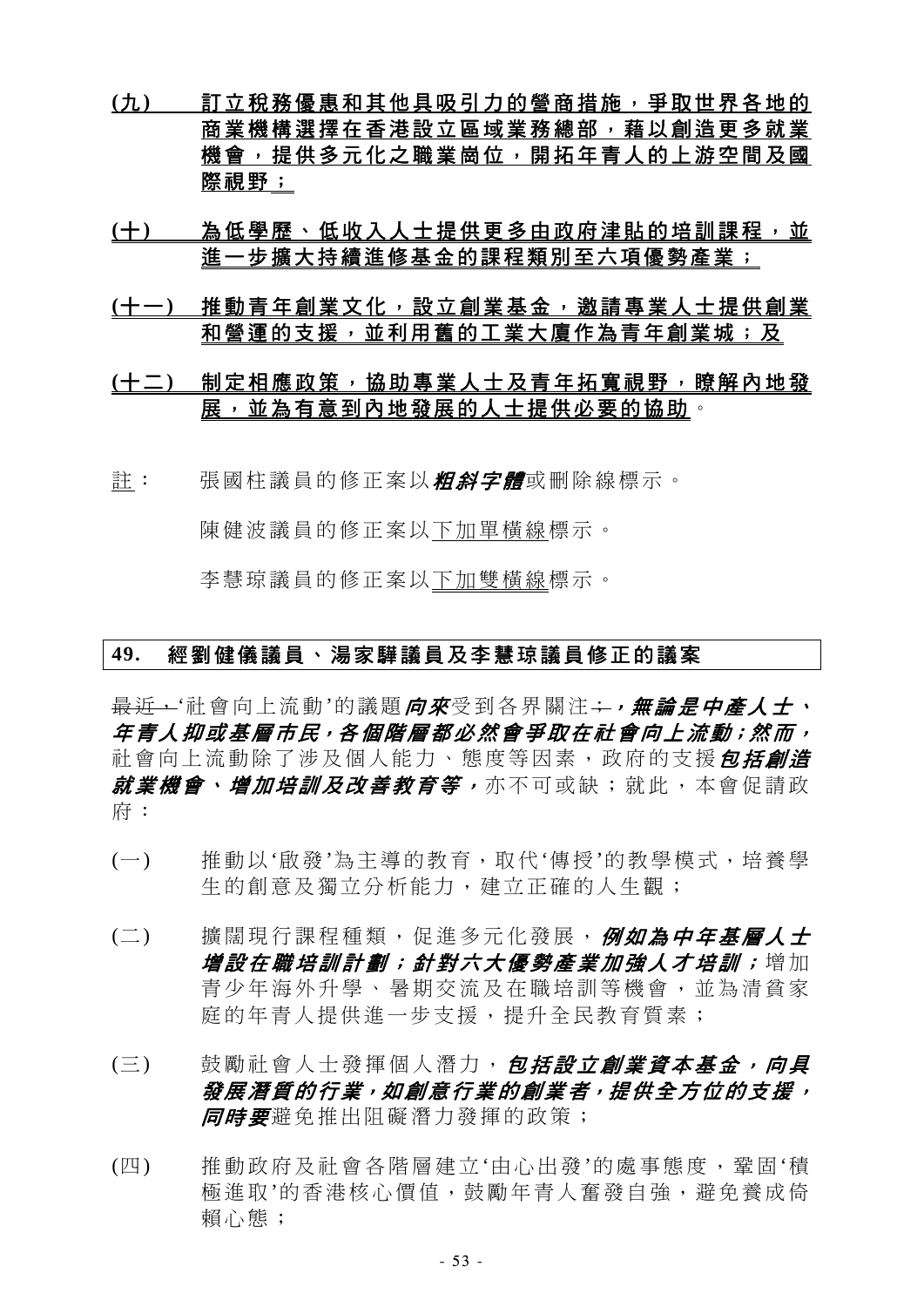- (五) 透過發展經濟及新產業,促進社會向上流動;
- (六) **道一步增加'限呎盤'土地的供應,並**透過活化二手居屋市場、 重推首次置業貸款計劃及適量復建居屋等措施,協助年輕一 代置業;及
- (七) 建立新媒體等溝通渠道,讓年青人發表意見,積極參與社會 事務;及
- (八) 増加大學資助學額,培訓本地人才;
- **(**九**)** 為低學歷、低收入人士提供更多由政府津貼的培訓課程,並 進一步擴大持續進修基金的課程類別至六項優勢產業;
- **(**十**)** 推動青年創業文化,設立創業基金,邀請專業人士提供創業 和營運的支援,並利用舊的工業大廈作為青年創業城;及
- **(**十一**)** 制定相應政策,協助專業人士及青年拓寬視野,瞭解內地發 展,並為有意到內地發展的人士提供必要的協助。
- 註: 劉健儀議員的修正案以*粗斜字體*或刪除線標示。

湯家驊議員的修正案以下加單橫線標示。

李慧琼議員的修正案以下加雙橫線標示。

## **50.** 經劉健儀議員、陳健波議員及李慧琼議員修正的議案

最近,'社會向上流動'的議題*向來*受到各界關注;,, , 無論*是中產人士*、 年青人抑或基層市民,各個階層都必然會爭取在社會向上流動;然而, 社會向上流動除了涉及個人能力、態度等因素,政府的支援*包括創造 就業機會、增加培訓及改善教育等,*亦不可或缺;就此,本會促請政 府:

- (一) 推動以'啟發'為主導的教育,取代'傳授'的教學模式,培養學 生的創意及獨立分析能力,建立正確的人生觀;
- (二) 擴闊現行課程種類,促進多元化發展,例如為中年基層人士 增設在職培訓計劃;針對六大優勢產業加強人才培訓;增加 青少年海外升學、暑期交流及在職培訓等機會,並為清貧家 庭的年青人提供進一步支援,提升全民教育質素;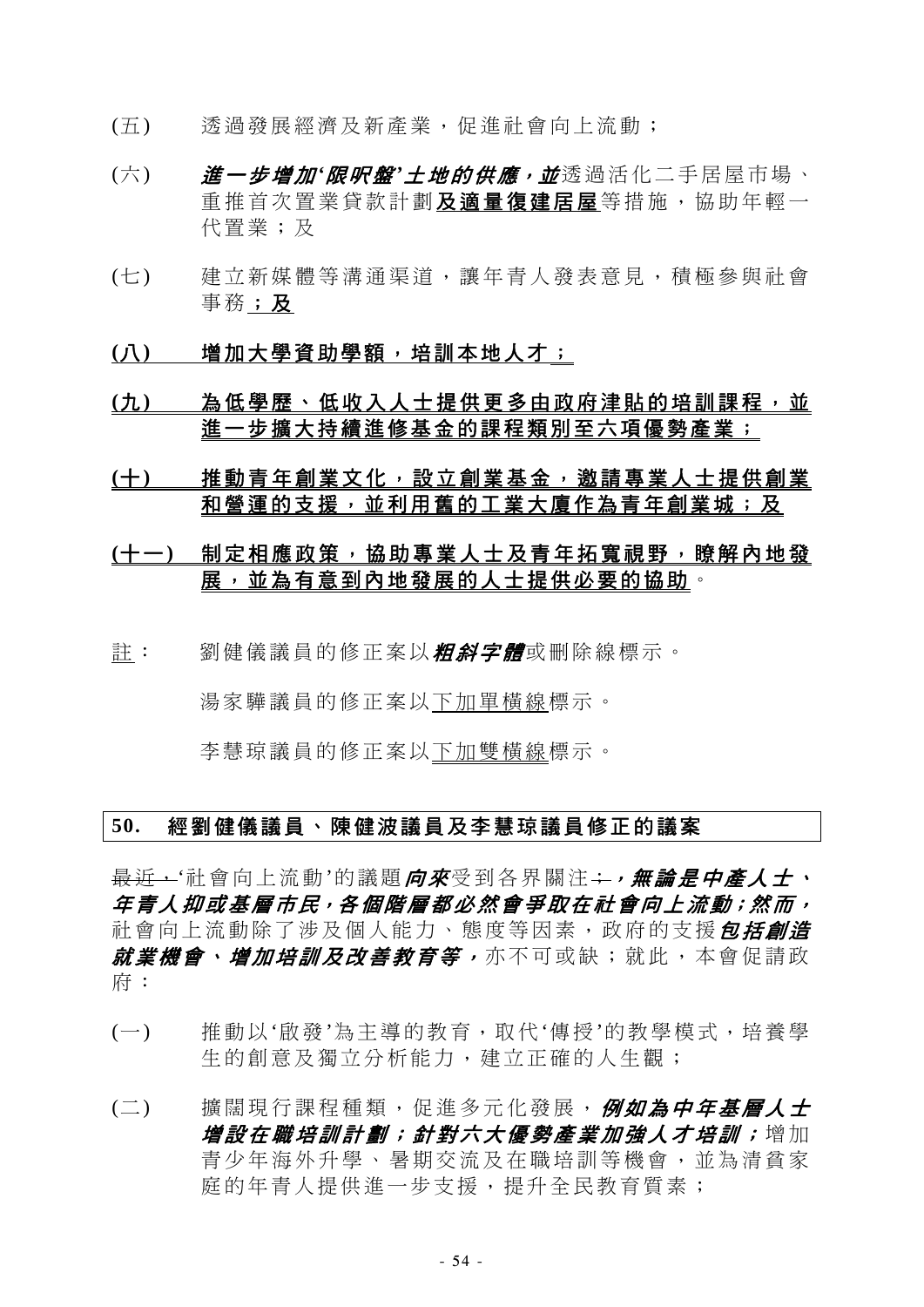- (三) 鼓勵社會人士發揮個人潛力, 包括設立創業資本基金, 向具 發展潛質的行業,如創意行業的創業者,提供全方位的支援, 后用某些关系的医院;
- (四) 推動政府及社會各階層建立'由心出發'的處事態度,鞏固'積 極淮取'的香港核心價值,鼓勵年青人奮發自強,灌免養成倚 賴心態;
- (五) 透過發展經濟及新產業,促進社會向上流動;
- (六) **道一步增加'限呎盤'土地的供應,並**透過活化二手居屋市場、 重推首次置業貸款計劃等措施,協助年輕一代置業;及
- (七) 建立新媒體等溝通渠道,讓年青人發表意見,積極參與社會 事務;及
- **(**八**)** 訂立稅務優惠和其他具吸引力的營商措施,爭取世界各地的 商業機構選擇在香港設立區域業務總部,藉以創造更多就業 機會,提供多元化之職業崗位,開拓年青人的上游空間及國 際視野;
- (九) 為低學歷、低收入人士提供更多由政府津貼的培訓課程,並 進一步擴大持續進修基金的課程類別至六項優勢產業;
- **(**十**)** 推動青年創業文化,設立創業基金,邀請專業人士提供創業 和營運的支援,並利用舊的工業大廈作為青年創業城;
- **(**十一**)** 制定相應政策,協助專業人士及青年拓寬視野,瞭解內地發 展,並為有意到內地發展的人士提供必要的協助;及
- **(**十二**)** 恢復興建適量的居屋。
- 註: 劉健儀議員的修正案以*粗斜字體*或刪除線標示。

陳健波議員的修正案以下加單橫線標示。

李慧琼議員的修正案以下加雙橫線標示。

## **51.** 經湯家驊議員、陳健波議員及李慧琼議員修正的議案

最近,'社會向上流動'的議題受到各界關注;社會向上流動除了涉及 個人能力、態度等因素,政府的支援亦不可或缺;就此,本會促請政 府: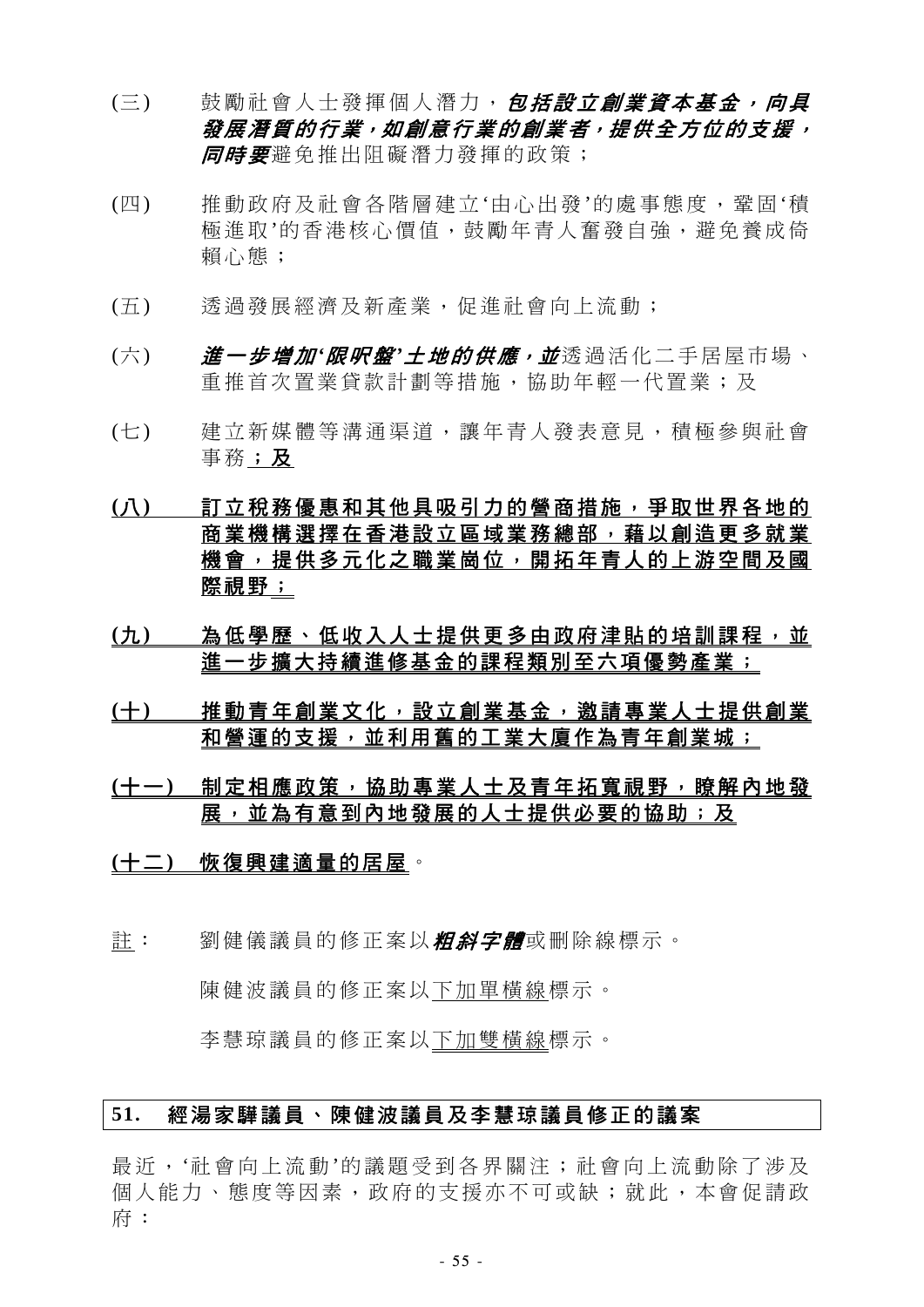(一) 推動以 '啟 發 '為主導的教育 *'*積極提供優質教育和技術培訓 *'* 為*主的教育原則*,取代<del>'傳授'</del>'*傳統*'的教學模式,培養學生的 創意及獨立分析能力,建立正確的人生觀;

### *(*二*)* 增加大學資助學額,培訓本地人才;

- (二)*(*三*)* 擴闊現行課程種類,促進多元化發展,增加青少年海外升學、 暑期交流及在職培訓等機會,並為清貧家庭的年青人提供進 一步支援,提升全民教育質素;
- (三)*(*四*)* 鼓勵社會人士發揮個人潛力,避免推出阻礙潛力發揮的政策;
- (四)*(*五*)* 推動政府及社會各階層建立'由心出發'的處事態度,鞏固'積 極進取'的香港核心價值,鼓勵年青人奮發自強,避免養成倚 賴心態;
- (五)*(*六*)* 透過發展經濟及新產業,促進社會向上流動;
- (六)*(*七*)* 透過活化二手居屋市場、重推首次置業貸款計劃及適量復建 后后关措施,協助年輕一代置業;及
- (七)*(*八*)* 建立新媒體等溝通渠道,讓年青人發表意見,積極參與社會 事務;及
- **(**九**)** 訂立稅務優惠和其他具吸引力的營商措施,爭取世界各地的 商業機構選擇在香港設立區域業務總部,藉以創造更多就業 機會,提供多元化之職業崗位,開拓年青人的上游空間及國 際視野;
- (十) 為低學歷、低收入人士提供更多由政府津貼的培訓課程,並 進一步擴大持續進修基金的課程類別至六項優勢產業;
- **(**十一**)** 推動青年創業文化,設立創業基金,邀請專業人士提供創業 和營運的支援,並利用舊的工業大廈作為青年創業城;及
- **(**十二**)** 制定相應政策,協助專業人士及青年拓寬視野,瞭解內地發 展,並為有意到內地發展的人士提供必要的協助。
- 註: 湯家驊議員的修正案以*粗斜字體***或刪除線標示。**

陳健波議員的修正案以下加單橫線標示。

李慧琼議員的修正案以下加雙橫線標示。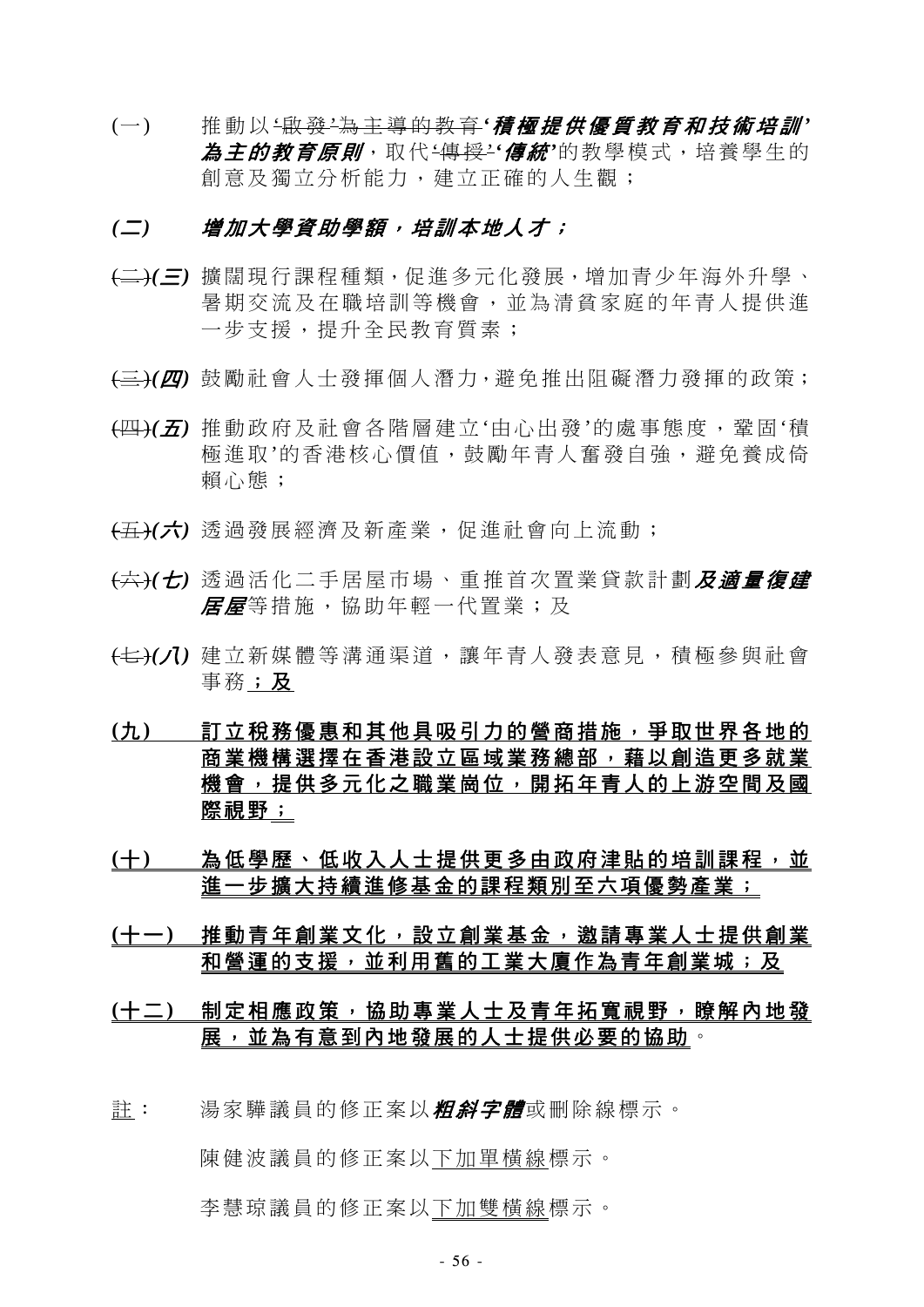# **52.** 經馮檢基議員、張國柱議員、湯家驊議員及李慧琼議員修正的議 案

最近*長期以來*, '社會向上流動'的議題 一直受到各界關注; 社會向上 流動除了涉及個人能力、態度等因素,政府的支援亦不可或缺;就此, 本會促請政府:

- (一) 推動以'啟發'為主導的教育,取代'傳授'的教學模式,培養學 生的創意及獨立分析能力,建立正確的人生觀;
- (二) 擴闊現行課程種類,促進多元化發展,增加青少年海外升學、 暑期交流及在職培訓等機會,並為清貧家庭的年青人提供進 一步支援,提升全民教育質素;

- (三)*(*四*)* 營造公平社會環境, 鼓勵社會人士發揮個人潛力,避免推出 阻礙潛力發揮的政策;
- (四)*(*五*)* 推動政府及社會各階層建立'由心出發'的處事態度,鞏固'積 極進取'的香港核心價值,鼓勵年青人奮發自強,避免養成倚 賴心態;
- (五)*(*六*)* 透過發展經濟及新產業,促進社會向上流動;
- (六)*(*七*)* 復建居屋,並透過活化二手居屋市場、重推首次置業貸款計 劃等措施,協助年輕一代置業;及
- (七)*(*八*)* 增加年青人在各法定和諮詢組織的參與程度,並建立新媒體 等溝通渠道,讓真心*聆聽*年青人發表意見,讓他們積極參與 社會事務; 及
- *(*九*)* 大力發展社會企業,為自由市場未能吸納的勞工提供另外的 發展機會;
- **(**十**)** 尊重青年人自我發展的權利;及
- **(**十一**)** 重開扶貧委員會,積極研究並制訂長遠政策,解決跨代貧窮 問題;及
- **(**十二**)** 增加大學資助學額,培訓本地人才;
- (十三) 热低學歷、低收入人士提供更多由政府津貼的培訓課程, 並 進一步擴大持續進修基金的課程類別至六項優勢產業;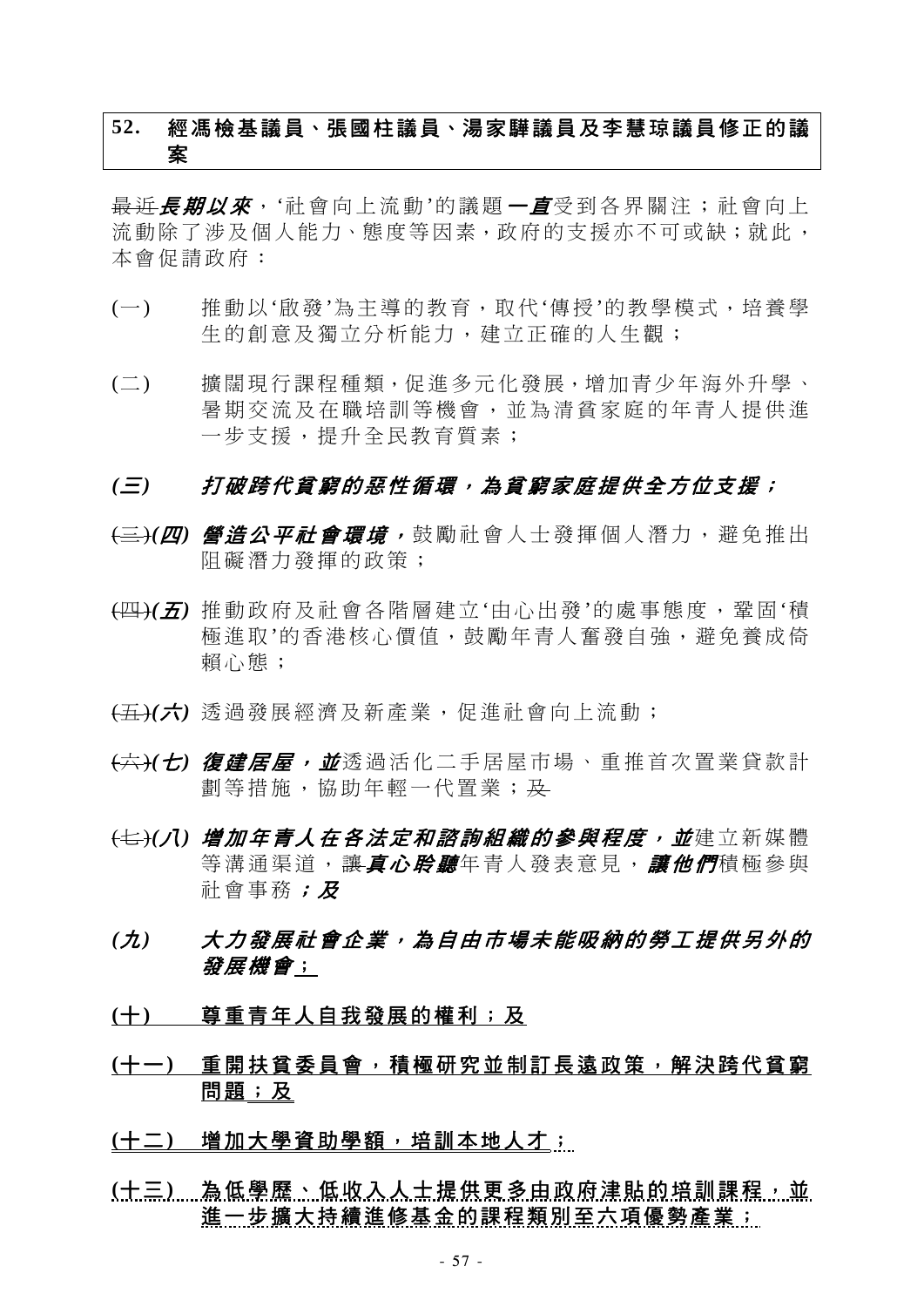# **(**十四**)** 推動青年創業文化,設立創業基金,邀請專業人士提供創業 和營運的支援,並利用舊的工業大廈作為青年創業城;及

# (十五) 制定相應政策, 協助專業人士及青年拓寬視野, 瞭解內地發 展,並為有意到內地發展的人士提供必要的協助。

註: 馮檢基議員的修正案以*粗斜字體*或刪除線標示。

張國柱議員的修正案以下加單橫線標示。

湯家驊議員的修正案以下加雙橫線標示。

李慧琼議員的修正案以下加虛線標示。

# **53.** 經馮檢基議員、張國柱議員、陳健波議員及李慧琼議員修正的議 案

最近*長期以來*,'社會向上流動'的議題*一直*受到各界關注;社會向上 流動除了涉及個人能力、態度等因素,政府的支援亦不可或缺;就此, 本會促請政府:

- (一) 推動以'啟發'為主導的教育,取代'傳授'的教學模式,培養學 生的創意及獨立分析能力,建立正確的人生觀;
- (二) 擴闊現行課程種類,促進多元化發展,增加青少年海外升學、 暑期交流及在職培訓等機會,並為清貧家庭的年青人提供進 一步支援,提升全民教育質素;

- (三)*(*四*)* 營造公平社會環境, 鼓勵社會人士發揮個人潛力,避免推出 阻礙潛力發揮的政策;
- (四)*(*五*)* 推動政府及社會各階層建立'由心出發'的處事態度,鞏固'積 極淮取'的香港核心價值,鼓勵年青人奮發自強,避免養成倚 賴心態;
- (五)*(*六*)* 透過發展經濟及新產業,促進社會向上流動;
- (六)*(*七*)* 復建居屋,並透過活化二手居屋市場、重推首次置業貸款計 劃等措施,協助年輕一代置業;及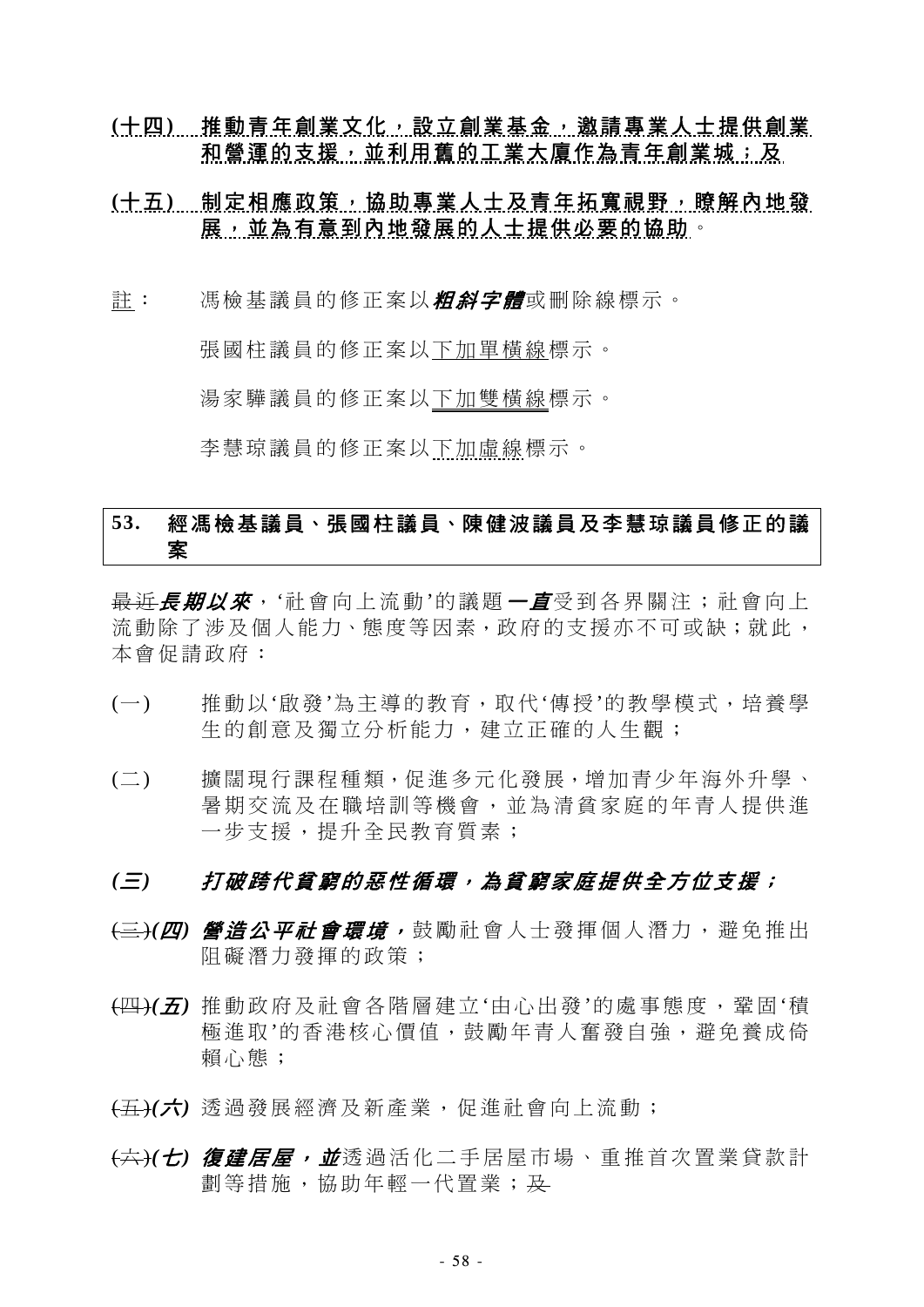- <del>(七)</del>(*八) 增加年青人在各法定和諮詢組織的參與程度,並*建立新媒體 等溝涌渠道, 讓*真心聆聽*年青人發表意見, *讓他們*積極參與 社會事務;及
- *(*九*)* 大力發展社會企業,為自由市場未能吸納的勞工提供另外的 發展機會;
- **(**十**)** 尊重青年人自我發展的權利;及
- **(**十一**)** 重開扶貧委員會,積極研究並制訂長遠政策,解決跨代貧窮 問題;及
- **(**十二**)** 訂立稅務優惠和其他具吸引力的營商措施,爭取世界各地的 商業機構選擇在香港設立區域業務總部,藉以創造更多就業 機會,提供多元化之職業崗位,開拓年青人的上游空間及國 際視野;
- (十三) 為低學歷、低收入人士提供更多由政府津貼的培訓課程,並 進一步擴大持續進修基金的課程類別至六項優勢產業;
- **(**十四**)** 推動青年創業文化,設立創業基金,邀請專業人士提供創業 和營運的支援,並利用舊的工業大廈作為青年創業城;及
- <u>(十五) 制定相應政策,協助專業人士及青年拓寬視野,瞭解內地發</u> 展,並為有意到內地發展的人士提供必要的協助。
- 註: 馮檢基議員的修正案以*粗斜字體***或刪除線標示。**

張國柱議員的修正案以下加單橫線標示。

陳健波議員的修正案以下加雙橫線標示。

李慧琼議員的修正案以下加虛線標示。

# **54.** 經馮檢基議員、湯家驊議員、陳健波議員及李慧琼議員修正的議 案

最近*長期以來*, '社會向上流動'的議題 一直受到各界關注; 社會向上 流動除了涉及個人能力、態度等因素,政府的支援亦不可或缺;就此, 本會促請政府:

(一) 推動以'啟發'為主導的教育,取代'傳授'的教學模式,培養學 生的創意及獨立分析能力,建立正確的人生觀;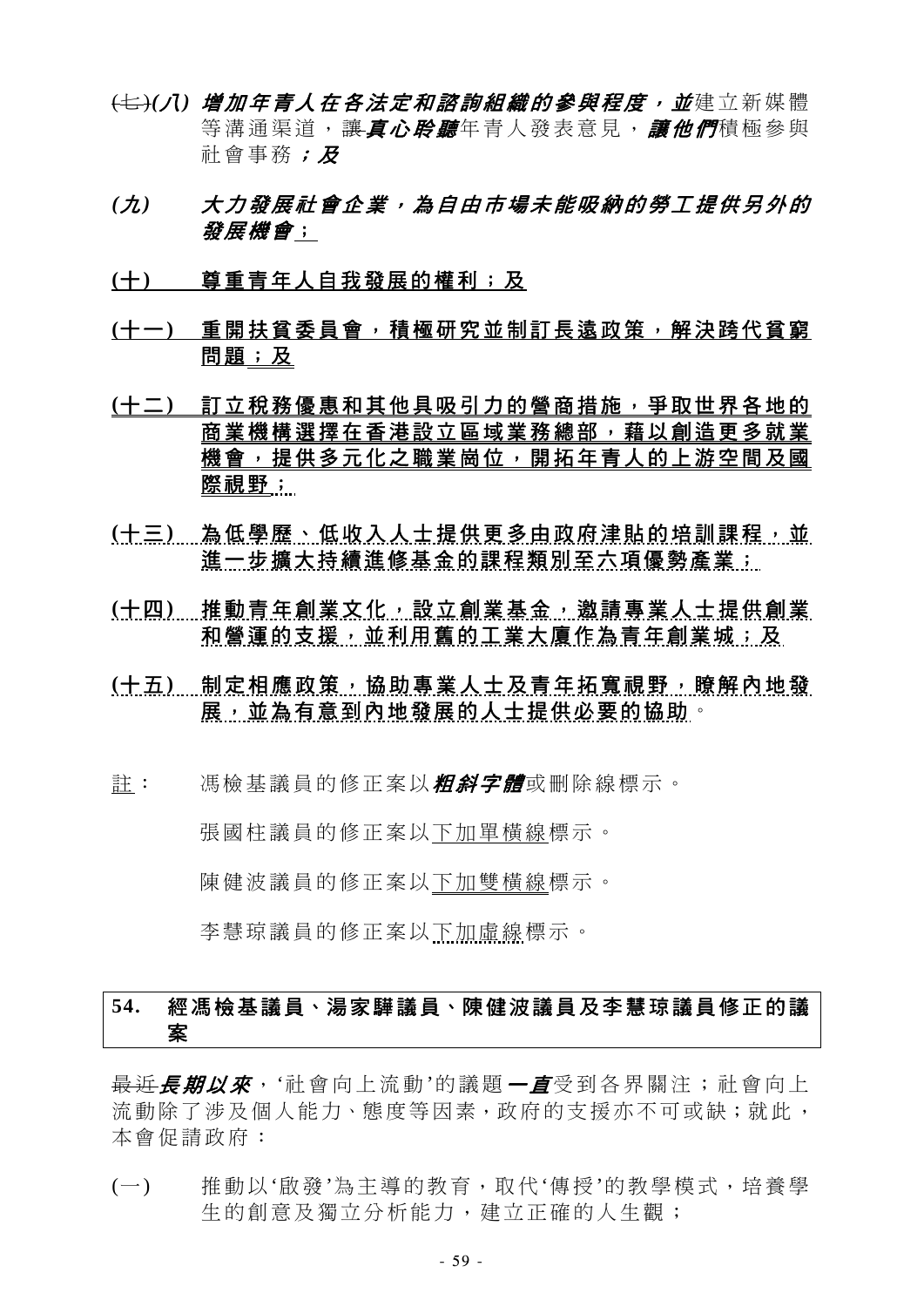(二) 擴闊現行課程種類,促進多元化發展,增加青少年海外升學、 暑期交流及在職培訓等機會,並為清貧家庭的年青人提供進 一步支援,提升全民教育質素;

- (三)*(*四*)* 營造公平社會環境, 鼓勵社會人士發揮個人潛力,避免推出 阻礙潛力發揮的政策;
- (四)*(*五*)* 推動政府及社會各階層建立'由心出發'的處事態度,鞏固'積 極進取'的香港核心價值,鼓勵年青人奮發自強,避免養成倚 賴心態;
- (五)*(*六*)* 透過發展經濟及新產業,促進社會向上流動;
- (六)*(*七*)* 復建居屋,並透過活化二手居屋市場、重推首次置業貸款計 劃等措施,協助年輕一代置業;及
- <del>(七)</del>(*八) 增加年青人在各法定和諮詢組織的參與程度,並*建立新媒體 等溝涌渠道, 讓*直心聆聽*年青人發表意見, *讓他們*積極參與 社會事務;及
- *(*九*)* 大力發展社會企業,為自由市場未能吸納的勞工提供另外的 發展機會;及
- (十) 增加大學資助學額,培訓本地人才;及
- **(**十一**)** 訂立稅務優惠和其他具吸引力的營商措施,爭取世界各地的 商業機構選擇在香港設立區域業務總部,藉以創造更多就業 機會,提供多元化之職業崗位,開拓年青人的上游空間及國 際視野;
- (十二) 為低學歷、低收入人士提供更多由政府津貼的培訓課程,並 進一步擴大持續進修基金的課程類別至六項優勢產業;
- **(**十三**)** 推動青年創業文化,設立創業基金,邀請專業人士提供創業 和營運的支援,並利用舊的工業大廈作為青年創業城;及
- **(**十四**)** 制定相應政策,協助專業人士及青年拓寬視野,瞭解內地發 展,並為有意到內地發展的人士提供必要的協助。
- 註: 馮檢基議員的修正案以**粗斜字體**或刪除線標示。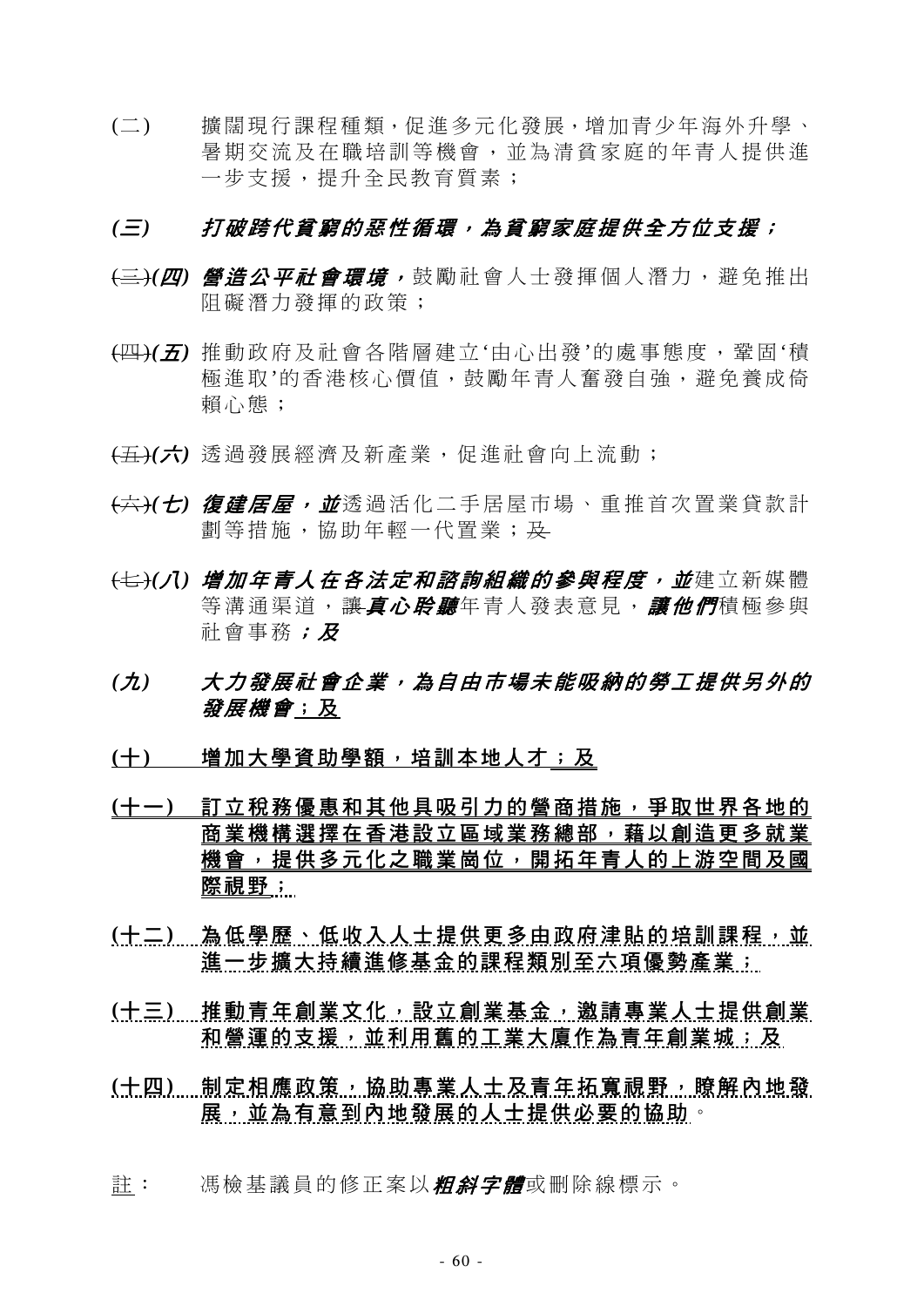湯家驊議員的修正案以下加單橫線標示。

陳健波議員的修正案以下加雙橫線標示。

李慧琼議員的修正案以下加虛線標示。

# **55.** 經李永達議員、張國柱議員、陳健波議員及李慧琼議員修正的議 案

隨着私樓樓價持續攀升,政府停建居屋,一般收入人士置業困難,居 在方面, 社會流動性停滯不前, 最近, '社會向上流動'的議題受到各 界關注;社會向上流動除了涉及個人能力、態度等因素,政府的支援 亦不可或缺;就此,本會促請政府:

- (一) 推動以'啟發'為主導的教育,取代'傳授'的教學模式,培養學 生的創意及獨立分析能力,建立正確的人生觀;
- (二) 擴闊現行課程種類,促進多元化發展,增加青少年海外升學、 暑期交流及在職培訓等機會,並為清貧家庭的年青人提供進 一步支援,提升全民教育質素;
- (三) 鼓勵社會人士發揮個人潛力,避免推出阻礙潛力發揮的政策;
- (四) 推動政府及社會各階層建立'由心出發'的處事態度,鞏固'積 極進取'的香港核心價值,鼓勵年青人奮發自強,避免養成倚 賴心態;
- (五) 透過發展經濟及新產業,促進社會向上流動;
- (六) 透過活化二手居屋市場、<del>重推首次置業貸款計劃</del>復建居屋及 **重推出售公屋計劃**等措施,協助年輕一代置業;及
- (七) 建立新媒體等溝通渠道,讓年青人發表意見,積極參與社會 事務;
- **(**八**)** 尊重青年人自我發展的權利;及
- **(**九**)** 重開扶貧委員會,積極研究並制訂長遠政策,解決跨代貧窮 問題;及
- **(**十**)** 訂立稅務優惠和其他具吸引力的營商措施,爭取世界各地的 商業機構選擇在香港設立區域業務總部,藉以創造更多就業 機會,提供多元化之職業崗位,開拓年青人的上游空間及國 際視野;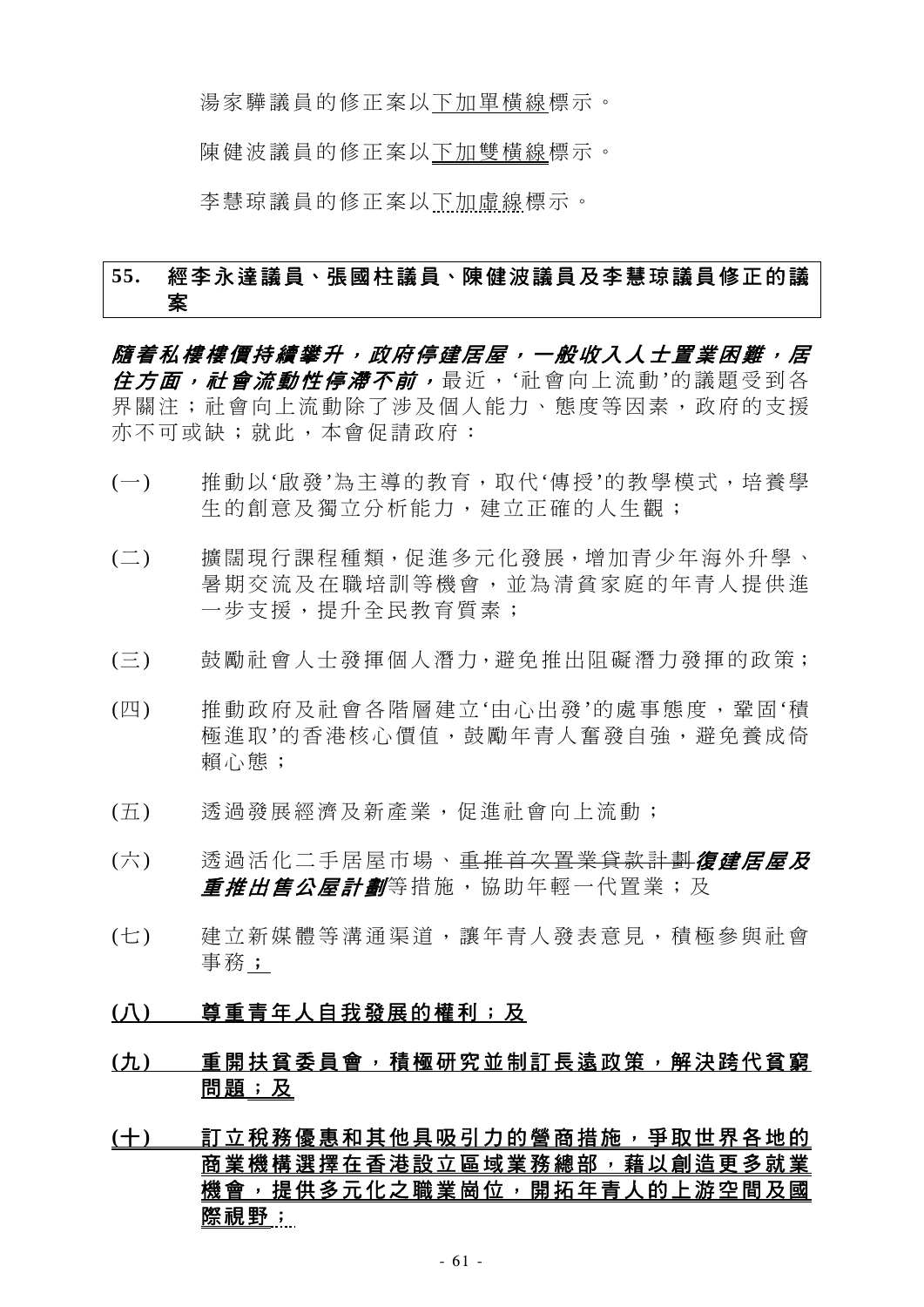- **(**十一**)** 為低學歷、低收入人士提供更多由政府津貼的培訓課程,並 進一步擴大持續進修基金的課程類別至六項優勢產業;
- **(**十二**)** 推動青年創業文化,設立創業基金,邀請專業人士提供創業 和營運的支援,並利用舊的工業大廈作為青年創業城;及
- **(**十三**)** 制定相應政策,協助專業人士及青年拓寬視野,瞭解內地發 展,並為有意到內地發展的人士提供必要的協助。
- 註: 李永達議員的修正案以*粗斜字體*或刪除線標示。

張國柱議員的修正案以下加單橫線標示。

陳健波議員的修正案以下加雙橫線標示。

李慧琼議員的修正案以下加虛線標示。

# **56.** 經張國柱議員、湯家驊議員、陳健波議員及李慧琼議員修正的議 案

最近,'社會向上流動'的議題受到各界關注;社會向上流動除了涉及 個人能力、態度等因素,政府的支援亦不可或缺*本港貧富懸殊問題日* 益惡化,跨代貧窮問題嚴重,社會向上流動的機會大減;要增強社會 *的流動性,政府在政策上作出配合非常重要*;就此,本會促請政府:

- (一) 推動以'啟發'為主導的教育,取代'傳授'的教學模式,培養學 生的創意及獨立分析能力,建立正確的人生觀並要尊重青年 人自我發展的權利;
- (二) 擴闊現行課程種類,促進多元化發展,增加青少年海外升學、 暑期交流及在職培訓等機會,並為清貧家庭的年青人提供進 一步支援,提升全民教育質素;
- (三) 鼓勵社會人士發揮個人潛力,避免推出阻礙潛力發揮的政策;
- (四) 推動政府及社會各階層建立'由心出發'的處事態度,鞏固'積 極進取'的香港核心價值,鼓勵年青人奮發自強,<del>避免養成倚</del> 賴心態;
- (五) 透過發展經濟及新產業,促進社會向上流動;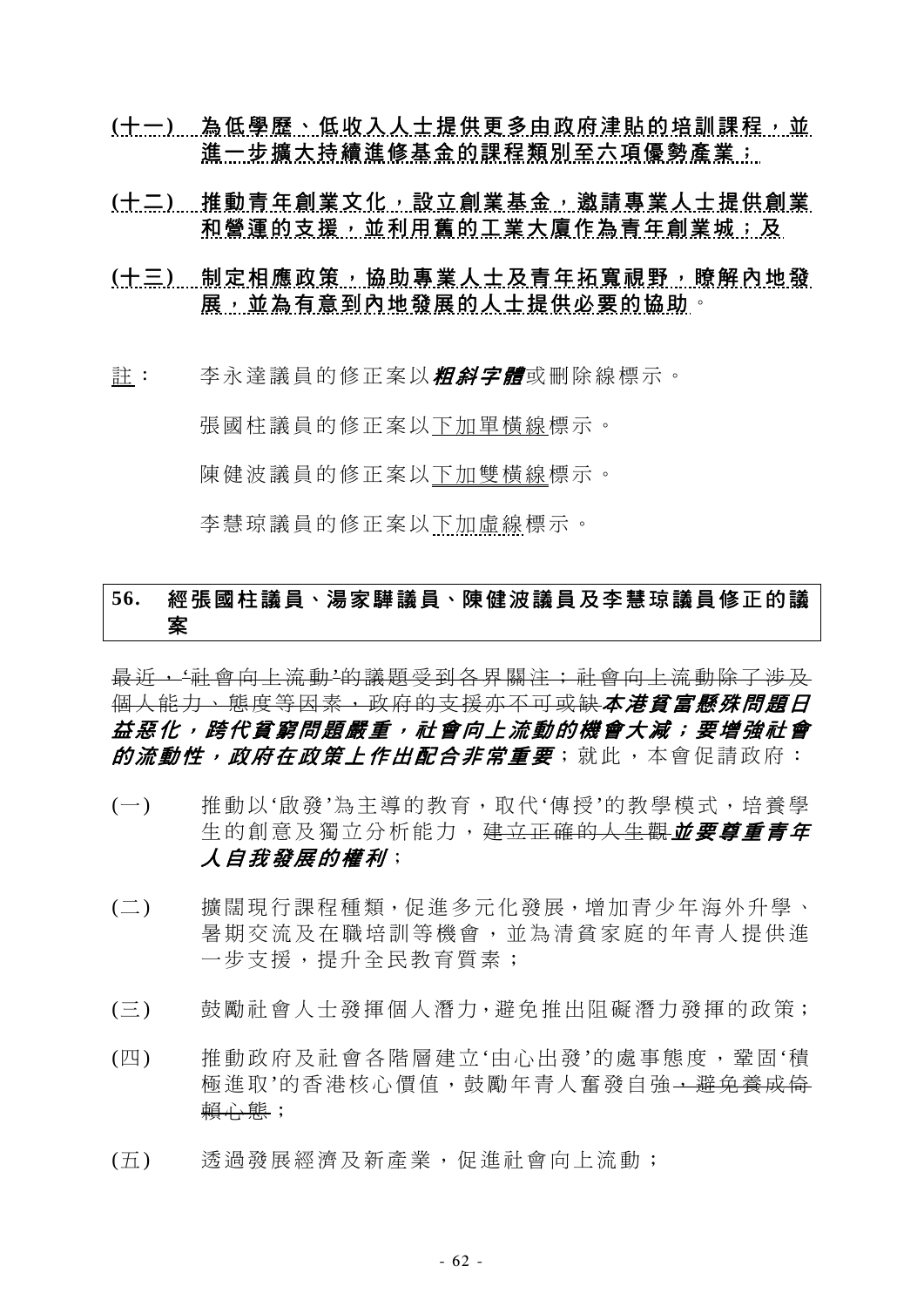- (六) *降低申請公屋門檻、復建居屋,並*透過活化二手居屋市場、 重推首次置業貸款計劃等措施,協助年輕一代置業;及
- (七) 建立新媒體等溝通渠道,讓年青人發表意見,積極參與社會 事務;及
- *(*八*)* 重開扶貧委員會,積極研究並制訂長遠政策,解決跨代貧窮 *問題*;及
- **(**九**)** 增加大學資助學額,培訓本地人才;及
- **(**十**)** 訂立稅務優惠和其他具吸引力的營商措施,爭取世界各地的 商業機構選擇在香港設立區域業務總部,藉以創造更多就業 機會,提供多元化之職業崗位,開拓年青人的上游空間及國 際視野;
- (十一) 為低學歷、低收入人士提供更多由政府津貼的培訓課程,並 進一步擴大持續進修基金的課程類別至六項優勢產業;
- **(**十二**)** 推動青年創業文化,設立創業基金,邀請專業人士提供創業 和營運的支援,並利用舊的工業大廈作為青年創業城;及
- **(**十三**)** 制定相應政策,協助專業人士及青年拓寬視野,瞭解內地發 展,並為有意到內地發展的人士提供必要的協助。
- 註: 張國柱議員的修正案以*粗斜字體***或刪除線標示。**

湯家驊議員的修正案以下加單橫線標示。

陳健波議員的修正案以下加雙橫線標示。

李慧琼議員的修正案以下加虛線標示。

# **57.** 經劉健儀議員、湯家驊議員、陳健波議員及李慧琼議員修正的議 案

最近,'社會向上流動'的議題*向來*受到各界關注;,,無論是中產人士、 年青人抑或基層市民,各個階層都必然會爭取在社會向上流動;然而, 社會向上流動除了涉及個人能力、熊度等因素, 政府的支援*包括創造* 就業機會、增加培訓及改善教育等, 亦不可或缺; 就此, 本會促請政 府: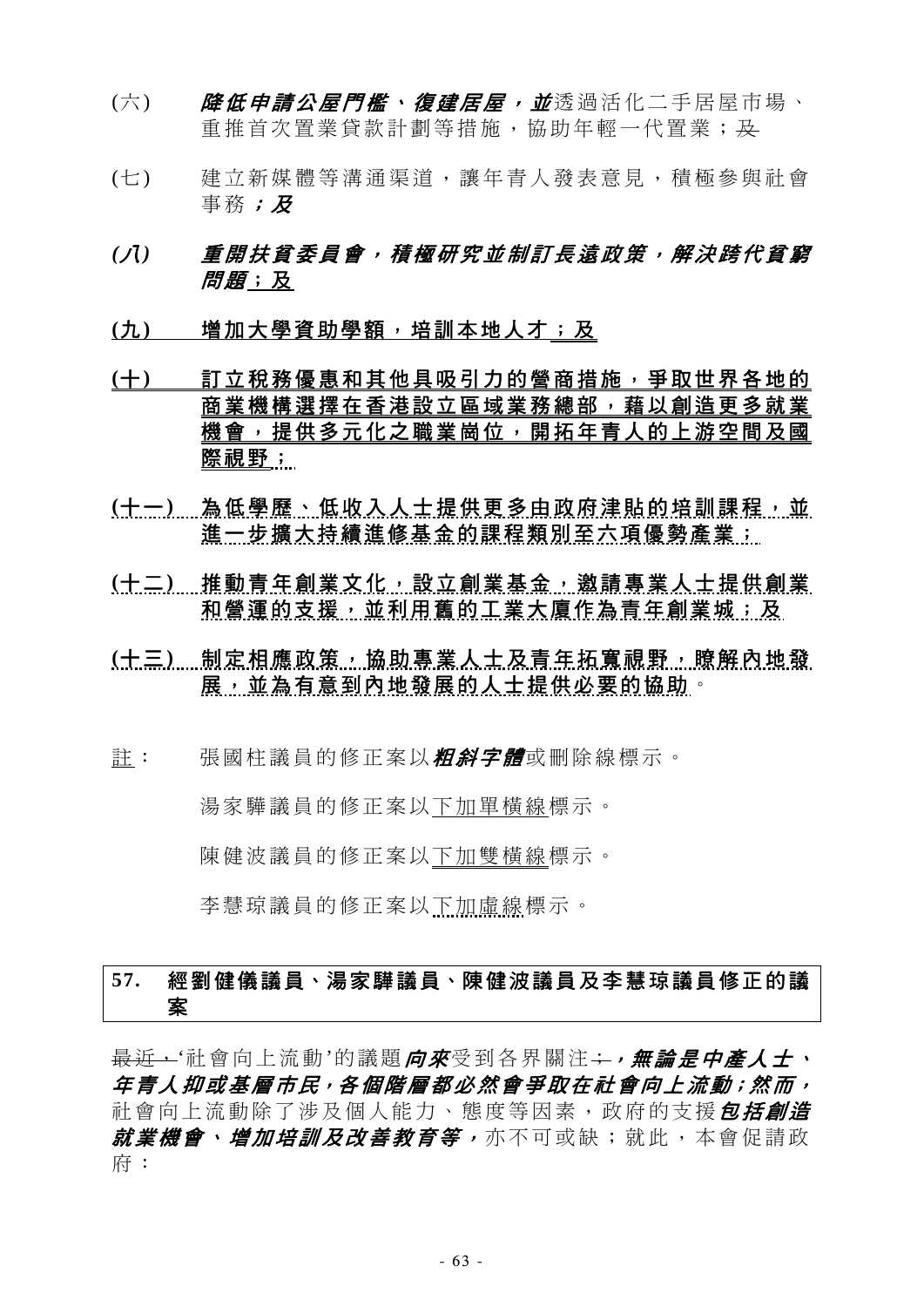- (一) 推動以'啟發'為主導的教育,取代'傳授'的教學模式,培養學 生的創意及獨立分析能力,建立正確的人生觀;
- (二) 擴闊現行課程種類,促進多元化發展, 例如為中年基層人士 增設在職培訓計劃;針對六大優勢產業加強人才培訓;增加 青少年海外升學、暑期交流及在職培訓等機會,並為清貧家 庭的年青人提供淮一步支援,提升全民教育質素;
- (三) 鼓勵社會人士發揮個人潛力, *包括設立創業資本基金, 向具* 發展潛質的行業,如創意行業的創業者,提供全方位的支援, **同時要**避免推出阻礙潛力發揮的政策;
- (四) 推動政府及社會各階層建立'由心出發'的處事態度,鞏固'積 極淮取'的香港核心價值,鼓勵年青人奮發自強,灌免養成倚 賴心態;
- (五) 透過發展經濟及新產業,促進社會向上流動;
- (六) **進一步增加'限呎盤'土地的供應,並**透過活化二手居屋市場、 重推首次置業貸款計劃及適量復建居屋等措施,協助年輕一 代置業;及
- (七) 建立新媒體等溝通渠道,讓年青人發表意見,積極參與社會 事務;及
- **(**八**)** 增加大學資助學額,培訓本地人才;及
- **(**九**)** 訂立稅務優惠和其他具吸引力的營商措施,爭取世界各地的 商業機構選擇在香港設立區域業務總部,藉以創造更多就業 機會,提供多元化之職業崗位,開拓年青人的上游空間及國 際視野;
- (十) 為低學歷、低收入人士提供更多由政府津貼的培訓課程,並 進一步擴大持續進修基金的課程類別至六項優勢產業;
- **(**十一**)** 推動青年創業文化,設立創業基金,邀請專業人士提供創業 和營運的支援,並利用舊的工業大廈作為青年創業城;及
- **(**十二**)** 制定相應政策,協助專業人士及青年拓寬視野,瞭解內地發 展,並為有意到內地發展的人士提供必要的協助。
- 註: 劉健儀議員的修正案以*粗斜字體***或刪除線標示。**

湯家驊議員的修正案以下加單橫線標示。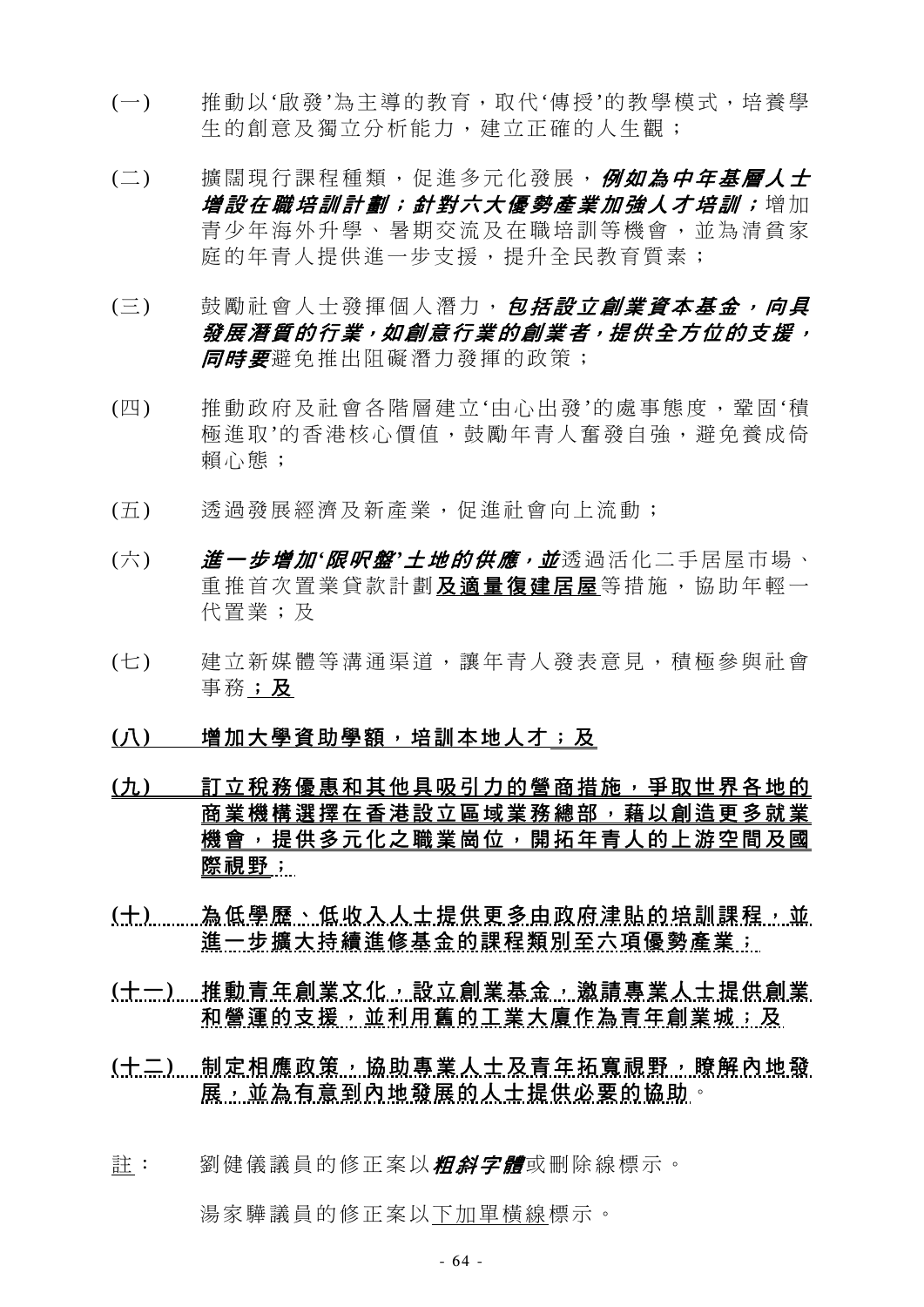陳健波議員的修正案以下加雙橫線標示。

李慧琼議員的修正案以下加虛線標示。

# **58.** 經馮檢基議員、張國柱議員、湯家驊議員、陳健波議員及李慧琼 議員修正的議案

最近*長期以來*, '社會向上流動'的議題*一直*受到各界關注; 社會向上 流動除了涉及個人能力、態度等因素,政府的支援亦不可或缺;就此, 本會促請政府:

- (一) 推動以'啟發'為主導的教育,取代'傳授'的教學模式,培養學 生的創意及獨立分析能力,建立正確的人生觀;
- (二) 擴闊現行課程種類,促進多元化發展,增加青少年海外升學、 暑期交流及在職培訓等機會,並為清貧家庭的年青人提供進 一步支援,提升全民教育質素;

- (三)*(*四*)* 營造公平社會環境, 鼓勵社會人士發揮個人潛力,避免推出 阻礙潛力發揮的政策;
- (四)*(*五*)* 推動政府及社會各階層建立'由心出發'的處事態度,鞏固'積 極進取'的香港核心價值,鼓勵年青人奮發自強,避免養成倚 賴心態;
- (五)*(*六*)* 透過發展經濟及新產業,促進社會向上流動;
- (六)*(*七*)* 復建居屋,並透過活化二手居屋市場、重推首次置業貸款計 劃等措施,協助年輕一代置業;及
- (七)*(*八*)* 增加年青人在各法定和諮詢組織的參與程度,並建立新媒體 等溝通渠道,讓真心*聆聽*年青人發表意見,讓他們積極參與 社會事務;及
- *(*九*)* 大力發展社會企業,為自由市場未能吸納的勞工提供另外的 發展機會;
- **(**十**)** 尊重青年人自我發展的權利;及
- **(**十一**)** 重開扶貧委員會,積極研究並制訂長遠政策,解決跨代貧窮 問題;及